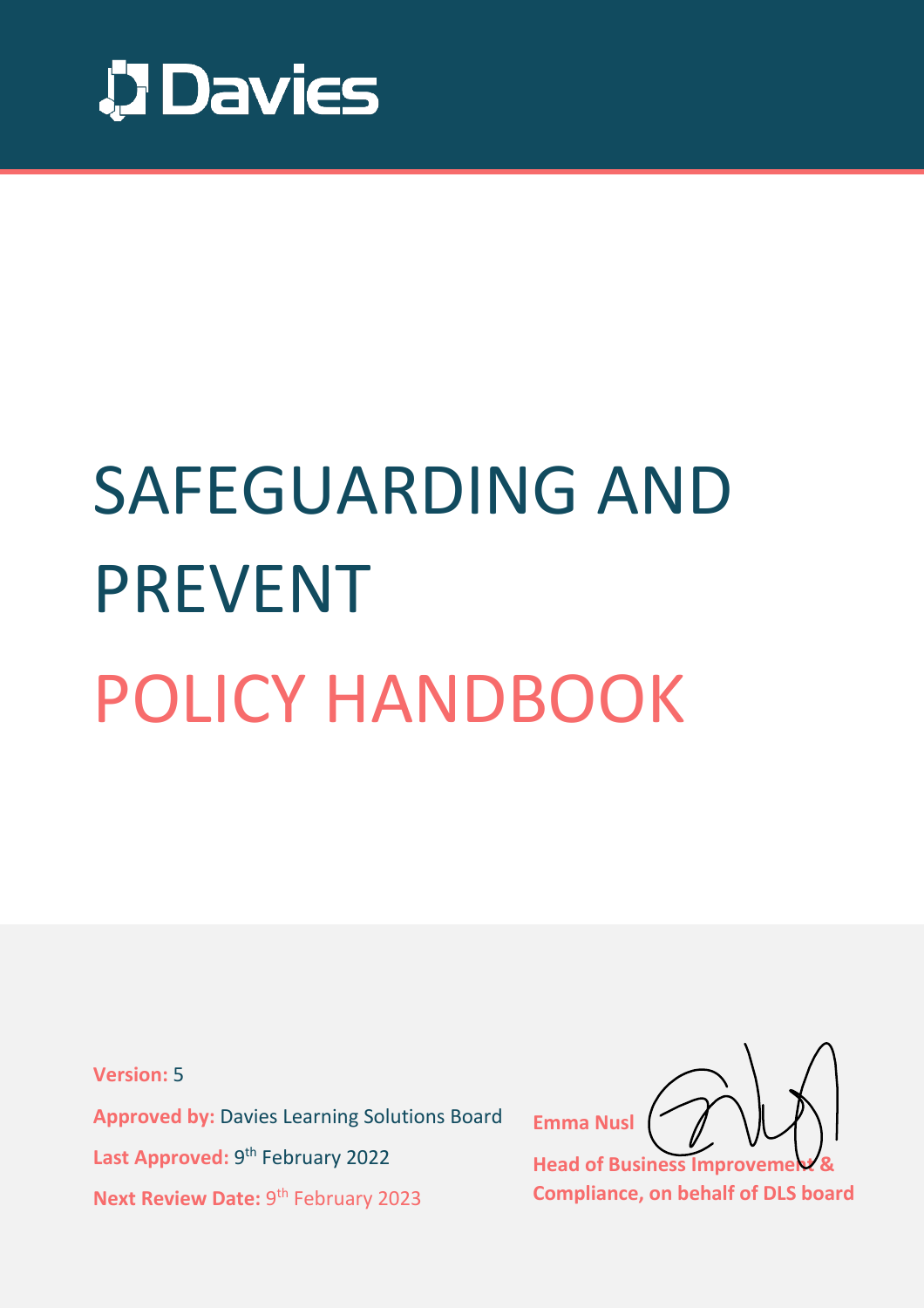# **Change History**

| <b>Version</b> | <b>Date</b> | <b>Author</b>      | <b>Description of change</b>                                |
|----------------|-------------|--------------------|-------------------------------------------------------------|
| V <sub>1</sub> | 04/02/2020  | Janet Miles        | Creation                                                    |
| V2             | 07/06/2021  | Janet Miles        | Review and update                                           |
| V3             | 08/07/2021  | <b>Janet Miles</b> | <b>Review COVID guidance</b>                                |
| V4             | 14/09/2021  | <b>Janet Miles</b> | Update in line with 'Keeping Children<br>Safe in Education' |
| V5             | 09/02/2022  | <b>Wayne Bell</b>  | Review/Update                                               |

Policy handbook to be reviewed annually or to align to updates with legislation

# **Table of Content**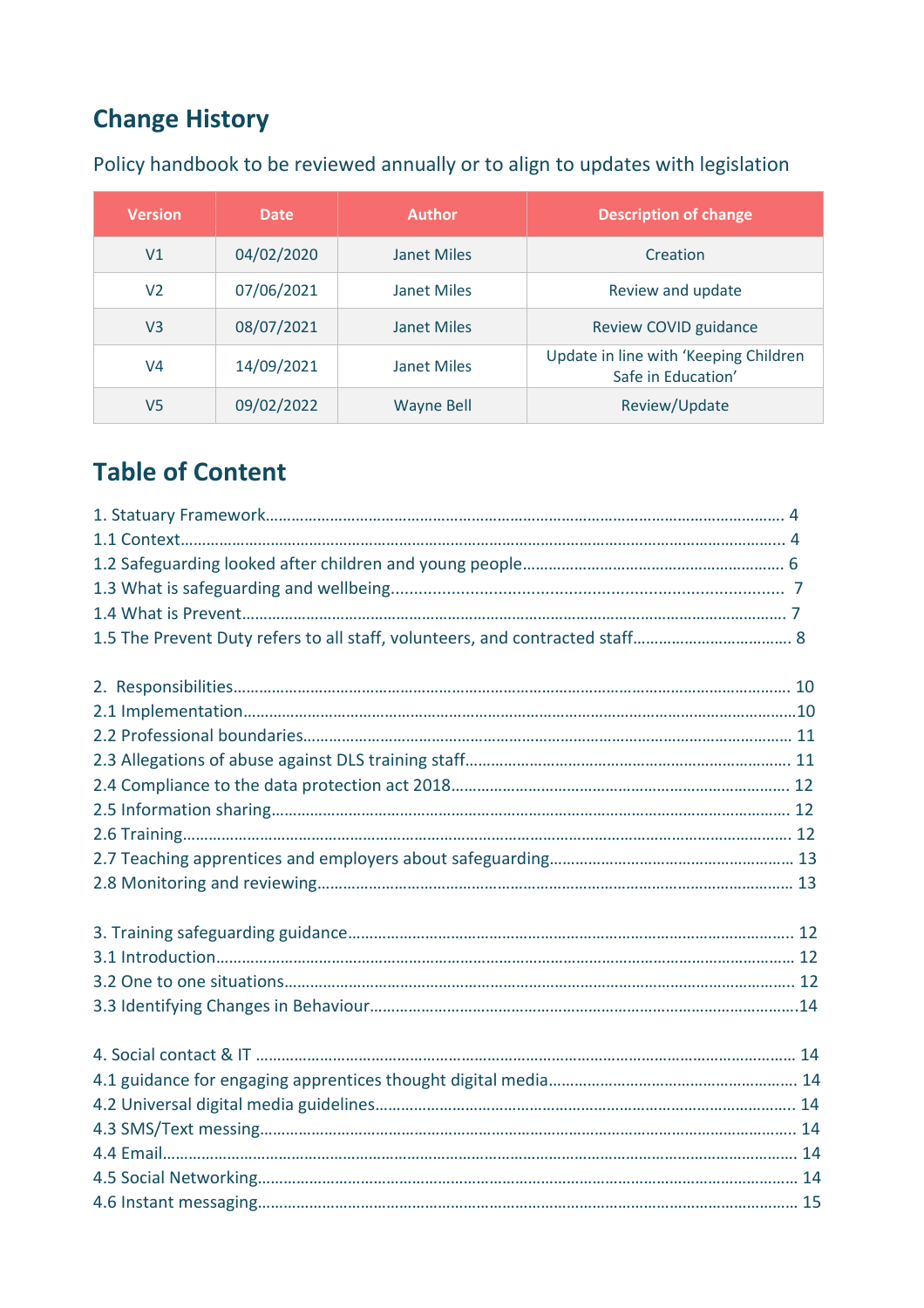| 4.8 IT use during the apprenticeship                                       |  |
|----------------------------------------------------------------------------|--|
|                                                                            |  |
|                                                                            |  |
|                                                                            |  |
|                                                                            |  |
|                                                                            |  |
|                                                                            |  |
|                                                                            |  |
|                                                                            |  |
|                                                                            |  |
|                                                                            |  |
|                                                                            |  |
|                                                                            |  |
|                                                                            |  |
|                                                                            |  |
| 19. Appendix J - Anti harassment and anti-bullying policy and procedure 53 |  |
|                                                                            |  |
|                                                                            |  |
|                                                                            |  |
|                                                                            |  |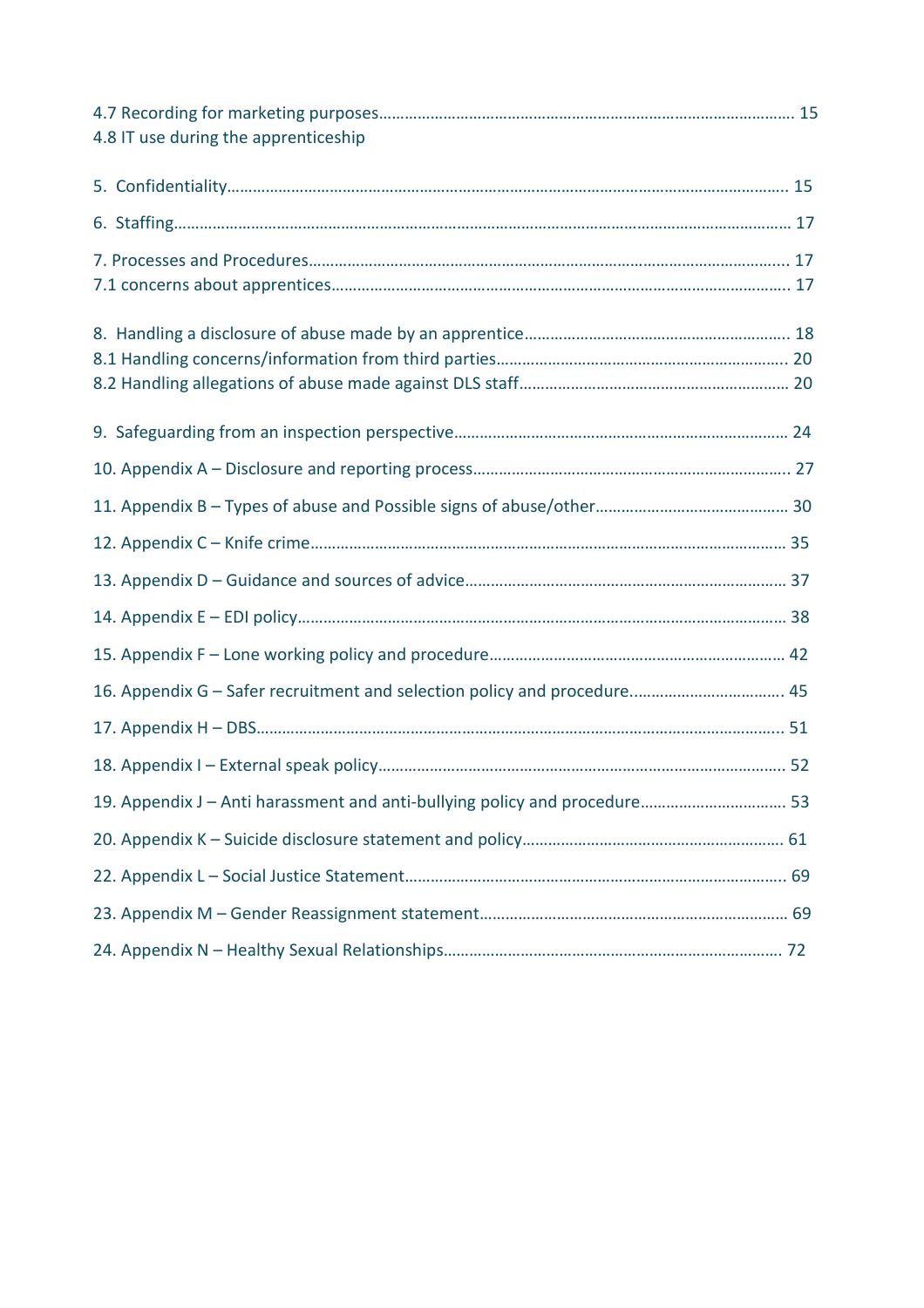# **1. Statutory Framework**

Davies Learning Solutions recognises its duty to work with other agencies to protect all stakeholders. Our safeguarding mission is to ensure that young people, vulnerable adults, and our internal staff are protected from harm. In the management of its programmes, the discharge of functions, and in implementing this Policy and various Procedures, Davies Learning Solutions will remain mindful of its duty of care and other legal obligations such as those it owes under the Health and Safety at Work Act 1974, the General Data Protection Act 2018, the Safeguarding Vulnerable Groups Act 2006, the Equality Act 2010, the Protection of Freedoms Act 2012 and the Counter Terrorism and Security Act 2015.

This Policy incorporates the following:

- Keeping children safe in education (2021) (KCSIE)
- Working Together to Safeguard Children (2018)
- Disqualification under the Childcare Act 2006 (2018)
- Prevent Duty Guidance for England and Wales (2015)
- Channel Duty Guidance: Protecting vulnerable people from being drawn into terrorism (2015)
- Multi-agency statutory guidance on FGM (2016)
- What to do if you're worried a child is being abused: advice for practitioners (2015)
- Information sharing: advice for practitioners providing safeguarding services (2018)
- Child sexual exploitation: definition and a guide for practitioners, local leaders and decision makers working to protect children from child sexual exploitation (2017)
- Sexual violence and sexual harassment between children in schools and colleges (2018)
- Stop Knife Crime Met Police guidance
- Sexual Offences Act 2003
- Mental Capacity Act 2005
- Safeguarding vulnerable Groups Act 2006
- The Care Act 2014

## **1.1 Context**

Davies Learning Solutions are committed to maintaining the highest possible standards to meet its social, moral, and legal responsibilities to safeguard the welfare of every apprentice (for apprentice, this term includes a child/young person or vulnerable adult), and thereby ensuring a safe and friendly environment, including awareness and protection from aspects such as radicalisation and extremism. Davies Learning Solutions values freedom of speech and the expression of belief and ideology as fundamental rights of British society.

Davies Learning Solutions believes that:

- Every apprentice has the right to exist in a safe, caring, and inclusive learning and working environment
- All apprentices should be valued and respected as individuals, and always treated with dignity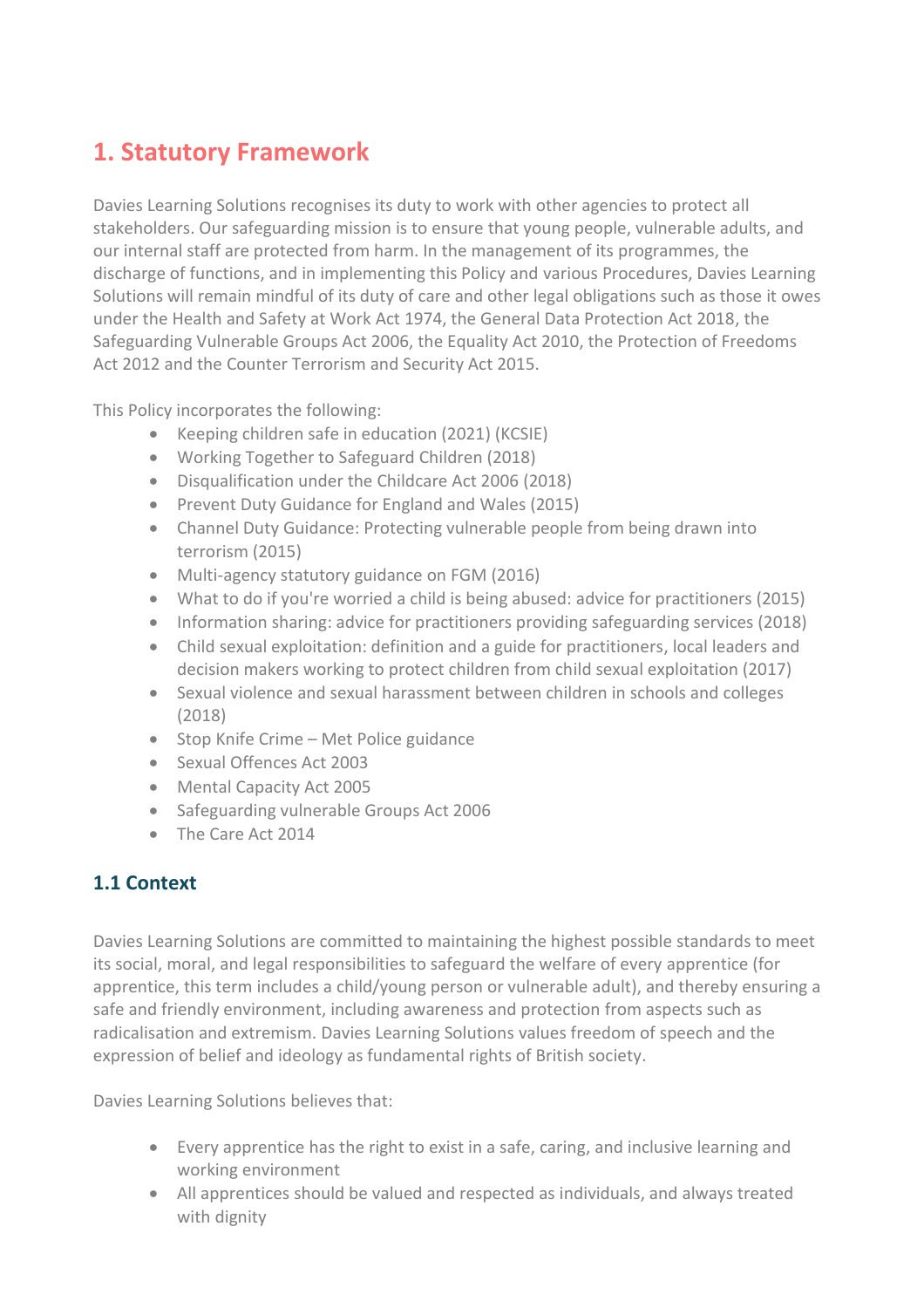- Bullying in any form is strictly unacceptable
- Racist, homophobic, and sexist language or behaviour is strictly unacceptable
- Every apprentice has the right to learn and/or work in a democratic environment where any signs of radicalisation and extremism are promptly dealt with
- Any form of discrimination, abuse, harassment, or victimisation are strictly unacceptable
- All apprentices have the right to expect an adult in a position of responsibility to listen to them when they need to express themselves
- All apprentices and staff should be protected from peer-on-peer abuse and this should be reported and dealt with appropriately

All staff must recognise that ignoring abuse is not an option and must report any concerns for the well-being of apprentices in accordance with this policy and guidance, which has the full commitment of Davies Learning Solutions Senior Management Team and Board. Staff are encouraged to read and suggest updates or edits to this and any other policy where they feel changes would be beneficial.

This Safeguarding policy should be read in conjunction with the following policies:

- Equality, Diversity, and Inclusion Policy
- Disclosure and Barring Service (DBS) Policy (Group Policy)
- Apprentice Health and Safety Policy
- Anti-Harassment & Bullying Policy
- GDPR Policy (Group Policy)
- Freedom of Expression Policy (Group Policy)
- Information Technology Security Policy (Group Policy)
- Visiting Speaker Policy

All policies can be found on Davies Group Intranet along with further resources in the Safeguarding section of shared documents in SharePoint.

The following abbreviations are used throughout this document:

- DSL Designated Safeguarding Lead
- DSO Designated Safeguarding Officer
- LADO Local Authority Designated Officer
- PL Prevent Lead (Prevent Specialist)

Throughout this policy and guidance, reference is made to ''children and young people'' (hereinafter referred to as apprentices). This terminology is used to mean ''those under the age of 18'' or vulnerable adults. The definition of a vulnerable adult includes (but is not restricted to) individuals with any of the following:

- Learning Difficulties
- Disability (physical or mental)
- Physical Impairments
- Sensory Impairments
- Mental Health Needs
- Age Related Frailty
- Dementia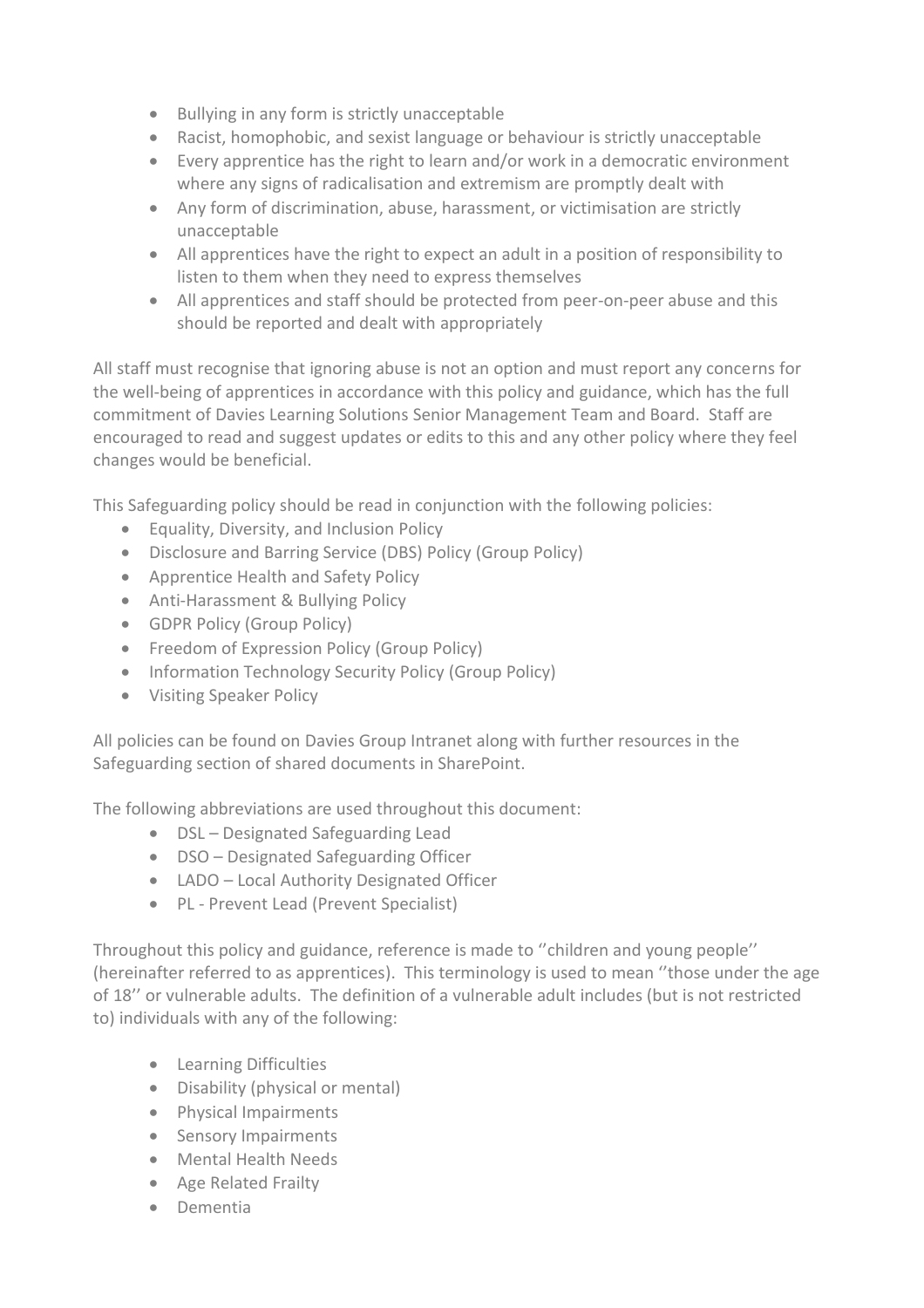- Brain Injuries
- Drug, Alcohol or Substance Problems
- Someone at risk of abuse or harm

## **1.2 Safeguarding looked after children and young people**

The term 'looked after' refers to children and young people who are in the care of the Government or who are provided with accommodation for more than one continuous period. Children and young people who live away from home for other reasons whilst not being 'looked after' may still be vulnerable.

#### **Working hours and rest breaks for workers aged 16 or 17**

By law, workers aged 16 or 17 must not work more than 8 hours a day and 40 hours a week.

They must also have, as a minimum:

- a 30-minute break if their working day is longer than 4.5 hours
- 12 hours rest in any 24-hour period in which they work (for example, between one working day and the next)
- 48 hours (2 days) rest taken together, each week or if there is a good business reason why this is not possible – at least 36 hours rest, with the remaining 12 hours taken as soon as possible afterwards

#### **Night working**

Those aged 16 or 17 must not work after 10pm or before 7am.

They can work until midnight or from 4am onwards if it's necessary in the following types of work:

- advertising
- agriculture
- a bakery
- catering
- a hospital or similar
- a hotel, pub, or restaurant
- post or newspaper delivery
- retail

But this is only if:

- there are no adult workers available to do the work
- working those hours will not have a negative effect on the young person's education or training

If they do need to work after 10pm or before 7am, the employer must make sure the young worker: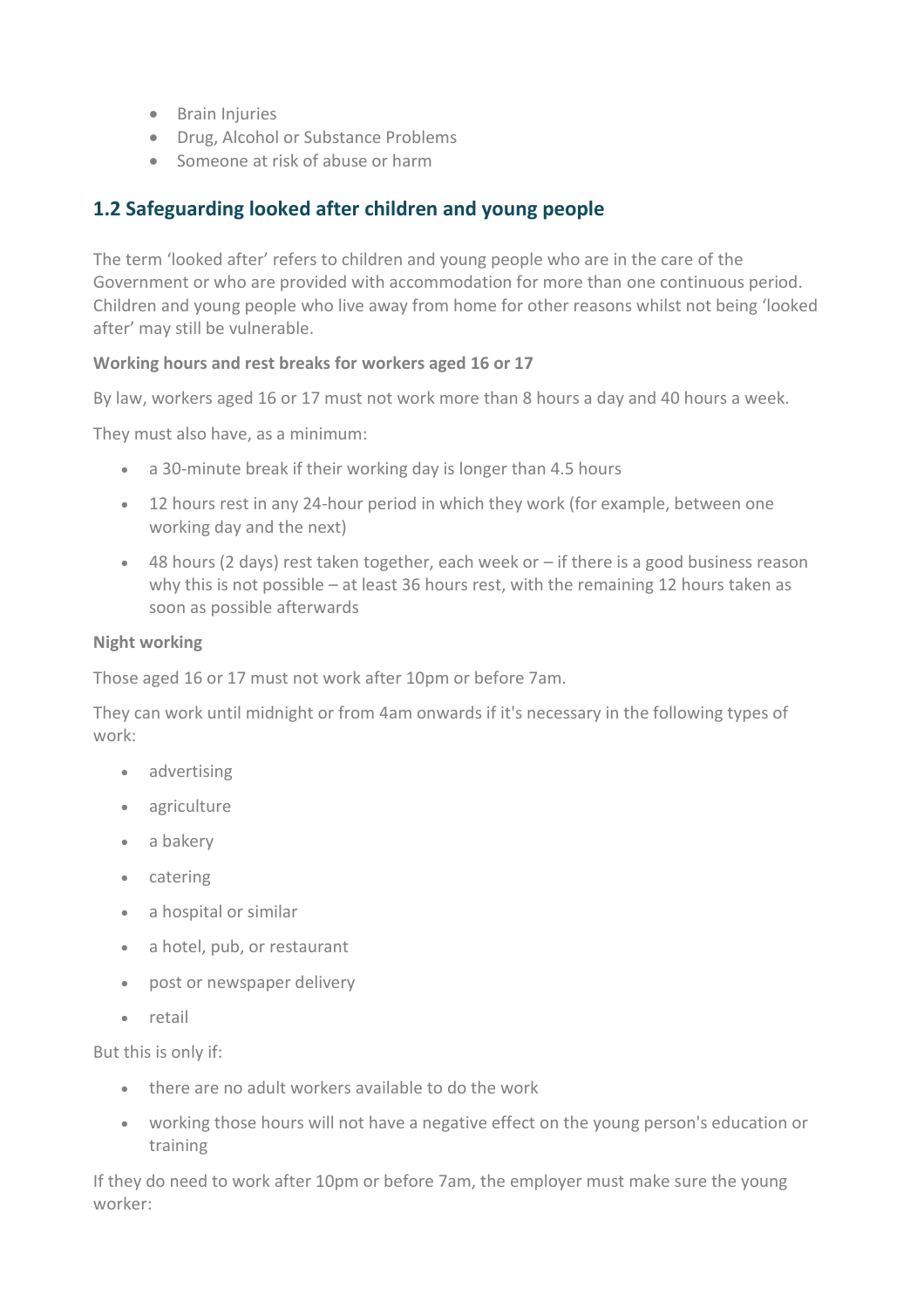- is supervised by one or more adult workers where necessary for their protection
- has enough rest at another time if they need to work during their normal rest breaks or rest periods

It's against the law for anyone aged under 18 to work between midnight and 4am, even if they do one of the jobs above.

All employers (clients) are made aware of the above legislation when young apprentices are onboarded for their company.

### **1.3 What is safeguarding and wellbeing?**

The term 'Safeguarding' describes the broader preventative and precautionary approach to planning and procedures that are necessary to be in place to protect apprentices, including children and adults from potential harm or damage. Safeguarding apprentices, vulnerable adults and young people delivers preventive action and not just a reaction. Davies Learning Solutions believes that safer recruitment is an important aspect of Safeguarding.

'Well-being' is a general term for the condition of an individual or group, for example their social economic, psychological, spiritual, or medical stage; high level and low-level happenings can be associated with positive or negative feelings. Davies Learning Solutions' apprentices are encouraged to talk about their well-being in their coach meetings to ensure we catch any concerns early. There is a statutory and moral duty to ensure that Davies Learning Solutions safeguards all apprentices and promotes their welfare at all times.

Although preventative measures are never infallible, there remains a pressing responsibility to ensure that the most robust safety network possible is in place where young people and vulnerable adults are concerned.

The welfare of apprentices, children, and vulnerable adults is everyone's responsibility. Davies Learning Solutions employees are expected to follow the procedures in this policy to ensure that all allegations or suspicions of abuse or significant harm to anyone are reported to the relevant statutory agency. We will share all relevant information with the respective statutory agencies (Social Services, Police and/or Channel) as needed.

#### **1.4 What is Prevent?**

The Government first set out the 'Prevent' Strategy in 2011. Under the Prevent duty, there is a greater awareness and legal responsibility to safeguard all individuals from extremism, ideologies, and radicalisation, and from July 2015 also includes the active promotion of 'Fundamental British Values'. In respect of safeguarding individuals from radicalisation, the organisation works to the 'Prevent' element of the Government's Counter Terrorism Strategy. This includes links with and/or referral to the Channel Programme. This programme aims to work with the individual to address their specific vulnerabilities, prevent them becoming further radicalised and possibly entering the criminal justice system as a result of their actions. It is recognised that radicalisation can occur in an individual from any section of society and is not particular to any racial, ethnic, or social group. The organisation will take steps to challenge any views deemed to be extreme and report concerns through the Safeguarding reporting process.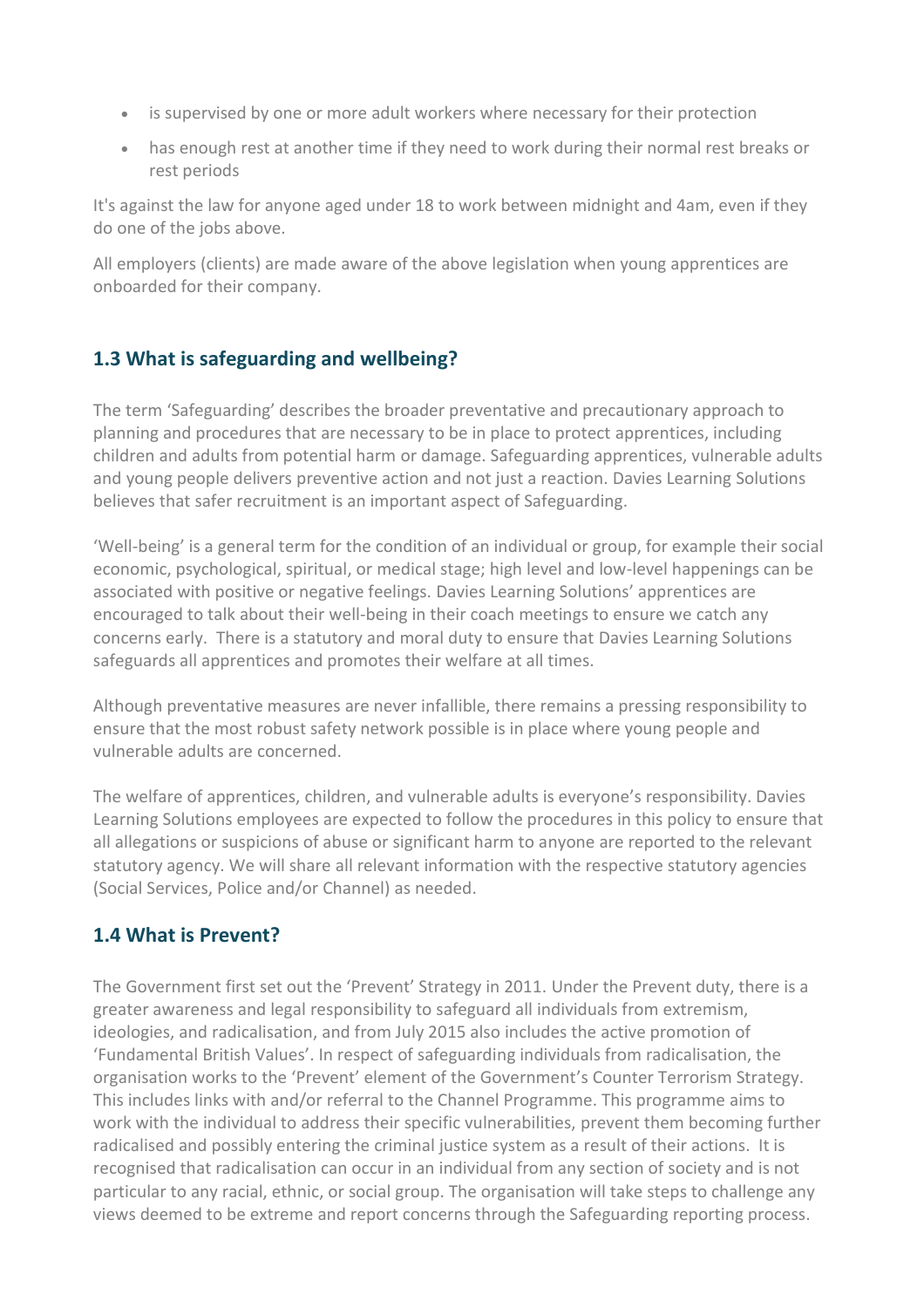We will assess the risk of people being drawn into terrorism, including support for extremist ideas that are part of terrorist ideology, and becoming radicalised. Davies Learning Solutions coaches talk to learners about the wider curriculum at all visits and monitor them for any changes in behaviour which would be discussed with their line managers. All Davies Learning Solutions Training staff receive regular training, raise awareness, and actively promote the Prevent duty and fundamental British Values. We record and report on all concerns or issues relating to potential Prevent threats. If in the extreme case a serious Prevent incident occurs all staff are aware of the anti-terrorism **Hotline number 0800 789321.**

## **1.5 The Prevent duty refers to all staff, volunteers, and contracted staff**

Davies Learning Solutions Training has zero tolerance of abuse and other harmful behaviours and recognises that safeguarding and the promotion of safe behaviour is part of our business as usual.

This handbook has been developed to:

- Ensure that all staff in contact with apprentices take all reasonable measures to assess and minimise the risk of harm to them
- Where there are concerns about the Safeguarding, Prevent or welfare of apprentices, to ensure prompt and appropriate action is taken to address these concerns
- Provide staff with guidance on procedures they should adopt if they suspect an apprentice may be experiencing, or be at risk of, harm or radicalisation
- Provide support to our employers (clients) to assist them in identification and reporting of any apprentices experiencing, or at risk of, harm or radicalisation including changes in behaviour that might not be evident in a coaching session
- Promote the opportunity for apprentices to voice their concerns and provide clear robust procedures and confidential help
- Protect and prevent abuse towards apprentices and staff including from peers
- Set out steps to raise, record and monitor both safeguarding and prevent concerns
- Ensure that we are fully committed to educating apprentices and employers on the legal requirements towards the Prevent Duty
- To protect employees and apprentices from radicalising influences through training and information sharing that ensures that they are resilient to extreme narratives

This handbook which includes Safeguarding and Prevent will be promoted though:

- Staff inductions
- Availability on the Intranet and SharePoint shared documents Safeguarding folder
- Monthly safeguarding updates from the DSL to the business
- Monthly business wide CPD sessions

To achieve this, Davies Learning Solutions will:

• Provide a safe environment for all apprentices and employees, by ensuring thorough risk assessments and safe working practices are put in place and by implementing a procedure for handling concerns or direct disclosures. To support this, Davies Learning Solutions will consider and act on a 'Notice, Check and Share' strategy and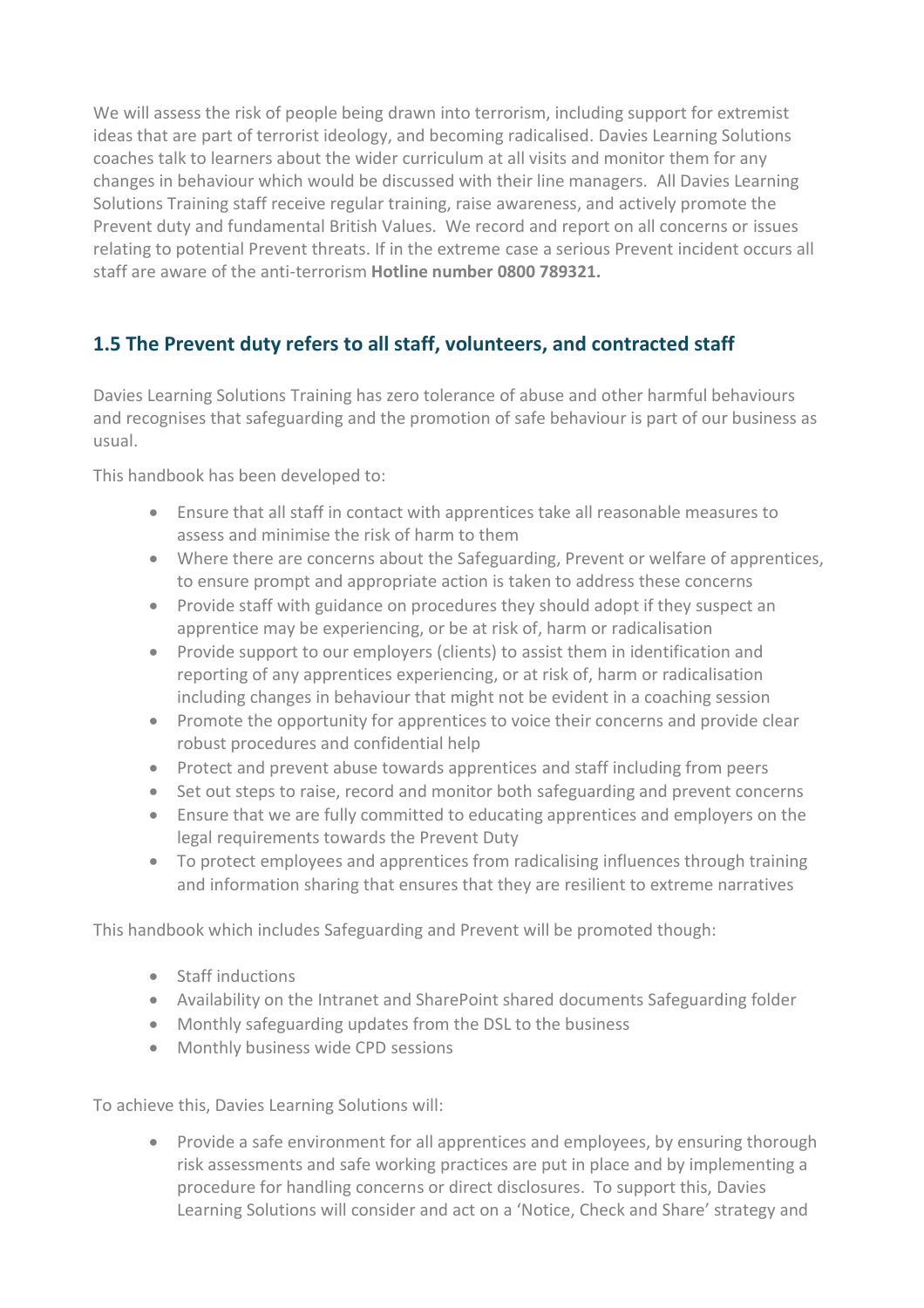include this in all training relating to Safeguarding and Prevent

- Have a Designated Safeguarding Lead and Prevent Lead who will report to Board and will take the strategic lead in relation to Safeguarding Prevent/Apprentice Protection issues. They will provide the appropriate information, advice, guidance and support to Davies Learning Solutions staff and associates and work with other agencies when necessary. In addition, Davies Learning Solutions staff and apprentices are supported by a team of DSOs and Mental Health First Aiders.
- Ensure all staff operating procedures and apprentice information includes reference and information about this policy and these roles
- Raise issues relating to the safeguarding, prevent and welfare of apprentices with staff and senior managers, following the processes outlined in the guidance section of this document
- Provide clear and concise training for all staff that work with apprentices and provide regular updates on Safeguarding and Prevent
- Keep staff and managers up to date with legislation in relation to apprentices including children, young people, and vulnerable adults in respect of safeguarding, welfare and prevent
- Raise employee awareness of safeguarding and prevent issues such as minimising risk, recognising abuse, treating all apprentices with respect, and understanding the signs that make people vulnerable to being drawn into terrorism and to challenge extremist ideas which are used by terrorist groups
- Take appropriate action to ensure that apprentices are kept safe, and issues, concerns or disclosures are reported appropriately
- Identify and act wherever it is found that apprentices are suffering, or likely to suffer, significant harm
- Establish procedures for reporting and dealing with allegations of abuse and radicalisation
- Equip apprentices with the skills they need to keep themselves safe online and, in the workplace
- Listen to apprentices, encourage them to respect and care for others and take action to stop any inappropriate verbal or physical abuse taking place
- Operate safe recruitment of staff, ensuring that through risk assessment, appropriate questions and checks are undertaken at application, interview and throughout employment
- Ensure Davies Learning Solutions meets the requirements of the Disclosure and Barring Service
- Ensure all line mangers carry out Safer Recruitment training to ensure a consistent approach to fairness of selection and compliance to equality, diversity, and inclusion
- Ensure staff are clearly aware on how to recognise peer-on-peer abuse and appropriately challenge this behaviour. Staff must also ensure to remain vigilant in this area, as even if there are no reported cases on peer-on-peer abuse, it does not mean this is not happening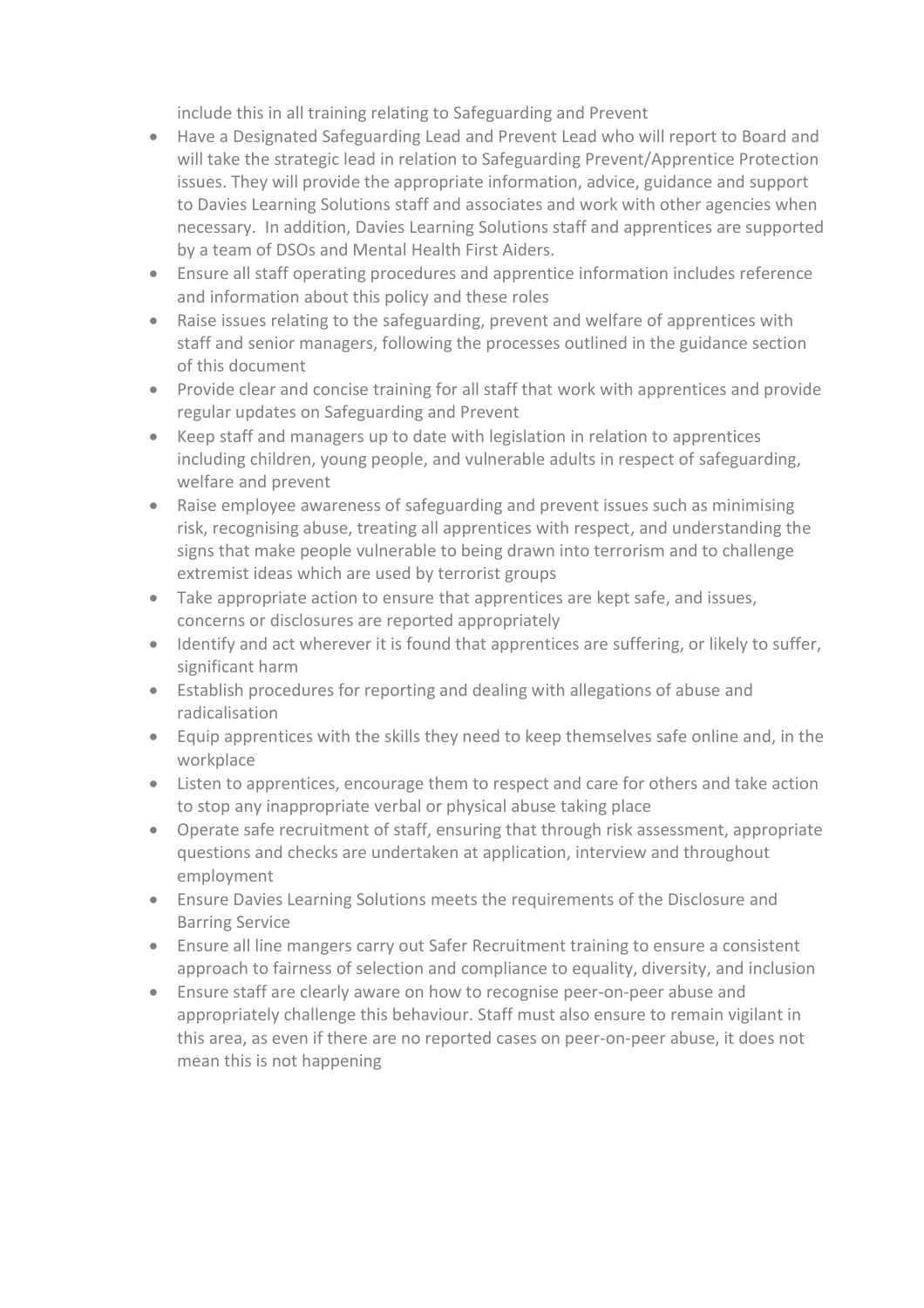# **2. Responsibilities**

#### **2.1 Implementation**

Human Resources share this Handbook with new staff during the recruitment process. Upon signing starter paperwork, staff are confirming that they have read and fully understand the content within the Handbook. This is then further reinforced during the month-long induction process where employees are exposed to a specific Prevent and Safeguarding training session, as well as being asked to complete additional online training.

This Handbook is available on the intranet, the Davies website, Thrive, and SharePoint and is prompted through new staff induction and monthly CPD staff training events to encourage engagement with the principles of equality and diversity and how these can be discussed with key stakeholders. Safeguarding and Prevent training is mandatory and carried out annually, tracked and monitored by the Safeguarding Team.

New clients go through extensive implementation processes before DLS will agree to work with them, this includes ensuring they are committed to safeguarding and prevent. All DLS Line Managers receive external Safer Recruitment Training to ensure consistent good practice to safeguard all stakeholders.

All colleagues have the responsibility to uphold the content within the Handbook. These aspects are monitored through staff observations and learner progress reviews to ensure the correct information is being addressed with learners, support plans are then put in place with staff to ensure they continually embed key information into their daily practice.

Promotional banners are created on Thrive each month, these banners promote key themes and areas of the focus to raise awareness and increase the engagement of all stakeholders. Coaches then utilise these banners to address safeguarding and prevent topics directly with learners within their sessions. Senior Leaders are then able to monitor the engagement of these promotions to ensure they are being effectively distributed and having a positive impact.

The Designated Safeguarding Lead for the business distributes monthly updates and announcements to internal staff to ensure they remain abreast of key information and updates, which are used to improve their knowledge and upskill both learners and clients. These updates are transferred to Thrive to ensure key messages run throughout all our systems for improved transparency.

#### **2.2 Professional boundaries**

Davies Learning Solutions expects staff to protect the professional integrity of themselves and the organisation. The Davies Learning Solutions Training sets staff expectations and professionalism from induction and is it is clearly explained that if the professional boundaries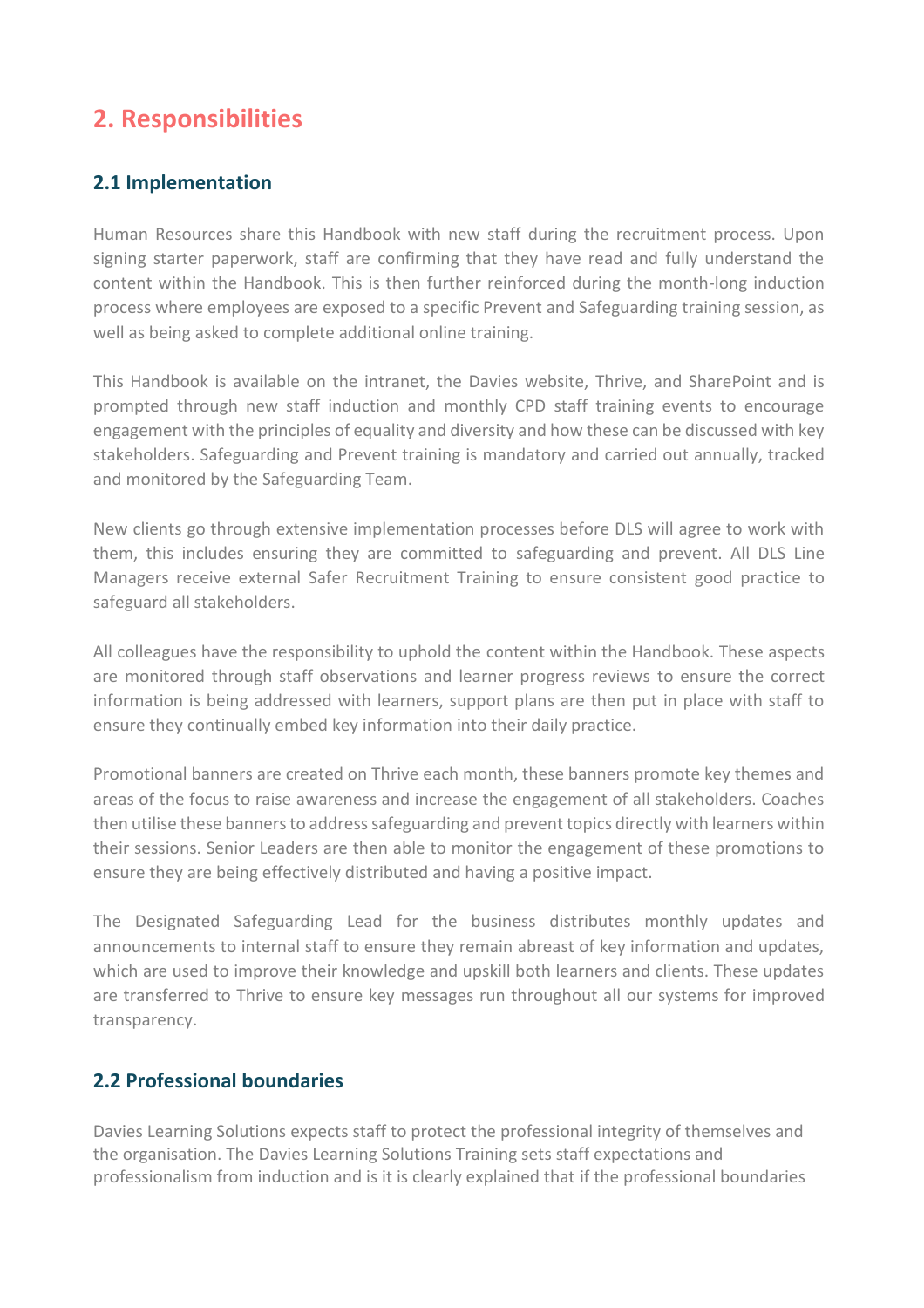and/or policies are breached this could result in disciplinary procedures or enactment of the allegation management procedures.

It is vital that all complaints, disclosures, allegations or suspicions of abuse to apprentices, including children under 18 or vulnerable adults are dealt with fairly, quickly and consistently.

There are three main strands to be considered:

- An investigation of an actual or potential criminal offence by the police
- Involvement of Social Services
- Investigation by Davies Learning Solutions and/or an employer and consideration of any disciplinary action on staff or apprentices

### **2.3 Allegations of abuse against training Staff**

Allegations of abuse, or concerns raised against members of Davies Learning Solutions staff, will always be treated seriously. The allegation must always be referred to the DSL who will follow the safeguarding procedure in the same way as for other safeguarding allegations. The DSO will take the appropriate steps to ensure the safety of the apprentice, and any others who may be at risk. The DSO will also inform the DSL and will escalate to the Board in order that Davies Learning Solutions procedures may be followed, and an appropriate investigation is carried out.

Where there is a complaint against a member of staff, there may also be criminal (police) investigations and/or a child/vulnerable adult protection investigation, carried out by Social Services. Actions should be taken both to protect the apprentice and the accused member of staff.

These may include ensuring that the member of staff is not placed in a vulnerable situation while investigations take place. If the allegation or concern is against a DSO, it should be reported directly to the DSL.

If an allegation is levelled against any member of Davies Learning Solutions staff, line management must be informed immediately; actions may require full and proper investigation in line with Davies Group disciplinary processes which may include:

- Giving the staff member leave of absence on full pay
- Suspending the staff member
- Ensuring that the staff member is not working alone with apprentices

#### **2.4 Compliance to the Data Protection Act 2018**

The Data Protection Act 2018 and General Data Protection Regulations regulates the processing of information relating to individuals. This includes the obtaining, holding, using, or disclosing such information and covers computerised records as well as manual filing systems. Staff and apprentices are able to request access to the information we hold on them, or at ask for it to be deleted.

We only hold information that is required for our business to trade and to comply with regulatory obligations. For example, we hold names, addresses, contact information however we also could hold sensitive personal information, such as Disclosure and Barring Service checks.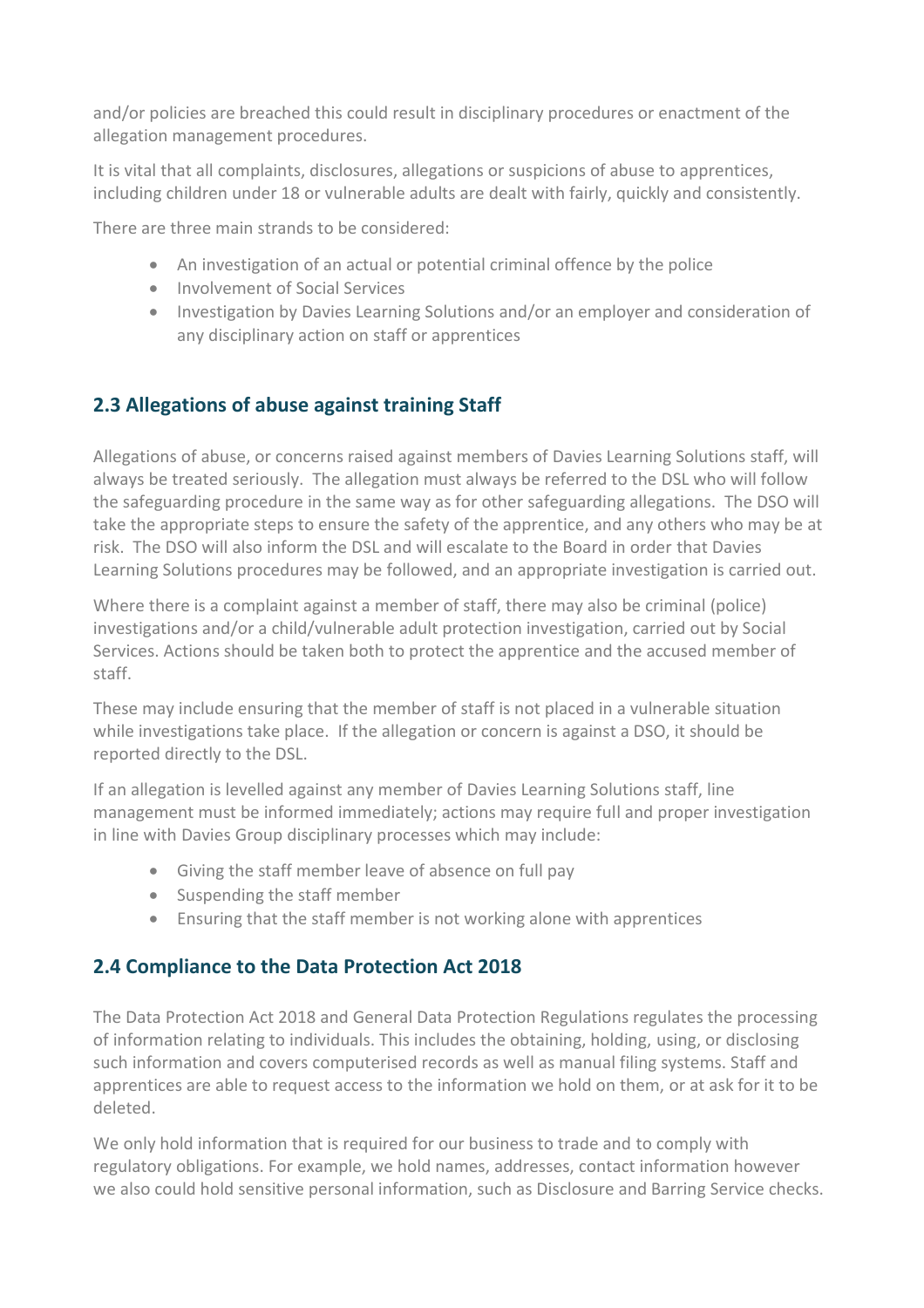Davies Learning Solutions will only hold the minimum information necessary to enable us to perform our functions effectively.

#### **2.5 Information Sharing**

Davies Learning Solutions is committed to sharing information for the purposes of Safeguarding and promoting the welfare of apprentices, including children and young people, in line with Working together to safeguard children (2018) and with respect for The General Data Protection Act 2018.

Any decision to break confidentiality should always be preceded by informing the apprentice of what is about to happen and the reason for the decision. There will be no breach of confidence if the person to whom a duty of confidence is owed consents to the disclosure.

Staff should, in the first instance, seek the consent from the apprentice if considering sharing information with other agencies. It is therefore essential that members of staff understand what is meant by the above and for that reason do not promise absolute confidentiality to the apprentice.

### **2.6 Training**

As part of the Davies Learning Solutions staff induction, there is a minimum requirement that each member of staff will undertake Safeguarding training and online Prevent Awareness Training, and Equality, Diversity, and Inclusion Training. Each member of Davies Learning Solutions staff will also complete regular mandatory refresher training in relation to Safeguarding and Wellbeing, the Prevent Duty and Fundamental British Values.

Teaching learning and assessment staff all receive specific training and coaching to practically apply the principles of Safeguarding and Prevent to their everyday life and working situations. Coaches are able to effectively provide apprentices with a wide range of safeguarding and prevent scenarios contextualised within the work setting and focusing on a variety of current topical incidents and cases.

Staff development training also includes training on online safety, additionally Davies Learning Solutions will make assessments of the appropriate levels of focus for staff training and responsiveness to specific safeguarding concerns such as radicalisation, harmful sexual behaviour, child sexual exploitation, forced marriages, female genital mutilation, cyberbullying and mental health to ensure that staff have the training they need to keep apprentices safe. DSOs and the DSL will attend mandatory standardisation training which will be deemed appropriate and commensurate in line with their roles and responsibilities. DSL will maintain records of all Safeguarding and Prevent training for staff centrally, in a secure location.

#### **2.7 Teaching apprentices and employers about safeguarding**

Davies Learning Solutions' staff teaches all apprentices about safeguarding through their learning journey with us, this includes bringing line managers and L&D leads into sessions where appropriate. Guidance is given on adjusting behaviour to reduce risks, particularly online,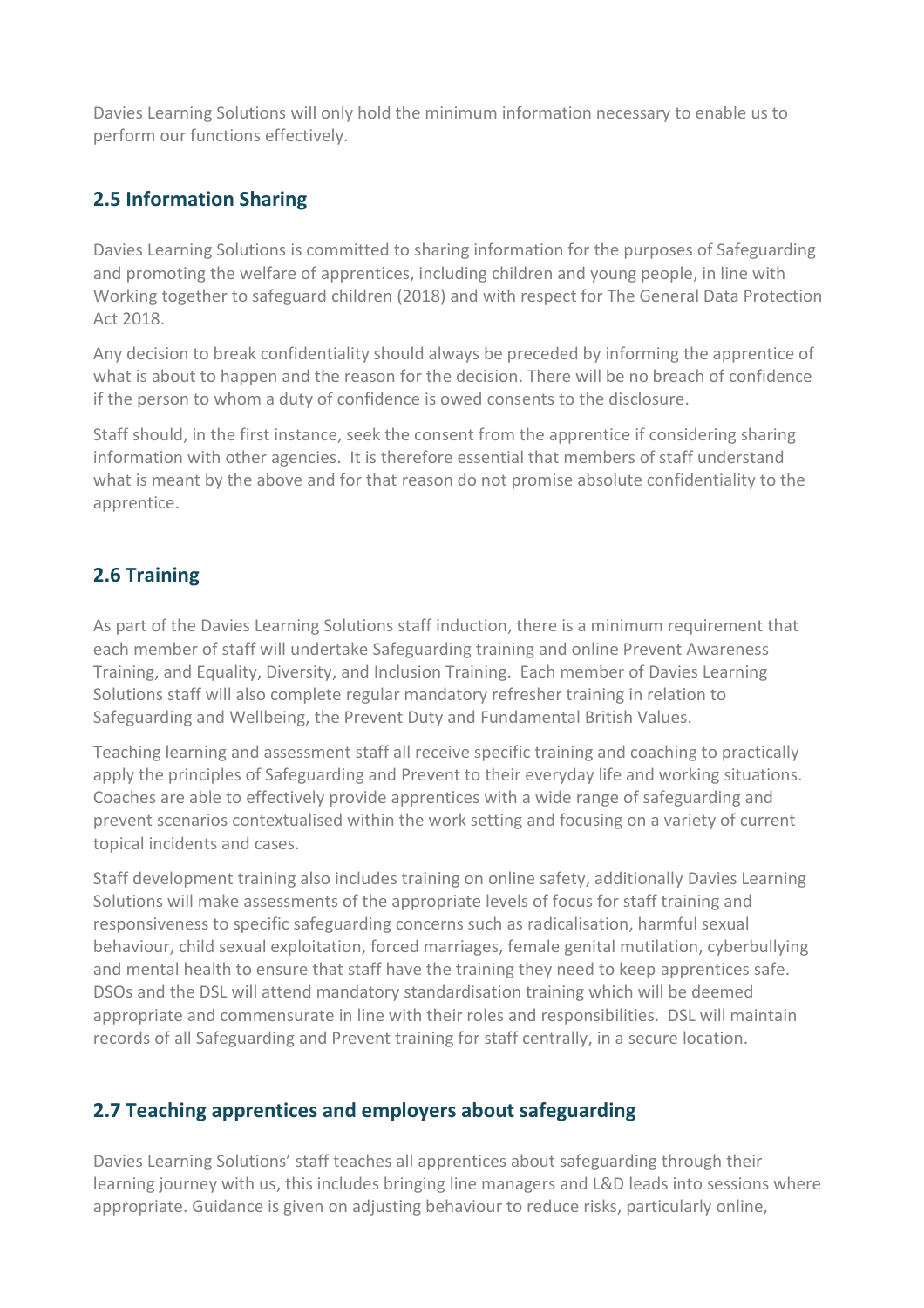building resilience to protect themselves and their peers, fostering healthy and respectful relationships with others and providing information about who they should turn to for help.

All staff are directed to encourage all apprentices to respect other people with the protected characteristics set out in the Equality and Diversity Act 2010 and to challenge extremism and be aware of what preventative actions to take. Apprentices are reminded about harmful sexual behaviours, including sexual violence and sexual harassment, through apprentice interactions.

Apprentices are provided with the opportunity to talk about safeguarding issues within the learning environment and on a 121 basis. They are made aware of the processes by which any concerns they have can be raised, including the processes for reporting a concern as well as how any report will be handled.

New employers are made aware of the importance of safeguarding and are required (as stated in the supply of services contract) that they must have both a safeguarding and prevent policy.

#### **2.8 Monitoring and Review**

The Davies Learning Solutions Operating Board are responsible for implementing and monitoring the Safeguarding Policy.

The number of Safeguarding cases will be reviewed annually by the DSL. Reports from monitoring and review activities will be presented to the Board on a monthly basis who will review, and action as needed.

This policy and the associated guidance and procedures document will be reviewed annually by the DSL and the Board within four weeks of a review of any serious Safeguarding/Prevent incident.

This policy and the associated guidance and procedures document is to be made available to all staff, apprentices and employers in various formats appropriate to Davies Learning Solutions audiences, e.g. in Apprentice Handbooks, on e- platforms, commitment statement and on Davies Learning Solutions' Training platforms.

## **3. Davies Learning Solutions Safeguarding Guidance**

#### **3.1 Introduction**

Staff (in the context of this policy, 'staff' is taken to also apply to all Davies Learning Solutions' partners and associates) should conduct themselves in such a way as to avoid compromising situations and to protect themselves against allegations of abuse. The following guidelines have been developed to support staff working in all settings to establish safe & responsible environments which safeguard apprentices and manage the risk of adults being unjustly accused of improper or unprofessional conduct.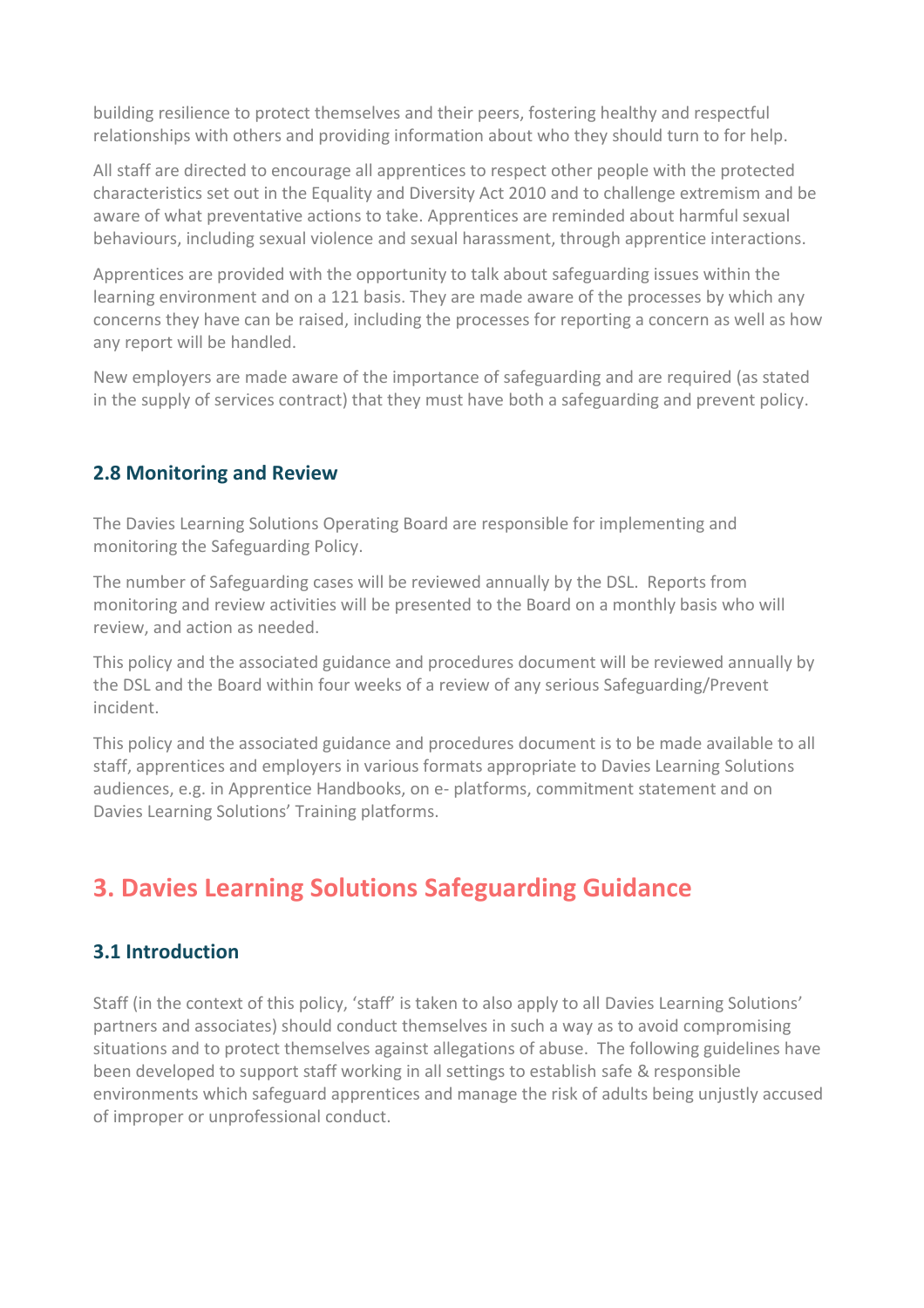## **3.2 One-to-One Situations**

Guiding Principles

- Ensure that Davies Learning Solutions staff can work with apprentices without them feeling vulnerable, and to manage and reduce the likelihood of allegations being made against staff
- The following guidance is provided to ensure Davies Learning Solutions staff are aware of their responsibilities when conducting any one-to-one session

When using the internet for learning activities staff should:

- Restrict access to illegal, harmful, or inappropriate images and other content
- Educate apprentices in e-safety practice, e.g. not sharing personal information or inappropriate communication with strangers
- Ensure that apprentices know how and to whom e-safety incidents should be reported
- Undertake only professional related communication directly with apprentices

It is important the Davies Learning Solutions member of staff ensures that they:

- Define and record the reason for the meeting
- Identify the meeting location which should never be at the apprentice's home address - meetings should always occur in a public place / employee's workplace
- Conduct and agree a full risk assessment (employee's workplaces are regularly risk assessed and would not need to be completed prior to each visit)
- Avoid conducting one-to-one meetings in remote/secluded areas
- Always report situations which are or could be interpreted as safeguarding incidents

#### **3.3 Identifying Changes in Behaviour**

It is important that staff always remain vigilant to ensure stakeholders are safe and protected from harm or radicalisation. Below are some suggestions aligned to changes in behaviour to be aware of, staff are made aware of these during regular CPD training:

#### **Safeguarding**

- Unexplained changes in behaviour or personality
- Becoming withdrawn
- Seeming anxious
- Becoming uncharacteristically aggressive
- Lacks social skills and has few friends
- Poor bond or relationship with a parent or carer
- Running away or going missing
- Poor hygiene or a messy appearance
- Physical injuries such as bruises, scratches, marks, cuts, or burns
- Having knowledge of inappropriate topics
- Overtly sexual behaviour
- Insecurities and choosing to cover up the body or certain parts of the body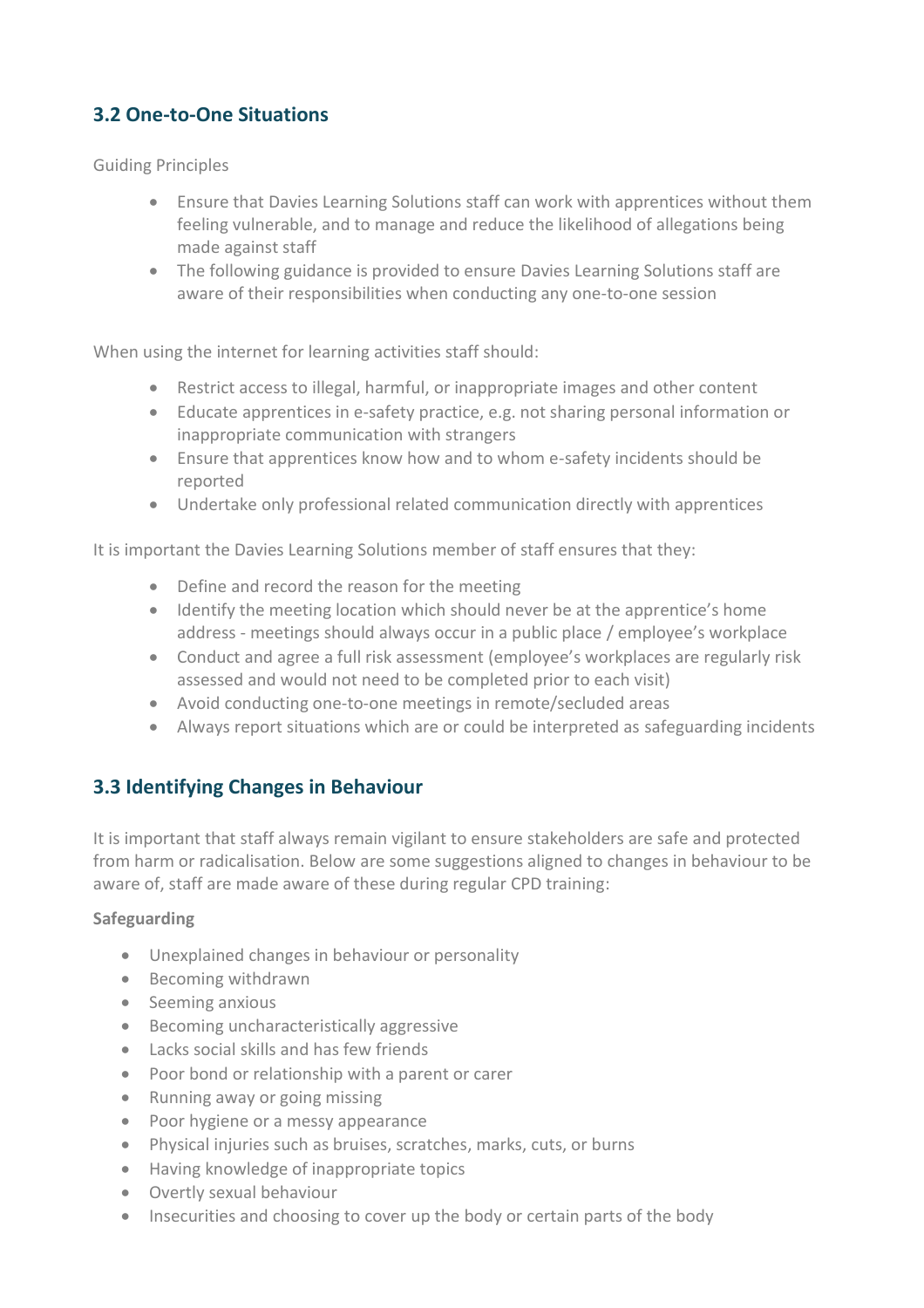#### **Radicalisation and Extremism**

- Becoming increasingly argumentative
- Refusing to listen to different points of view
- Unwilling to engage with people who are different
- Becoming abusive to people who are different
- Embracing conspiracy theories
- Feeling persecuted
- Changing friends and appearance
- Distancing themselves from previous social groups
- No longer doing things they use to enjoy
- Converting to a new religion
- Been secretive and reluctant to discuss their whereabouts
- Sympathetic to extremist ideologies and groups
- Changing online identity
- Having more than one online identity
- Spending a lot of time online or on the phone
- Accessing extremist online content
- Joining or trying to join an extremist organisation

Should you come across any of the behavioural changes listed above or are unsure of any of the signs of symptoms you may have experienced, contact a member of the Safeguarding Team for support and advice.

Through email updates from our safeguarding and prevent lead, as well as banners on Thrive key topics for the month are highlighted to coaches and apprentices, including radicalisation & extremism. These updates spark natural conversations between staff and with their apprentices, ensuring appropriate guidance is given and highlighting how these topics can affect individuals. Staff are given support to be able to support their apprentices appropriately.

## **4. Social Contact**

Staff should not work with apprentices, including young people, unofficially outside of Davies Learning Solutions. This means:

- Staff must not take apprentices to their own homes or transport apprentices in their own vehicle
- Not having social contact with the apprentices or their families, unless the reason has been firmly established and agreed with their line manager
- If an apprentice or parent seeks to establish social contact or if this occurs coincidentally, the staff member(s) must exercise their professional judgement in making a response but should always discuss the situation with their line manager
- Staff should be aware that social contact in certain situations can be misconstrued as grooming. As such they should advise their Quality Manager (line manager), or in their absence, the Head of Quality & Delivery or DSL of any coincidental social contact they have with an apprentice, young person, or parent with who they work which may give rise to concern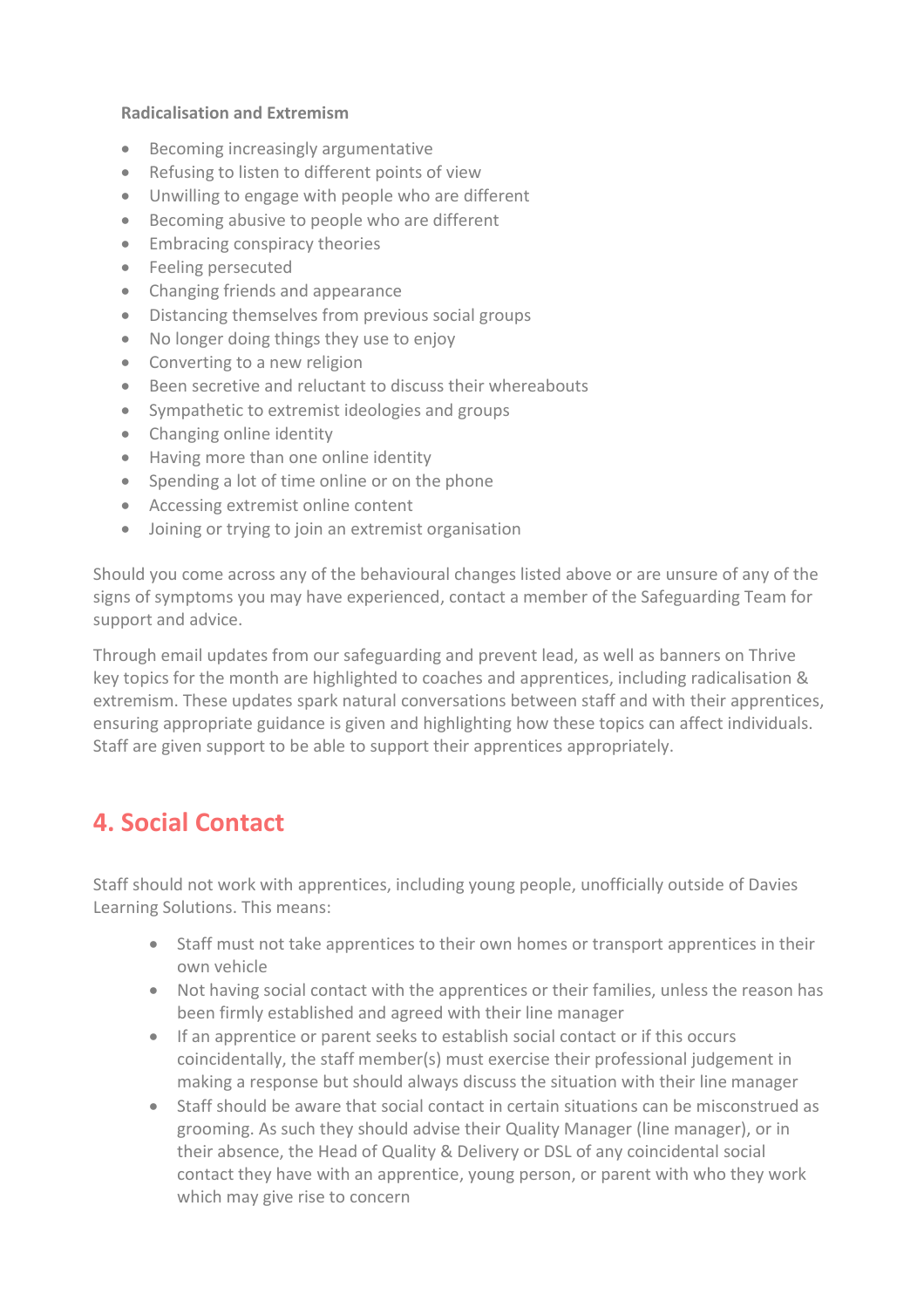- Staff should be aware that the sending of personal communications such as birthday or faith cards should always be recorded and/or discussed with their line manager
- Staff should record & report any situation which may place a young person at risk or which may compromise Davies Learning Solutions or their own professional standing.

*(The above are provided as examples and are not intended to be exhaustive).*

#### **4.1 Guidance for Engaging Apprentices through Digital Media**

Communicating effectively with apprentices in a variety of ways is an integral aspect of Davies Learning Solutions work. Telephone contact, texting, e-mail, face to face work and detached work are all vital tools for supporting apprentices' personal and professional development. Apprentices use electronic methods of communication as a primary vehicle, with much of their social interaction and peer education occurring in these spaces.

Given the pace of change in this area, the principles outlined in these guidelines should be seen as applying to emerging technologies and/or applications:

- Staff should ensure young people are using electronic methods of communication
- electronic communication methods provide opportunities for promoting services; they encourage apprentices to participate in positive activities, and to become involved in developing the service

However, electronic communication methods are also utilised by individual's who intend on 'grooming' people. To protect apprentices, individual staff members and Davies Learning Solutions from the consequences of allegations relating to the use of digital media, staff should co-operate fully with any requests or processes instigated to address these risks and share best practice with their apprentices.

Davies Group do not provide apprentices with any hardware, however staff hardware is managed and monitored by Group IT. Certain websites, technologies, downloads, emails and content are automatically blocked and suspicious behaviour is reported to HR and line managers for review.

The following procedures have been prepared with the above principles in mind.

## **4.2 Universal Digital Media Guidelines**

- Staff should apply the same rules and standards of best practice when communicating with apprentices via digital media as in face-to-face communication
- Extra diligence must be taken to ensure messages cannot be misinterpreted
- Staff should use messaging via new media as a method of communicating information and not as a primary communication tool to build relationships i.e. to inform of an event or a change of time
- If staff receive a message from an apprentice wishing to engage in a 'social conversation', they must send a message to explain that they cannot engage in social messaging and direct them to an appropriate email address, telephone contact or website they can access for further help if they should need it
- If staff receives a verbally abusive or threatening message, or if they worry about the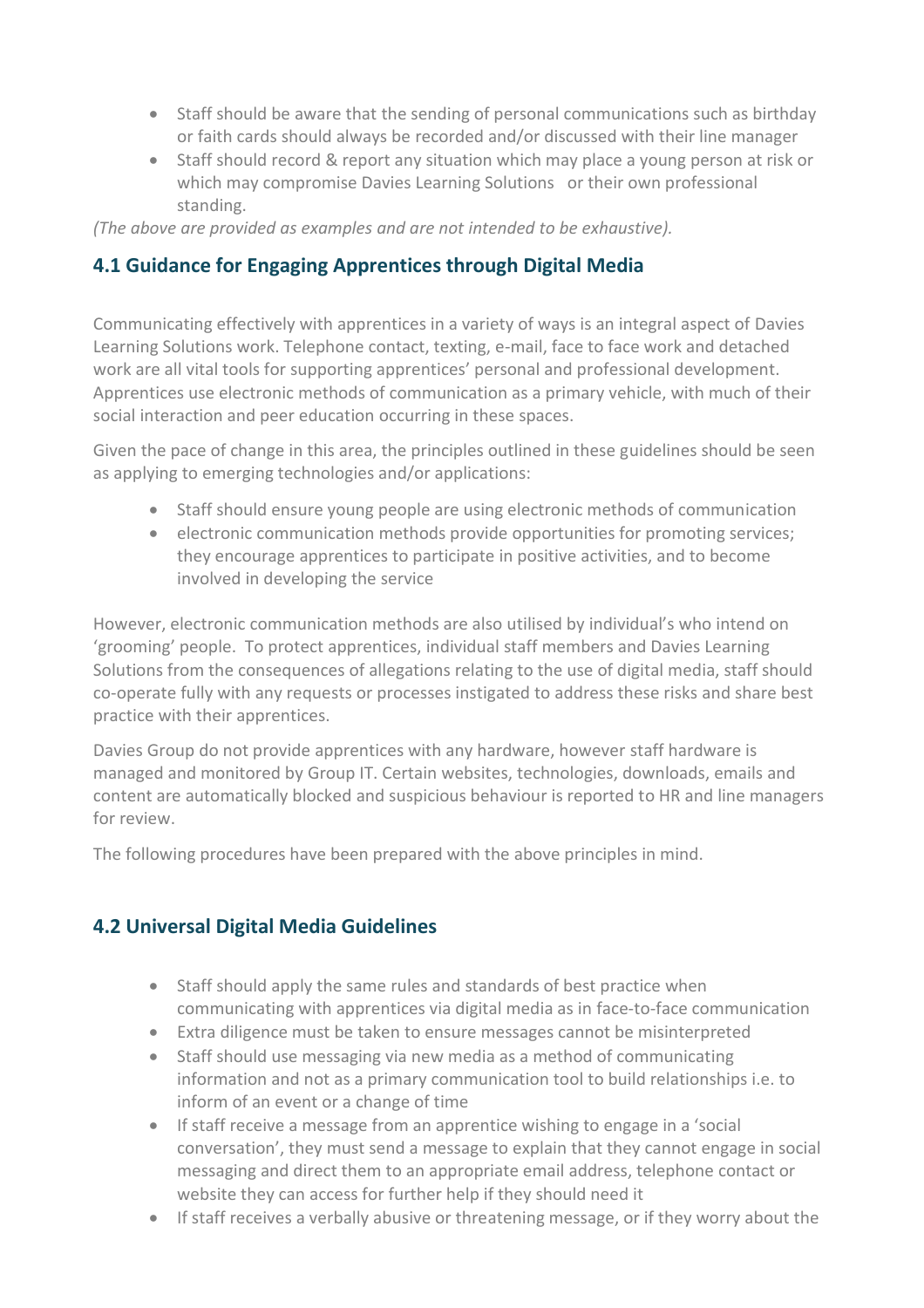safety of the sender or someone else, they must contact their line manager and a Davies Learning Solutions DSO/DSL

• Staff are encouraged to share this practice with their apprentices so they can use the same principals in their lives and during work.

#### **4.3 SMS/Text Messaging**

- Mobile phones are allocated to staff as an operational necessity
- Under no circumstances should staff give their personal mobile or home number to an apprentice
- Mobile telephones are issued for business use; any misuse of the phone may be a disciplinary issue
- If necessary, staff work mobile numbers can be publicly displayed i.e. on posters, clearly stating the staff members name

#### **4.4 Email**

- All staff will be given an email address on joining Davies Learning Solutions
- Under no circumstances should a staff member give their personal email address to an apprentice
- Emails should only be sent to apprentices during what could perceived as 'reasonable hours' (e.g. 7am-8pm depending on apprentice workplace practices)
- Work email addresses can be given to apprentices who are engaging in personal and professional development activities with Davies Learning Solutions and have a need to receive information
- Materials sent will be unbiased and meet equal opportunities criteria in terms of ethnicity, sexual orientation, gender, disability, religion, and beliefs and age
- If necessary, staff email addresses can be publicly displayed i.e. on posters, clearly stating the staff members name

#### **4.5 Social Networking**

- Prior consent/sign-off should be sought from Davies Learning Solutions SMT before first use of Social Networking Sites to communicate with apprentices. Any social networking sites that have not been signed off will not be accessible on company equipment. Staff should not seek to circumnavigate this security measure by using any personal equipment
- Staff intending to use Social Networking Sites in a work capacity should do so from a separate profile than their personal profile, should they have one
- In the event that a member of staff sets up a work profile, they must inform their line manager of the existence of this profile and the login details for it
- In order to protect themselves from risk of allegations, we recommend that staff using Social Networking Sites with a personal profile - in a private capacity - should set their privacy settings so only friends / contacts can view their profile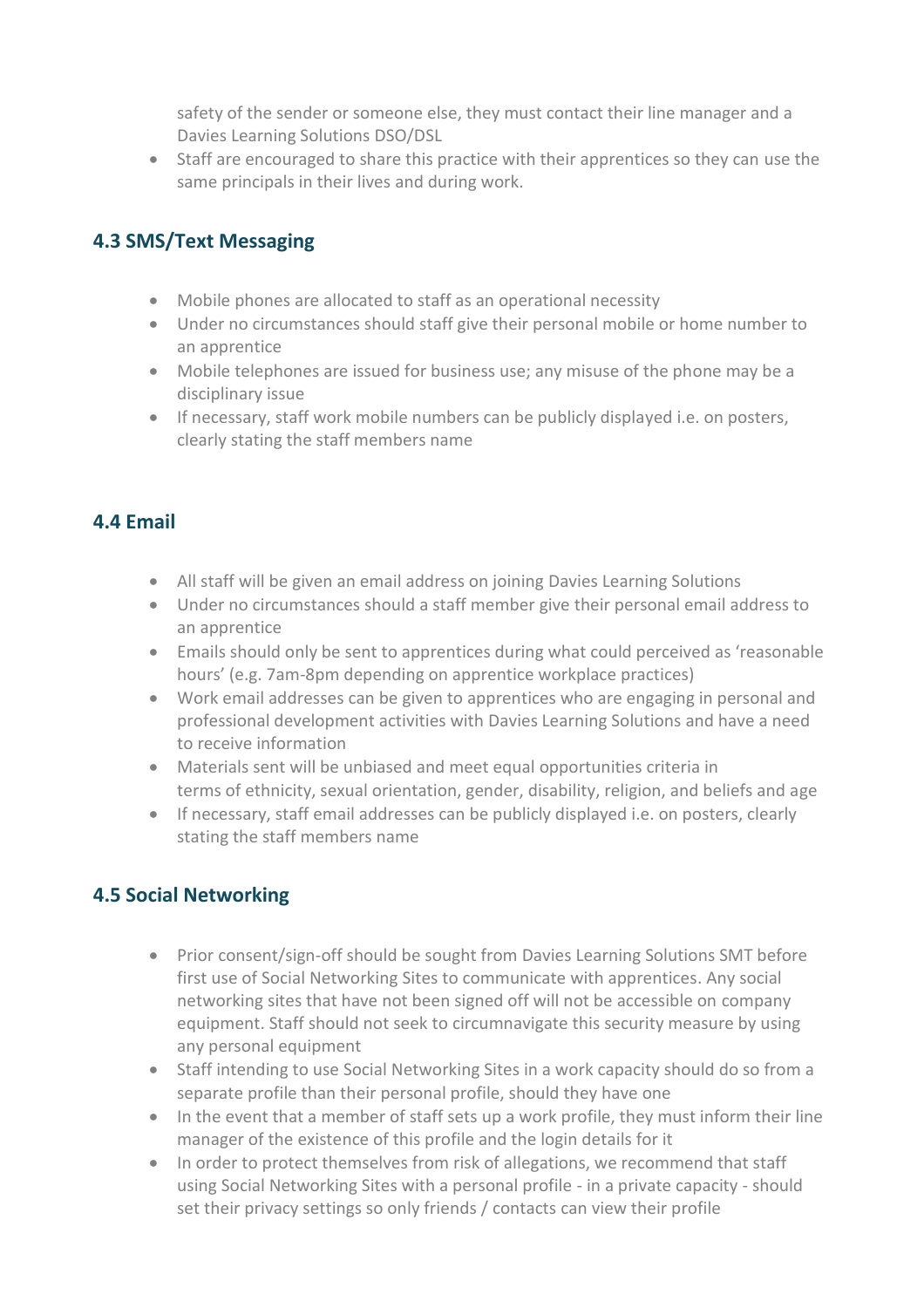- Under no circumstances should a staff member with a personal profile add an apprentice they work with or have worked with within the last five years as a friend on a Social Networking Site
- Staff should not put photographs of work activities on their personal profiles
- Staff must familiarise themselves with the Davies Learning Solutions Social Media and Information Security Awareness Policy
- Messages sent via Social Networking Sites should only be sent to apprentices during 'reasonable' hours (as per email section above)
- Staff should encourage apprentices to engage with their workplace social media policies and to be aware of the types of topics above and why they are important

#### **4.6 Instant Messaging**

- Under no circumstances should staff communicate with an apprentice through an instant messaging site
- Under no circumstances should staff give their instant messaging address to an apprentice
- If a staff member receives an instant message from an apprentice, they must not engage and should inform their line manager and a Davies Learning Solutions DSO immediately

### **4.7 Recording for Marketing Purposes**

- We are committed to capturing apprentice's views and involving them in planning for the future. In order to do this, it is from time to time beneficial to record apprentices either individually or as a group. We also seek to record activities so we can showcase what we do and why it works. However, in all cases where recording is undertaken, whether audio, video or photographic, prior permission must always be obtained. Staff must ensure that where an apprentice is under 18, or is deemed vulnerable, that permission to record images or voice is obtained from a parent, or other person holding parental responsibility.
- Any restrictions stipulated by parents or other carers i.e. voice recording only, must be respected regardless of if the young / vulnerable person requests no restrictions
- It is essential that all members of a group have valid permissions obtained before undertaking group recording
- Particular care must be taken to ensure that images and recordings are only used for legitimate purposes, and that they are not released to non-Davies Learning Solutions staff without specific agreement being obtained about how such images are to be used

#### **4.8 IT use during the apprenticeship**

Information technology, including social media, apps, online learning, and e-communication is essential in today's workplace and therefore in the apprenticeship. However, as shown above there are many things that need to be considered to help keep apprentices safe.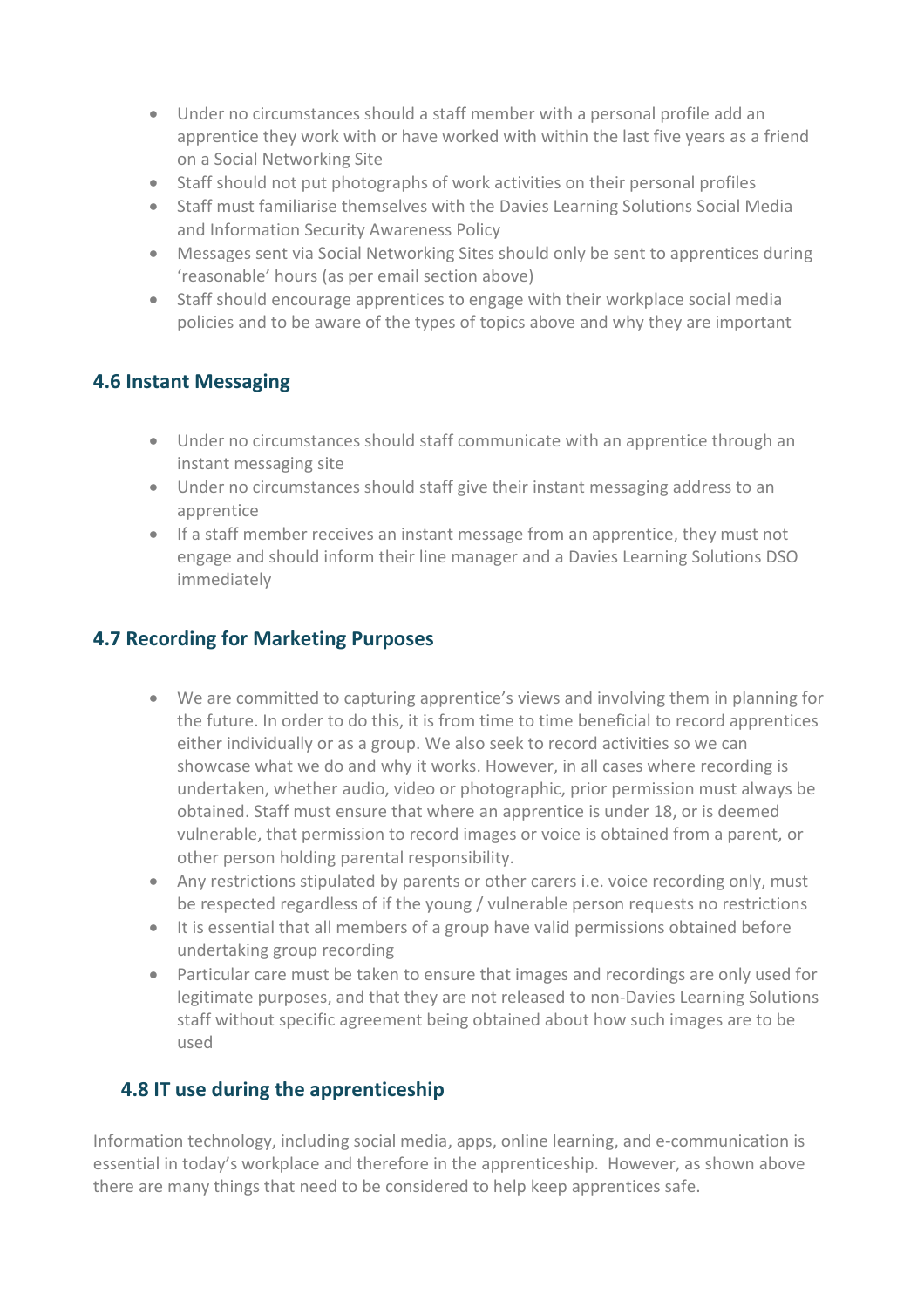- Staff will attend IT specific CPD sessions, to increase their awareness of technology, best use of platforms and how to use these safely with their apprentices. They will cascade this information to apprentices in order that they feel, and are, safe when using required technology for their apprenticeship and job.
- Apprentices are required to use DLS Thrive for e-learning which has a social interaction element allows apprentices to interact with the content and ask questions. Apprentices are coached and encouraged to use this platform responsibly and report any mis-use / bullying etc. Staff regularly review content and comments for anything inappropriate. Any apprentices this may have affected would be contacted and supported.
- The professional social media platform LinkedIn is used by DLS and its use encouraged for apprentices for a variety of reasons. Whilst DLS has no control over what is posted on an external site, they will work with apprentices, so they are aware of what is not acceptable and how to report concerns.
- Other social media platforms are discouraged however, support will be given to apprentices to ensure they know how to interact safely on other external sites.

# **5. Confidentiality**

Davies Learning Solutions will operate on the premise that all information imparted to a member of staff will be treated in confidence. Confidentiality is a key issue in the lives of apprentices. They may trust a member of staff with issues of a personal nature and wherever possible their confidences should be respected. However, staff must not make promises on confidentiality which they may be unable to keep.

Furthermore, staff should always make an apprentice fully aware of any situation where a duty of care deems that confidentiality cannot and must not be maintained. This would be the case in child and vulnerable adult protection situations. Apprentices may disclose information that is difficult for the member of staff to deal with without further advice/support. In such cases, the apprentice should be told that the situation will be discussed with another colleague with a specialism in that area, but confidentiality will be maintained if possible.

Members of staff may have access to confidential information about apprentices in order to undertake their everyday responsibilities. In some circumstances staff may be given highly sensitive or private information. They should never use confidential or personal information about an apprentice for their own, or others' advantage (including that of partners, friends, relatives or other services).

Information must never be used to intimidate, humiliate, or embarrass the apprentice.

Confidential information about an apprentice should never be used casually in conversation or shared with any person other than on a need-to-know basis. In circumstances where the apprentice's identity does not need to be disclosed the information should be used anonymously.

Personal information about apprentices is treated with respect and confidentiality. Consent will be sought to share personal information. However, information can be shared without consent when: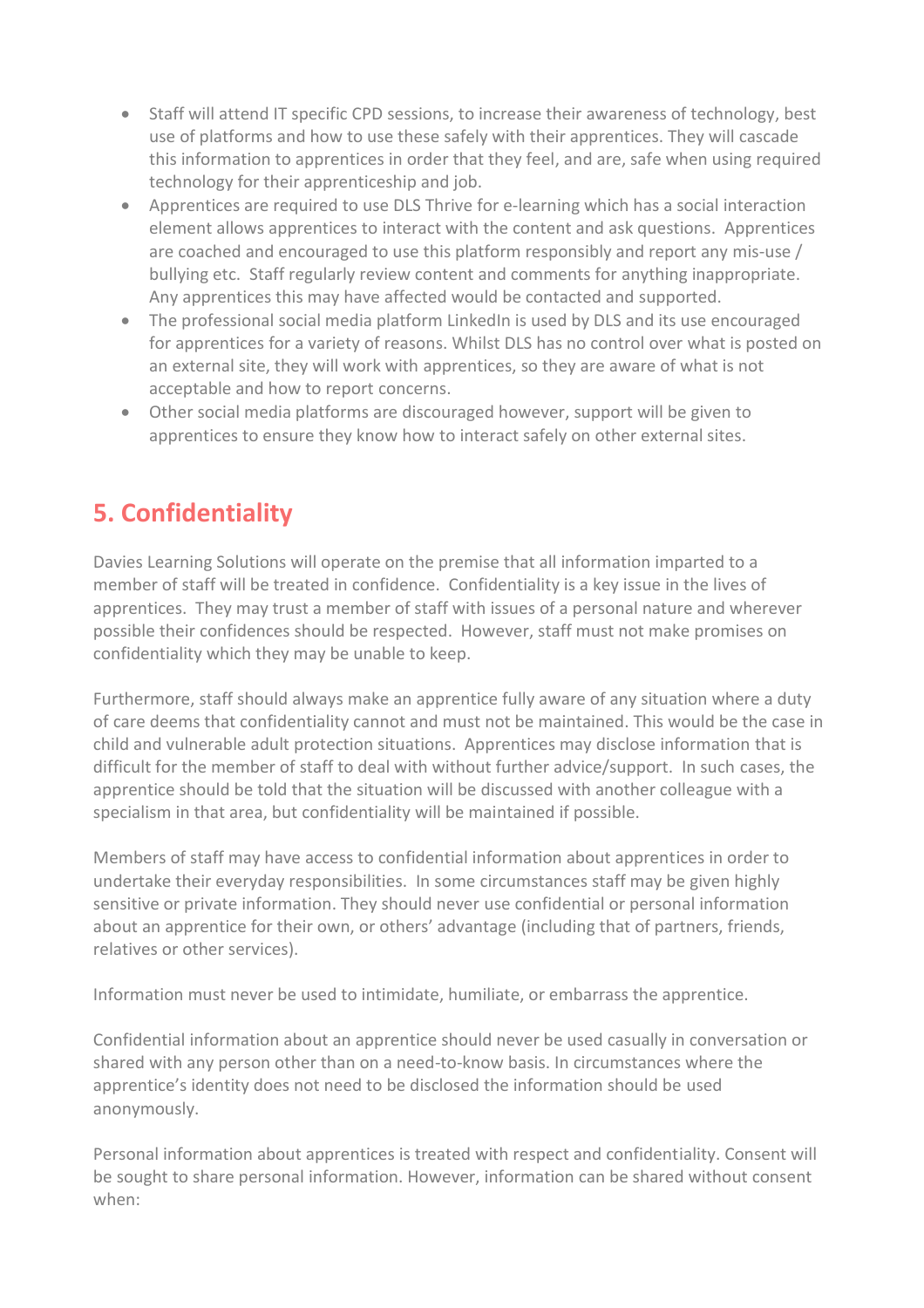- Asking for consent will increase the risk of harm to the apprentice, child, or vulnerable adult or;
- A delay in sharing information may increase the risk of harm to an apprentice, child, or vulnerable adult

#### More information can be found at:

HM Government (2015) Information sharing: advice for practitioners providing safeguarding services to children, young people, parents and carers.

[https://www.gov.uk/government/uploads/system/uploads/attachment\\_data/file/419628/Infor](https://www.gov.uk/government/uploads/system/uploads/attachment_data/file/419628/Information_sharing_advice_safeguarding_practitioners.pdf) mation sharing advice safeguarding practitioners.pdf

Davies Learning Solutions staff are expected to treat any information they receive about an apprentice in a discreet and sensitive manner.

If a member of staff is in any doubt about whether to share information or keep it confidential, they should seek guidance from Davies Learning Solutions DSO or the DSL. Any media or legal enquiries should be passed to their line manager and SMT.

A confidential record will be kept of all cases referred to the Designated Safeguarding Team, including details of cases referred to the Local Authority or the police. These written records will be kept securely for a period of six years via a restricted site on Davies Learning Solutions SharePoint with any paper information held securely, in a locked cabinet by the DSL.

The storing and processing of personal information about an apprentice is governed by GDPR. The Government booklet "What to Do If You're Worried a Child Is Being Abused" contains further guidance on sharing information to protect children.

[https://www.gov.uk/government/publications/what-to-do-if-youre-worried-a-child-is-being](https://www.gov.uk/government/publications/what-to-do-if-youre-worried-a-child-is-being-abused--2)[abused--2](https://www.gov.uk/government/publications/what-to-do-if-youre-worried-a-child-is-being-abused--2)

More information regarding Davies Learning Solutions Training privacy notice can be found on our website.

# **6. Staffing**

Staff Recruitment

(To include the recruitment of permanent and fixed-term staff; sessional, associate workers)

- All appointments are made following a face-to-face interview that explores attitudes, motivation, temperament, and personal qualities as well as skills and experience relevant to the role
- All offers of employment/work are made conditional to satisfactory references and a DBS check dependent on the nature and responsibilities of the post
- All appointments are subject to Davies Group Recruitment Policy
- All staff/workers are subject to a DBS check at the relevant level. For all staff working directly with apprentices, this will be at the enhanced level.
- If it is necessary for someone to start work at short notice, before checks are completed, a risk assessment is carried out, documented, and kept confidentially. Until their DBS disclosure is received by Davies Learning Solutions, the individual is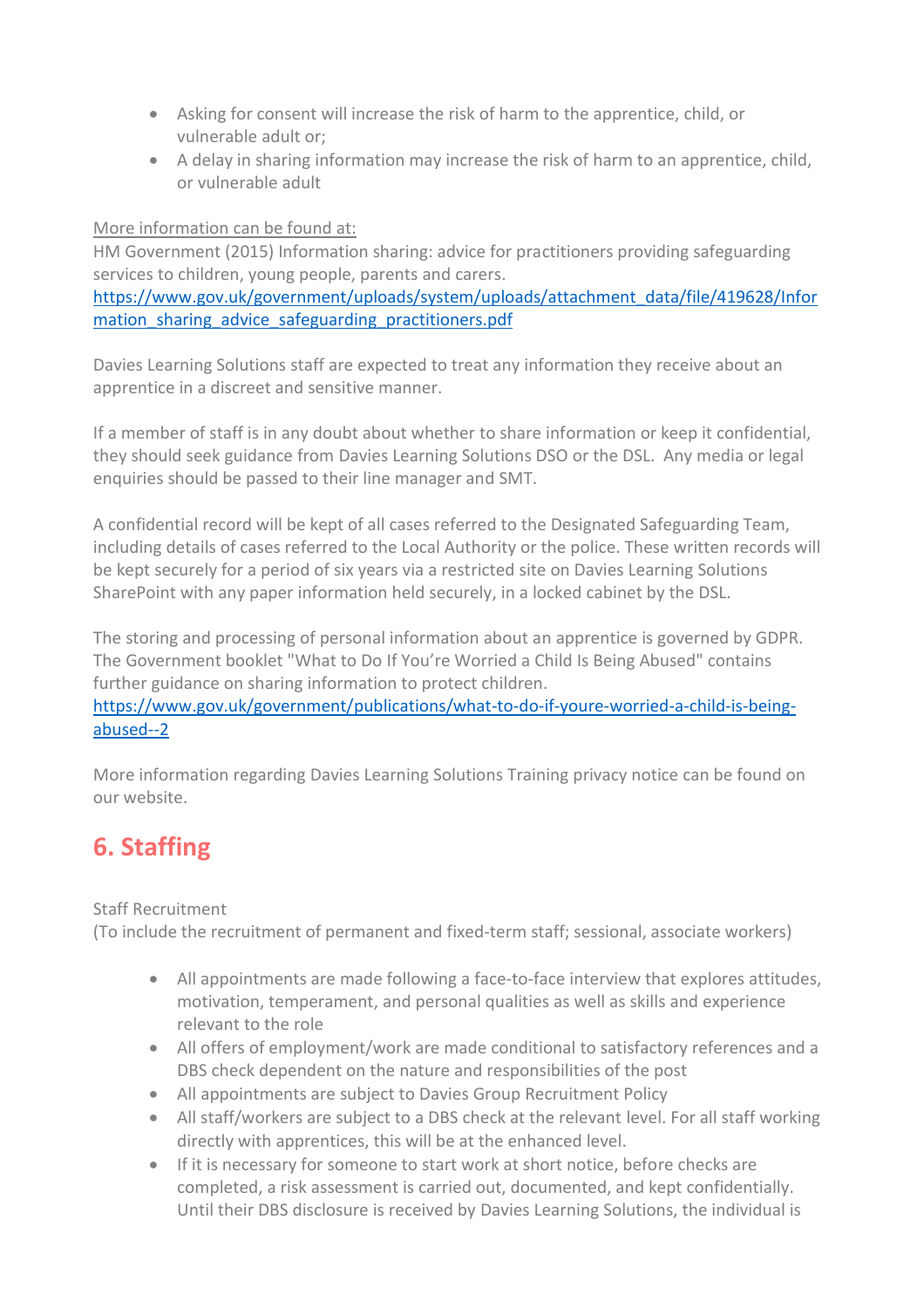supervised by a DBS-checked member of staff and a risk assessment will be carried out.

- Where candidates are recruited from overseas, extra care is taken in pursuing references and carrying out the relevant checks. Where appropriate, advice from the DBS Overseas Information Service is obtained
- All staff/workers are made aware of Davies Learning Solutions Safeguarding Policy and procedures, and their obligations regarding child protection, as part of their induction. Staff/workers with face-to-face access to apprentices will receive additional on-going training as appropriate
- Staff have access to a counselling service and other wellbeing services on Perkbox, Perkbox medical and via the Employee Assistance Plan.

## **7. Processes and Procedures**

This section covers the processes and procedures to follow in response to key Safeguarding and/or Prevent incidents, i.e.

- Concerns about apprentices
- Disclosure of abuse made by apprentices
- Flowchart of disclosure procedures
- Allegations of abuse against Davies Learning Solutions staff
- Handling information from third parties
- Flowchart of third-party procedures

#### **7.1 Concerns about apprentices**

If a staff member has any concern regarding an apprentice's safety and welfare, they must take the following action (please also see Appendix A: Disclosure):

- 1. The staff member must inform their DSO of the situation as soon as possible. If they are unavailable within office hours, staff should use the Safeguarding email or call the office. If no-one in the line-management chain is available, they should go directly to the DSL and Head of Delivery & Quality.
- 2. If the DSO agrees that there is a concern regarding an apprentice's safety and welfare, they should make a referral to the DSL. The DSL will make appropriate referrals without delay. In most situations, it will be appropriate to inform the apprentice that a referral is going to be made, to explain the reasons for this and to offer to support the apprentice through the resulting investigation. If the staff member remains concerned regarding their apprentice, they are entitled to make a referral to the relevant authorities regardless of whether the DSO, DSL and/or the line manager shares this concern.
- 3. The only exceptions to 2. is if that in the view of the DSO & DSL, informing the apprentice that a referral was going to be made would:
	- impede the investigation
	- place the apprentice at greater risk or place the member of staff concerned at risk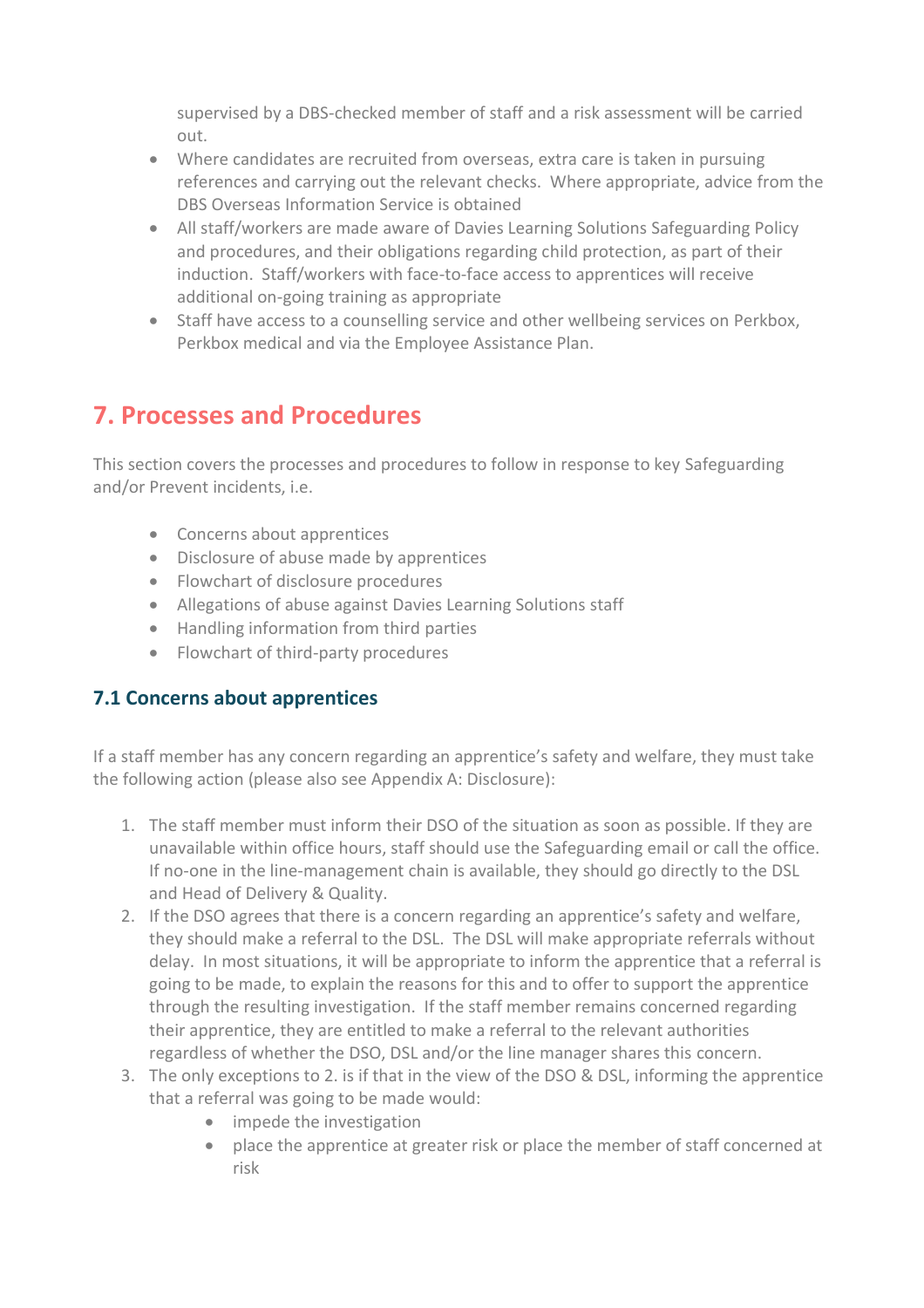4. If such exceptions apply and the apprentice is under the age of 18, a referral should be made directly to the relevant Children's Services Department without informing the apprentice first.

Davies Learning Solutions staff should not investigate the matter. That is for Children's Services and perhaps the Police. Davies Learning Solutions staff must only gather sufficient information to establish and record that there is concern about risk of harm to a child or vulnerable adult.

If the apprentice has a named social worker, they should be contacted with the referral. If the named worker is not available, or if there is no named worker, the DSL should ask to speak to the Children's Services Duty Manager, explaining that they wish to make a child protection referral.

When making the referral, the Davies Learning Solutions staff member should note the name of the person in Children's Services who they have contacted and the date and time when the referral was made.

They will also need to clarify what action Children's Services are proposing to take and the timescale for this. Any referral made by telephone will need to be followed up with a written referral.

If the DSO and DSL have not already been informed of the situation, the staff member should do this as soon as possible. There will need to be a discussion as to how the young person or vulnerable adult and all the staff directly involved in the situation can best be supported for the duration of the investigation.

All incidents, concerns, and referrals in relation to apprentices and the action that results from these should be recorded and kept confidential.

# **8. Handling a Disclosure of Abuse made by an Apprentice**

Staff may observe signs that leads them to suspect that an apprentice may have been physically, emotionally, or sexually abused, or suffer severe neglect, or are becoming radicalised; or in addition, in the case of a vulnerable adult, they may be experiencing financial, discriminatory, or institutional abuse. Please read with Appendix A: Disclosure.

Lists of possible signs of abuse are included in Appendix B for further information.

In addition to these, a person may be being abused by virtue of their race, gender, age, disability, or sexual orientation which would indicate discriminatory abuse. Similarly, any of the examples listed may be an indication of institutional abuse if the individual is in receipt of organised care.

If an apprentice, with whom Davies Learning Solutions is working, discloses abuse, or risk of abuse, to a member of staff or volunteer, he or she must take the following action. In the first instance it should be established whether the apprentice is legally a child (someone under 18 years old), an adult, or a vulnerable adult (someone who might not be able to protect themselves from harm or abuse).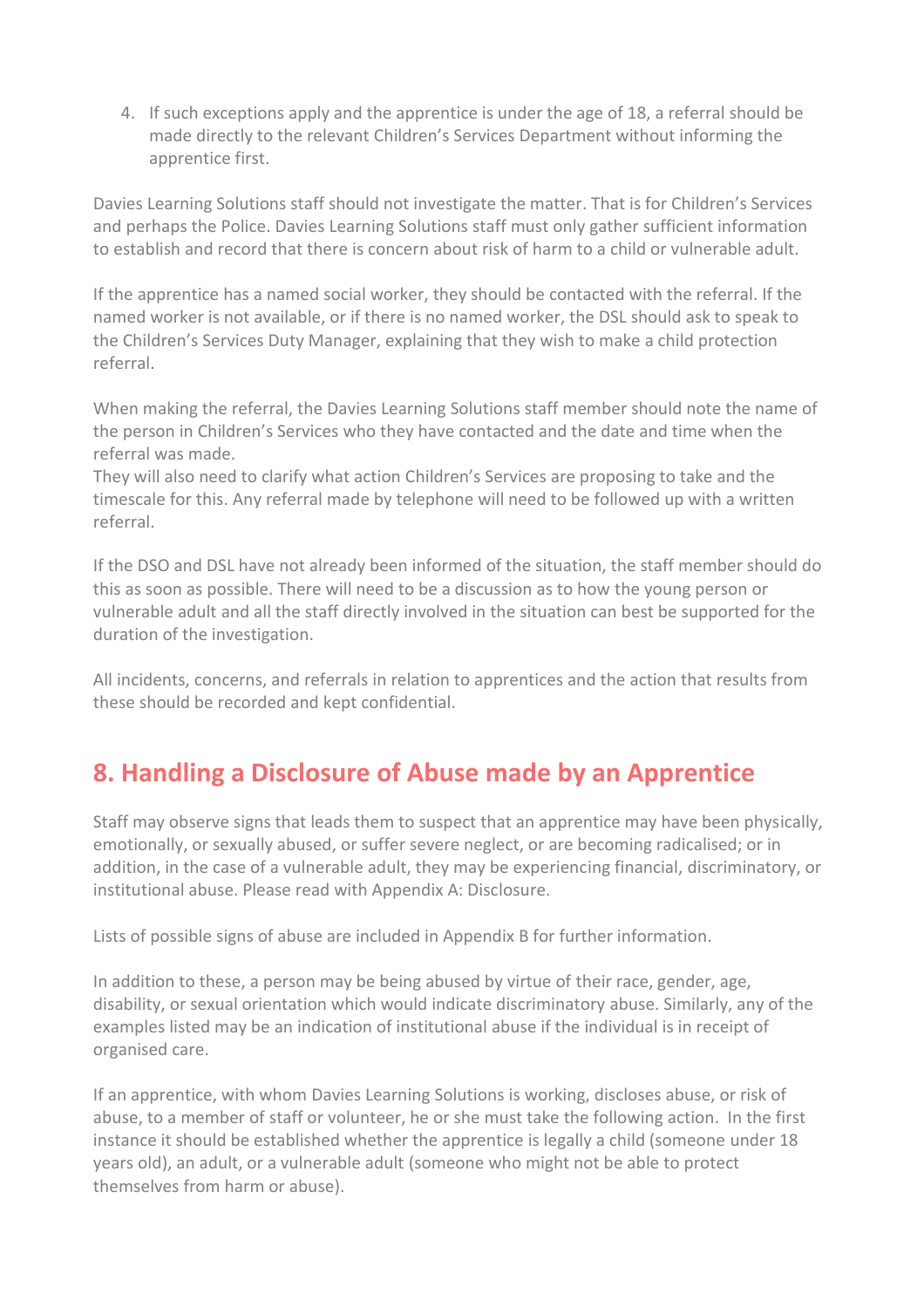It is not the staff member's responsibility to investigate what has happened or to establish whether or not abuse has taken place, however, the following approach should be adopted:

If the Person is legally a child, the staff member should:

- Listen carefully to what the apprentice is saying
- Explain that because this is a serious matter, it cannot remain confidential between the staff member and the apprentice. The staff member should inform the young person that she/he will need to inform their line manager and to talk to a DSO. They must do this before they can decide on what action may be necessary to ensure that the apprentice is safe in the future and ensure the safety of any other apprentice who may be in contact with the alleged abuser
- Undertake to keep the apprentice informed as to any action that is proposed and to support the apprentice through this

Staff can also email the Safeguarding inbox [safeguarding@davies-group.com](mailto:safeguarding@davies-group.com) If in the extreme case a serious Prevent incident occurs, all staff are aware of the **anti-terrorism hotline number: 0800 789321**.

The Davies Learning Solutions Safeguarding Board representative and the DSL will decide whether or not to make a referral to local Children's Services or the Police. All serious allegations of abuse should be referred to Children's Services, however if in any doubt, a consultation should take place with the relevant Children's Services duty team. This is not only to protect the young person themselves but also any other children or young people that the alleged abuser may be in contact with.

If the situation arises out of office hours, the Davies Learning Solutions staff member should contact the DSL and appropriate steps of escalation must be taken.

If the concern arises out of office hours and it is not possible to contact any of the Davies Learning Solutions Safeguarding team, and where an apprentice has disclosed serious abuse, then a referral should be made directly to local Children's Services or the Police. Rather than placing an apprentice at risk by unreasonable delay in the making of a referral, and it proves difficult to get hold of the contact details of the relevant Children's Services, then contact with the Police locally (ideally via a non-emergency number) should be made. Contact with the duty officer of the Child Protection Team should be requested.

When making the referral, the referee should note the name of the person in Children's Services who they have contacted, and the time and date when the referral was made. They will also need to clarify what action Children's Services are proposing to take and the timescale for this. They should also establish how the child/young person's immediate safety is to be ensured.

All telephone referrals should be followed up in writing within 2 working days. All incidents, concerns, and referrals in relation to children and young people and the action that results from these should be recorded.

If the person is a vulnerable adult, the staff member should:

• Listen carefully to what the apprentice is saying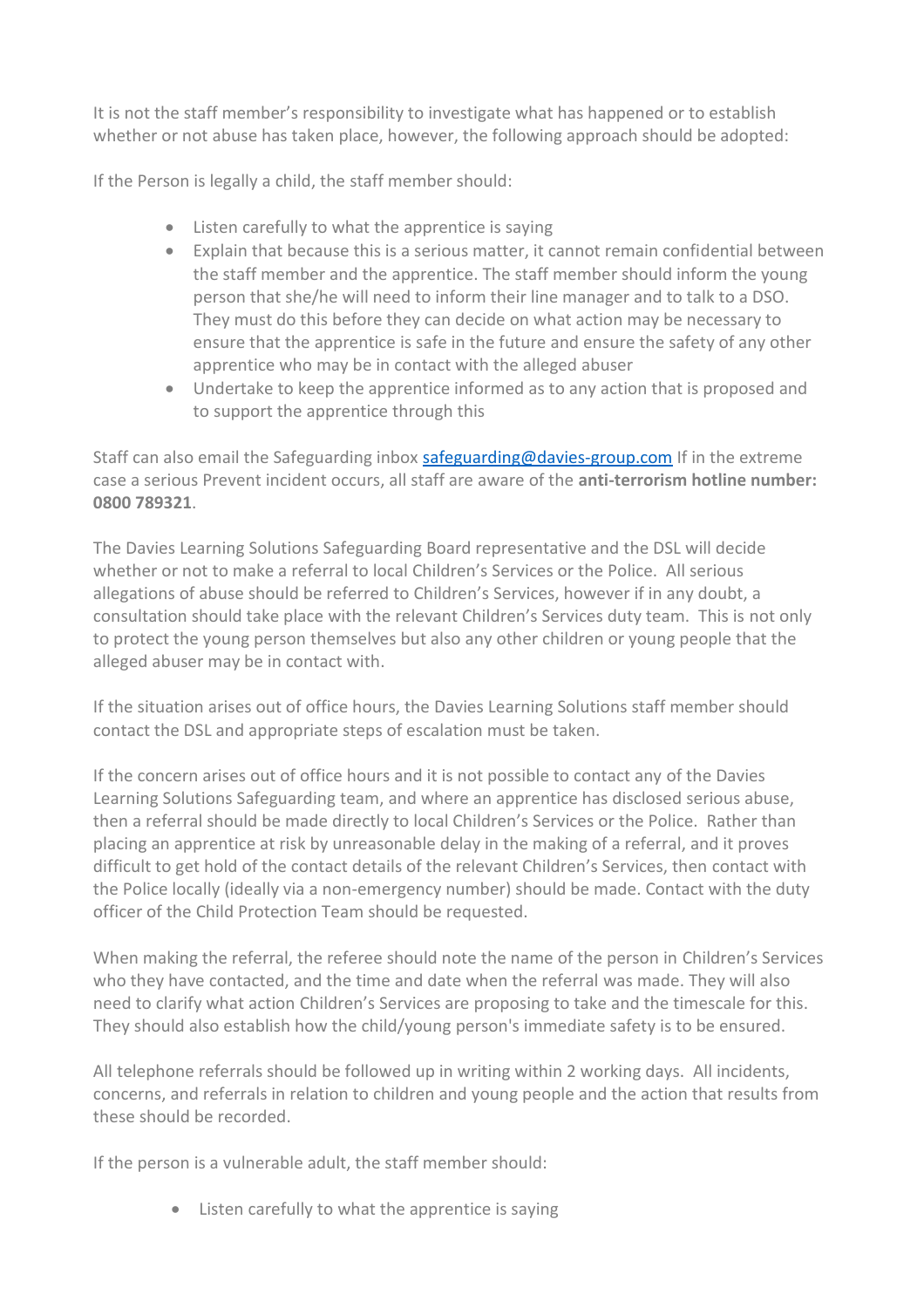- Explain that because this is a serious matter, it cannot remain confidential between the staff member and the apprentice. The staff member should inform the apprentice that she/he will need inform their line manager and to talk to a DSO. They must do this before they can decide on what action may be necessary to ensure that the apprentice is safe in the future; and ensure the safety of any other apprentice who may be in contact with the alleged abuser
- Undertake to keep the apprentice informed as to any action that is proposed and to support the apprentice through this

The staff member must inform a DSO as soon as possible. If a DSO is unavailable, then the DSL should be contacted as soon as possible. In the event the DSL is not available, the Board Safeguarding representative should be contacted.

At this stage any disclosure that may or does constitute a criminal offence should be referred by the DSO/DSL to the Police. If necessary, the DSO/DSL should inform and liaise with the relevant LADO. If the apprentice is at immediate risk then the Staff Member, DSO, DSL or Davies Learning Solutions senior manager should contact the Police immediately

If the person is classed as an adult, the staff member should:

- Listen carefully to what the apprentice is saying
- Explain that because this is a serious matter, it cannot remain confidential between the staff member and the apprentice. The staff member should inform the apprentice that she/he will need inform their line manager and to talk to a DSO. They must do this before they can decide on what action may be necessary to ensure that the apprentice is safe in the future; and ensure the safety of any other apprentice who may be in contact with the alleged abuser
- Undertake to keep the apprentice informed as to any action that is proposed and to support the apprentice through this

The staff member must inform a DSO as soon as possible. If a DSO is unavailable, then the DSL should be contacted as soon as possible. In the event the DSL is not available, the Board Safeguarding representative should be contacted.

At this stage any disclosure that may or does constitute a criminal offence should be referred by the DSO/DSL to the Police. If necessary, the DSO/DSL should inform and liaise with the relevant LADO. If the apprentice is at immediate risk then the Staff Member, DSO, DSL or Davies Learning Solutions senior manager should contact the Police immediately

## **8.1 Handling concerns/ information from third parties**

Third party information is when anyone (other than those directly involved with Davies Learning Solutions) passes on information or expresses their concerns.

Information from a third-party regarding suspicions of child abuse cannot be ignored. If the person imparting the information has concerns, they should be encouraged to contact their local Children's Services themselves, to discuss their concerns with a qualified social worker. If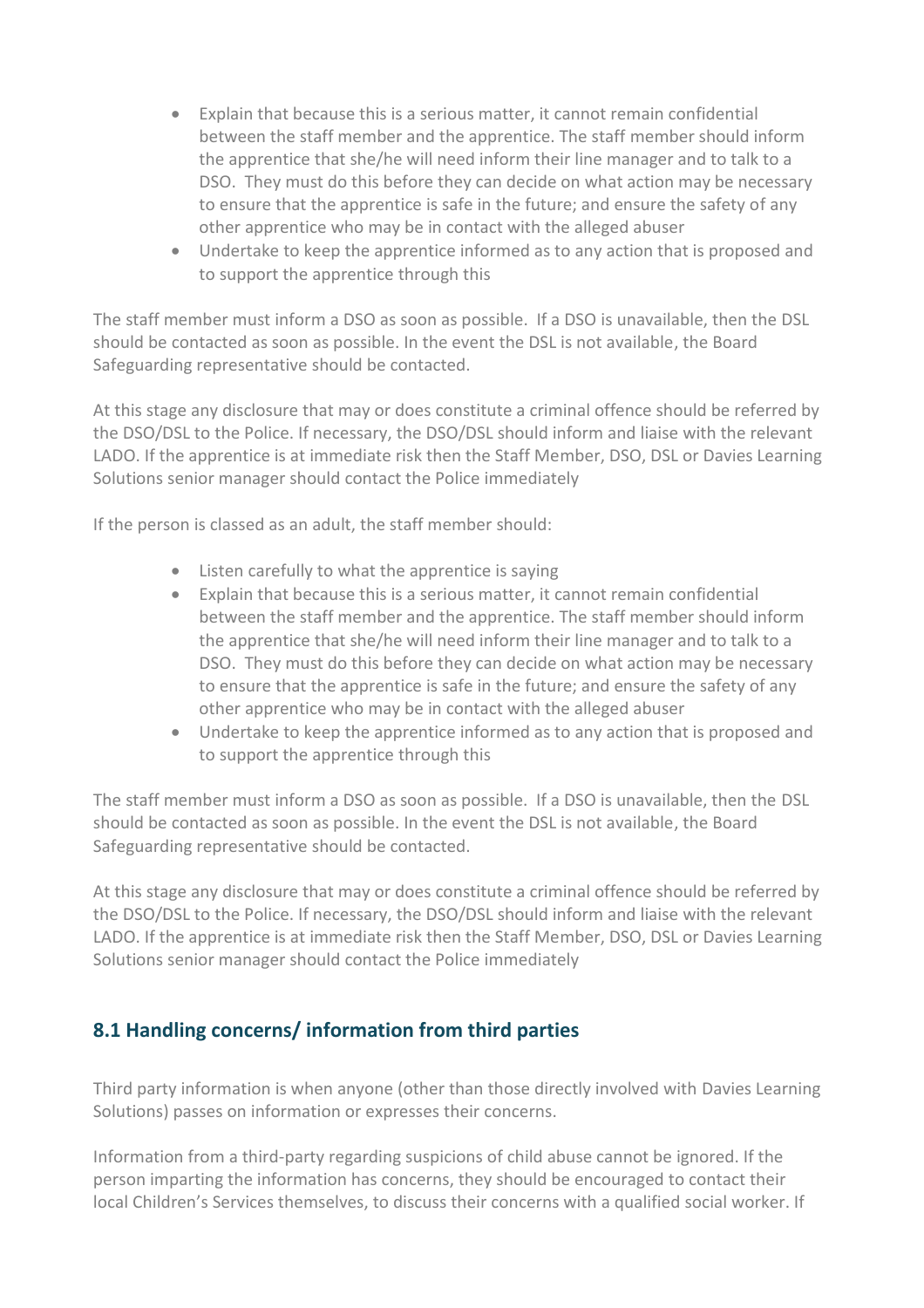they do not wish to do so, it should be explained to them that Davies Learning Solutions is obligated to. The concerns should be logged as confidential, and any action taken recorded fully.

• In the first instance, it should be established whether the young person is legally a child (someone under 18) or a vulnerable adult

If the Person is legally a Child or a Vulnerable Adult, the worker should clarify with the third party and record the following:

- The nature of their concerns
- How and why their concerns have arisen
- Whether they wish to remain anonymous
- What involvement they are having or have had with the apprentice

The Davies Learning Solutions staff member should ask to speak to the Children's Services Duty Manager within the Local Authority, explaining that they wish to make a child protection referral. If the situation arises out of office hours, the Davies Learning Solutions staff member should contact the local out of hours/emergency social worker. If for any reason the emergency social worker is not available, then the duty officer in the local police child protection team should be contacted.

When making the referral, the Davies Learning Solutions DSO/DSL should note the name of the person in Children's Services who they have contacted and the time and date when the referral was made. The line manager will also need to clarify what action Children's Services are proposing to take and the timescale for this, and how the child/young person's immediate safety is to be ensured.

All Telephone referrals should be followed up in writing within 48 hours (2 working days).

If the DSL has not already been informed of the situation, they should be contacted as soon as possible (in the absence of the DSL, any member of the Davies Learning Solutions Senior Management Team should be contacted). There will need to be a discussion as to how the child or young person and all the staff directly involved in the situation can best be supported for the duration of the investigation.

All incidents, concerns, and referrals in relation to young people and vulnerable adults and the action that results from these should be recorded and stored in a confidential location.

Davies Learning Solutions staff should not investigate the matter. That is for Children's Services and perhaps the Police. Davies Learning Solutions staff must only gather sufficient information to establish that there is concern about risk of harm to a child / vulnerable adult.

Appendix A provides the reporting process to be taken in the event that a third party discloses abuse or risk of abuse to a member of staff.

#### **8.3 Handling allegations of abuse made against Davies Learning Solutions staff**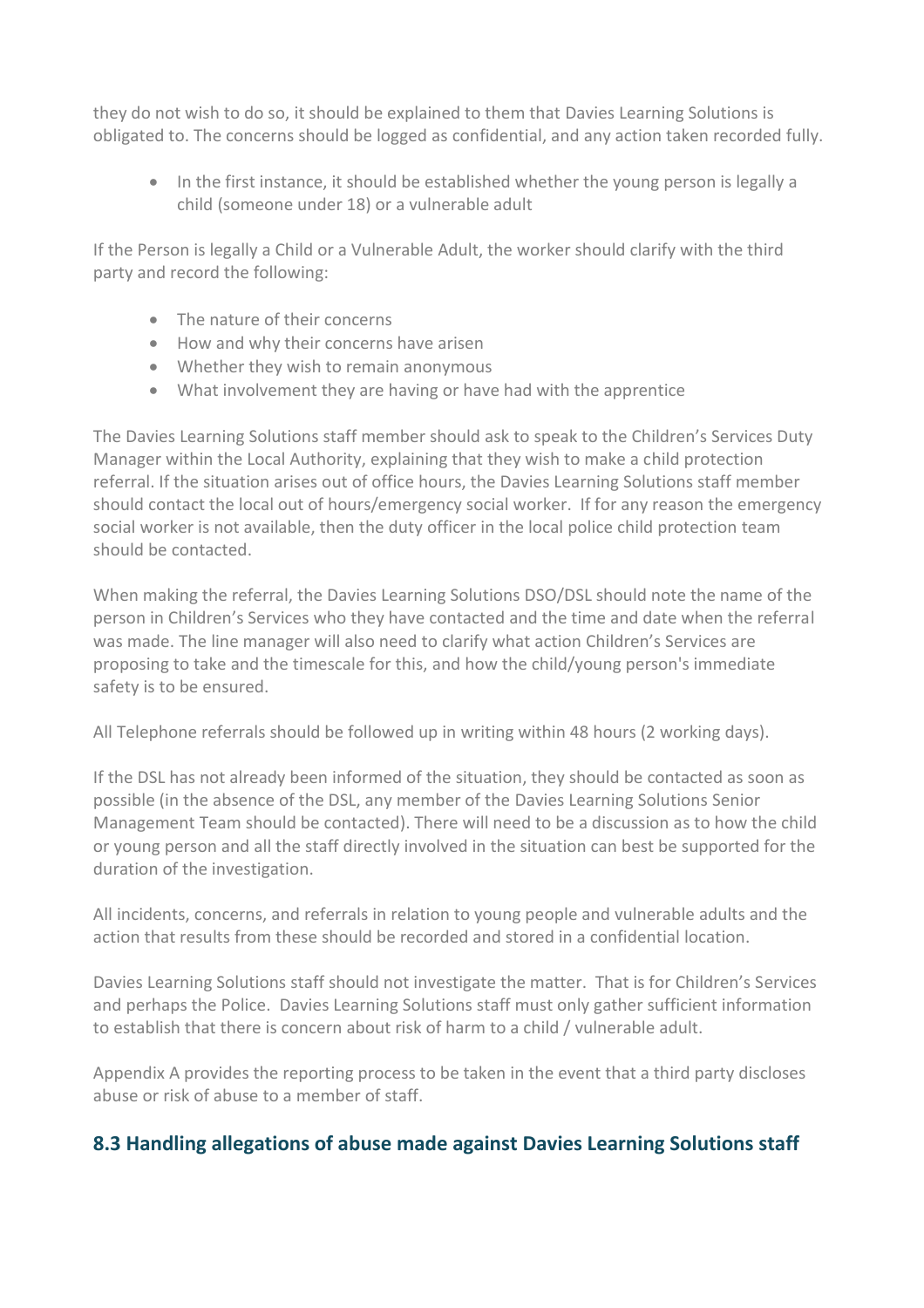- 1. Any allegation of abuse against a Davies Learning Solutions member of staff must be taken seriously, both for the sake of the apprentice / child / young person involved and the member of staff themselves. Allegations of abuse by a member of staff include:
	- Behaving in a way that has, or may have, harmed an apprentice, child, or young person
	- Committing a criminal offence against or related to an apprentice/child/young person
	- Behaving towards an apprentice/child/young person in a way that indicates she or he is unsuitable to work with vulnerable people
- 2. If it is an apprentice making the allegation, the member of staff receiving the allegation should remain calm and inform the apprentice that:
	- It is a serious matter and will need to be discussed with the appropriate manager in order to decide how the matter will be investigated
	- The apprentice will be kept informed about the progress of the investigation
- 3. The member of staff receiving the allegation should immediately contact the manager of the worker against whom the allegation has been made and the DSL.

The worker who is the subject of the investigation must NOT be informed of the allegation at this point.

- 4. The manager of the worker against whom the allegation has been made and the DSL should refer the matter immediately to the Head of Quality & Delivery or in their absence the Chief Operating Officer. This 'responsible senior manager' will decide:
	- Whether there are sufficient grounds for taking further action
	- If there are sufficient grounds for taking further action, the decision as to whether the incident is serious enough to be considered as potential child abuse will be informed by a consultation with the relevant LADO
	- Whether or not to contact Social Services the police and/or Channel.

The LADO will be kept informed of all decisions taken by Davies Learning Solutions in relation to the allegation and the person/s subject to the allegation. If following this consultation with the LADO the allegation does not amount to child abuse, the 'responsible senior manager' in consultation with the DSL will consider whether the case should be dealt with under Davies Learning Solutions' disciplinary policy.

- 5. In cases where there is insufficient information to make this decision, the 'responsible senior manager' will need to decide, as a matter of urgency, what information is needed and how this should be obtained, so that a decision can then be taken as to whether or not this situation should be considered as a matter of potential child abuse.
- 6. If the 'responsible senior manager,' in consultation with the LADO, decides that the situation should be considered as potential child abuse, she or he should refer the matter to the relevant Children's Services department and request that an emergency planning/strategy meeting be convened to plan the process of the investigation including the interviewing of the member of staff who is the subject of the allegations.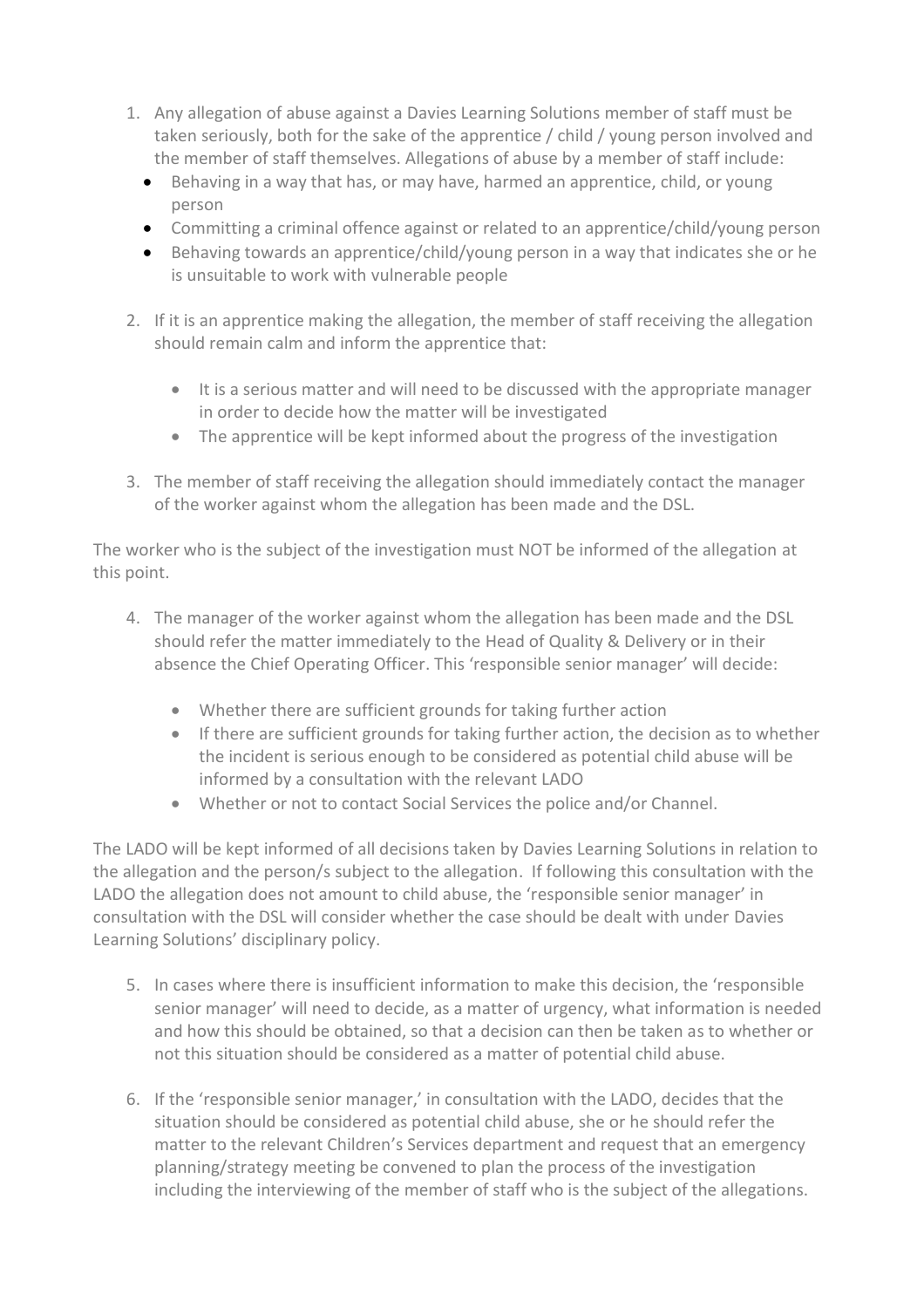7. The 'responsible senior manager' will also need to decide whether for the duration of the investigation the member of staff should continue in their work, be moved to other duties, or be suspended in accordance with the Davies Learning Solutions disciplinary policy and procedures.

In making this decision the 'responsible senior manager' will need to take into account:

- The need to avoid further contact between the apprentice and the named member of staff
- The feasibility of the named member of staff continuing to work in their post whilst a child abuse investigation is under way
- The potential risk to other apprentices
- The possibility of the member of staff seeking to interfere with the investigation
- 8. The suspension or moving of the member of staff does not indicate an assumption of guilt. The purpose is to facilitate an effective investigation. If the worker is subsequently cleared, there can then be no allegation of a 'cover up'. If a staff member requests to be suspended during the investigation, this should be considered.
- 9. At this point the 'responsible senior manager' will need to inform the named member of staff that an allegation has been made against him/her and that this matter has been referred to Children's Services to be formally investigated, and that Children's Services (and possibly the police) will be interviewing the member of staff in the near future.
- 10. To avoid prejudicing the investigation, the details of the allegation should not be discussed prior to the Children's Services interview and the member of staff should be instructed not to discuss this with other colleagues.
- 11. There should be no contact between the alleged perpetrator and the apprentice making the allegation and, if appropriate, no contact with any apprentice linked to Davies Learning Solutions.
- 12. A named manager from Davies Learning Solutions, who is not involved in the line management of the member of staff and who will not be involved in the investigation, should be appointed to offer general support over the period of the investigation.
- 13. This information should always be given to the member of staff in writing, in addition to any verbal communication. In the event of a suspension from work, these discussions and the written communication, must also comply with the procedure for suspension set out in the disciplinary Policy and Procedures, and HR advice must be sought.
- 14. The 'responsible senior manager will, in consultation with the member of staff's line manager, decide what should be said to:
	- The apprentice making the allegation
	- The other staff in Davies Learning Solutions and any other apprentices linked to Davies Learning Solutions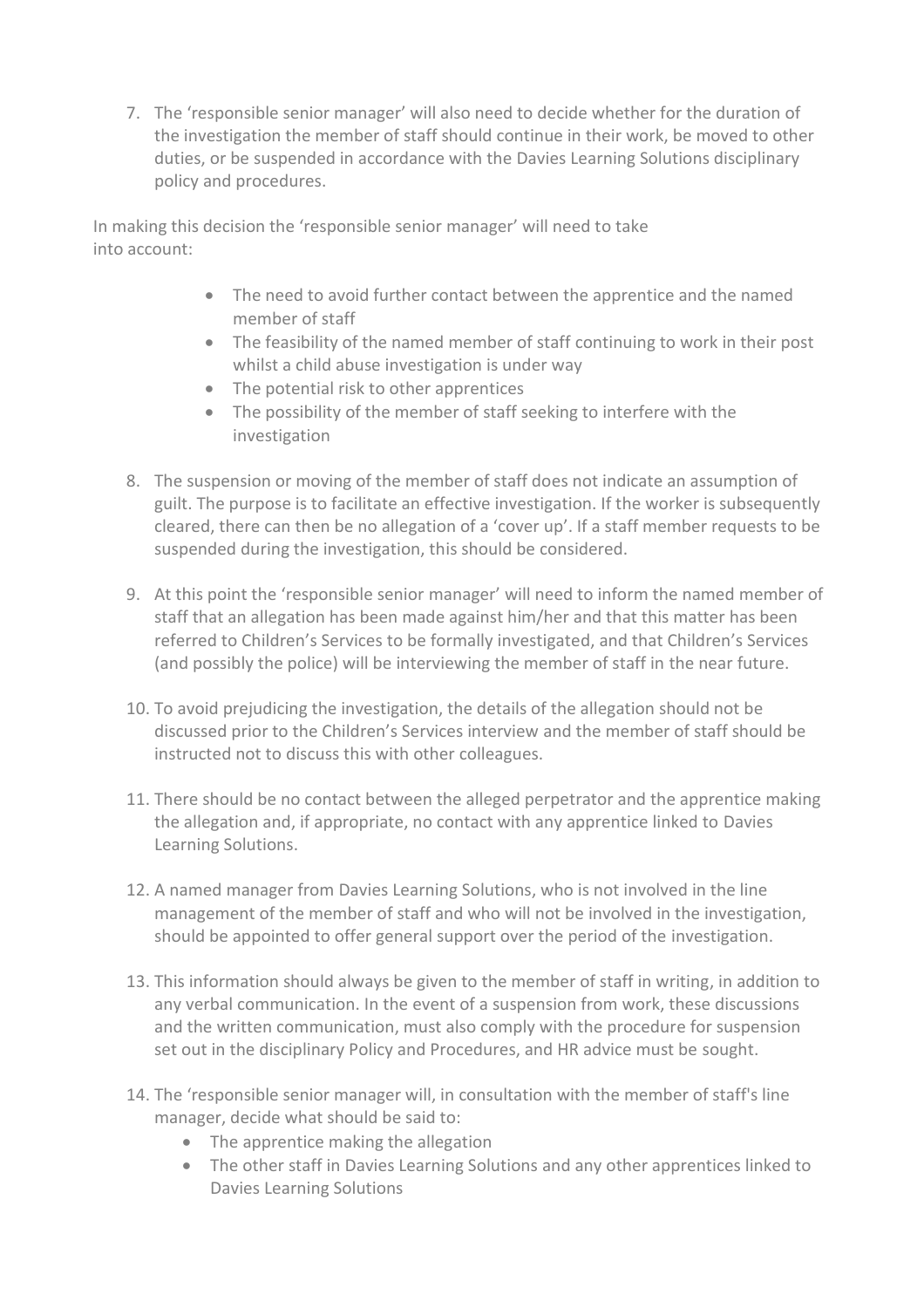- 15. Any details of the allegation should only be provided on a strict 'need to know' basis.
- 16. Once the Children's Services investigation has been completed, the 'responsible senior manager' should decide whether any further action is needed in relation to the information arising from the investigation. Depending on the outcome or the investigation, it may or may not be appropriate at this point to institute Davies Learning Solutions disciplinary procedures. This decision should be conveyed to the member of staff within seven days of the completion of the investigation.
- 17. Any contact from the media concerning any allegation of abuse should immediately be redirected to the Managing Director of Davies Learning Solutions.

# **9. Safeguarding from an Inspection perspective (taken from the Ofsted 2019 Education Inspection Framework September 2019)**

Inspectors will always assess how well providers help and protect young people and learners so that they are kept safe.<sup>1</sup> Although inspectors will not provide a separate numerical grade for this, they will always make a written judgement in the leadership and management section of the inspection report about whether the arrangements for safeguarding young people and learners are effective.

If safeguarding is ineffective, this is likely to lead to a judgement of inadequate leadership and management. The following are examples of what ineffective safeguarding might include:

- learners' behaviour towards each other is unsafe, putting learners at risk of harm
- incidents of bullying or prejudiced and discriminatory behaviour, either direct or indirect, are common
- learners have little confidence that the provider will address concerns about their safety, including concerns about the risk of abuse
- learners or groups of learners do not feel safe in the provider, the workplace or in a subcontractor's premises
- leaders and managers do not handle safeguarding allegations about staff members and learners appropriately
- leaders and managers do not have suitable arrangements for learners to raise concerns, for identifying vulnerable adults or for managing safe recruitment
- Leaders fail to protect learners from the dangers of radicalisation and extremism in accordance with the 'Prevent' duty guidance.<sup>2</sup>

<sup>&</sup>lt;sup>1</sup> Inspectors should also take into account the provider's safeguarding of any young people below the age of 16 who may be on the premises of a provider, even when the quality of their education is not within the scope of inspection.

<sup>2</sup> [www.gov.uk/government/publications/Prevent-duty-guidance.](http://www.gov.uk/government/publications/prevent-duty-guidance)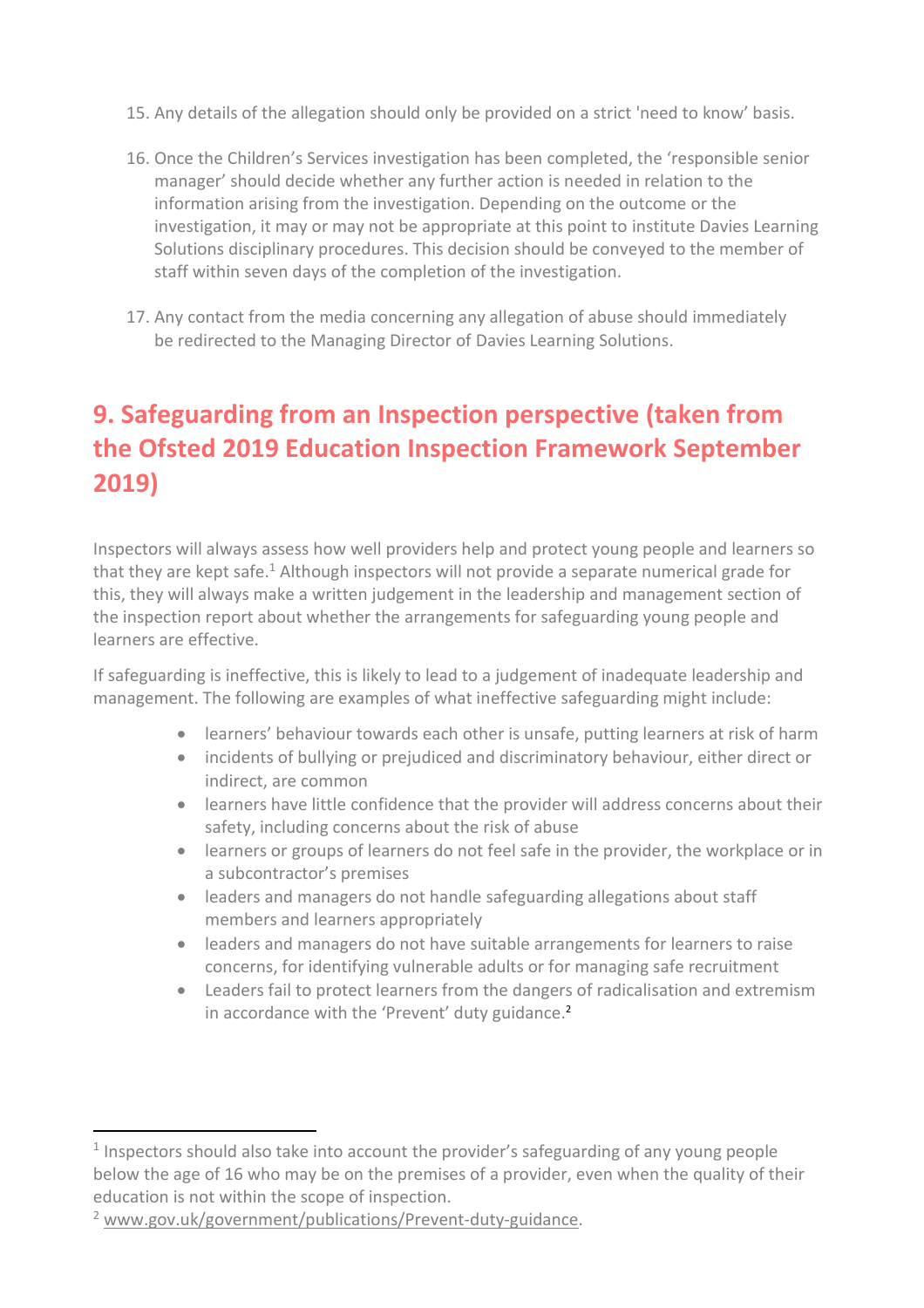However, there may be circumstances when it is appropriate to judge a provider as requires improvement, rather than inadequate, when there are minor weaknesses in safeguarding arrangements that are easy to put right.

'Inspecting safeguarding in early years, education and skills settings'<sup>3</sup> sets out the approach inspectors should take to inspecting safeguarding in providers covered by the EIF. This should be read alongside the framework and this handbook.

In addition, inspectors should be familiar with relevant, including statutory, guidance on safeguarding:

- 'Keeping children safe in education: statutory guidance for schools and colleges'<sup>4</sup>
- 'Working together to safeguard children'.<sup>5</sup>
- 'Positive environments where children can flourish'.<sup>6</sup>

# **10. Appendix A**

## **1.1 Disclosure and Reporting Process**

Someone has confided in you…

If someone informs you directly that they are concerned about an individual's behaviour towards them; this is known as a disclosure.

The person receiving the disclosure should:

- React calmly so as not to frighten the apprentice
- Tell the apprentice that he or she is not to blame and that he or she was right to tell
- Take what the apprentice says seriously
- If the apprentice is in immediate risk of significant harm, telephone for ambulance and police, inform them of concerns and ensure that they are aware that this is a safeguarding issue
- Ensure the immediate safety of the apprentice
- Avoid leading the apprentice and keep any questions to the absolute minimum. Ask only what is necessary to ensure a clear understanding of what has been said, seen or heard

[www.gov.uk/government/publications/positive-environments-where-children-can-flourish.](http://www.gov.uk/government/publications/positive-environments-where-children-can-flourish)

<sup>&</sup>lt;sup>3</sup> 'Inspecting safeguarding in early years, education and skills settings', Ofsted, 2015; [www.gov.uk/government/publications/inspecting-safeguarding-in-early-years-education-and](http://www.gov.uk/government/publications/inspecting-safeguarding-in-early-years-education-and-skills-from-september-2015)[skills-from-september-2015.](http://www.gov.uk/government/publications/inspecting-safeguarding-in-early-years-education-and-skills-from-september-2015)

<sup>&</sup>lt;sup>4</sup> 'Keeping children safe in education', Department for Education, 2018; [www.gov.uk/government/publications/keeping-children-safe-in-education--2.](http://www.gov.uk/government/publications/keeping-children-safe-in-education--2)

<sup>&</sup>lt;sup>5</sup> 'Working together to safeguard children', Department for Education, July 2018; [www.gov.uk/government/publications/working-together-to-safeguard-children--2.](http://www.gov.uk/government/publications/working-together-to-safeguard-children--2)

<sup>&</sup>lt;sup>6</sup> 'Positive environments where children can flourish: a guide for inspectors about physical intervention and restrictions of liberty', Ofsted, March 2018;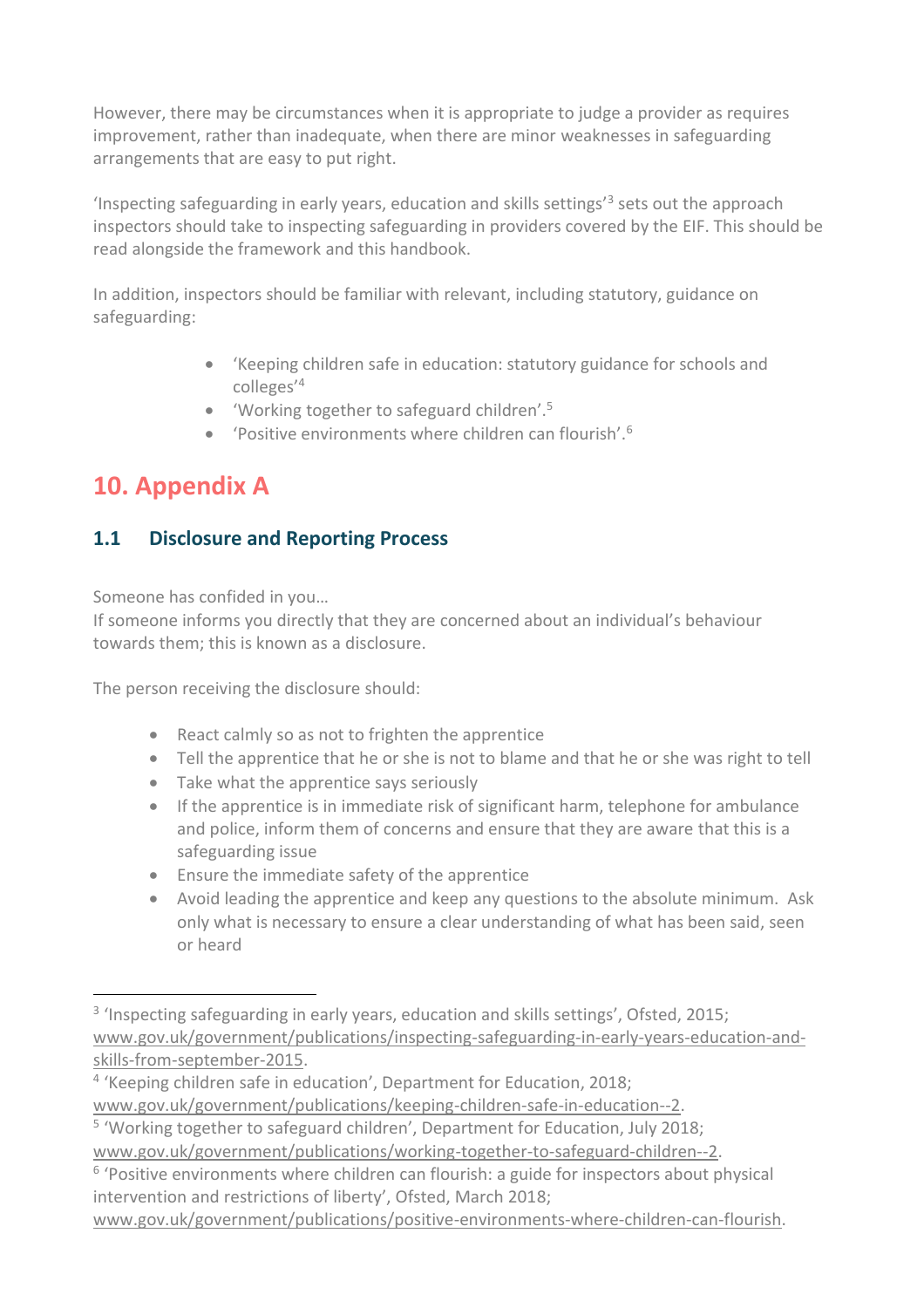- Re-assure the apprentice but do not make promises of confidentiality or outcome, which might not be feasible in the light of subsequent developments. You must tell the apprentice you will have to inform the local DSO
- Contact your local DSO
- If there is a Safeguarding, welfare or Prevent concern, refer all concerns/allegations/disclosures that may or do constitute a criminal offence to the police
- If applicable, parents/carers will need to be informed as soon as possible but this must be from an appropriate source (Children's Social Care/police)
- DSO will advise on the most appropriate next steps
- DSO will report to the DSL before any decisions are taken regarding referring to the police, Social Services or any other external agency
- Inform the apprentice's line manager (employer)

If you receive a disclosure, or need to record a concern, remember to always include the following:

- Names of all involved, date, time, and venue/location record the conversation/observations as accurately as possible using the Apprentice Incident Report Form
- DSO to scan and email ensuring that this the document is password protected completed Apprentice Incident Report to DSO. DSO to update with action taken then scan and email to DSL on the same day as the incident/concern
- DSL to record summary of incident/concern
- It is not your responsibility to investigate what has happened or to establish whether or not abuse has taken place
- All Disclosures should be noted in confidence and Guidance on record keeping is set out in Retention of Records and Documents Policy, which can be found on SharePoint.

## **1.2 Reporting Process**

Safeguarding/Wellbeing or Prevent query/incident received



Recipient completes a Safeguarding Incident Form and/or emails securely to the appropriate Designated Safeguarding Officer (DSO) cc'ing in the DSL.

If related to Prevent, or considered urgent, to be immediately followed up with a phone call to the DSO to confirm receipt of form and action required. If DSO cannot be contacted, escalate to DSL or another member of the safeguarding team

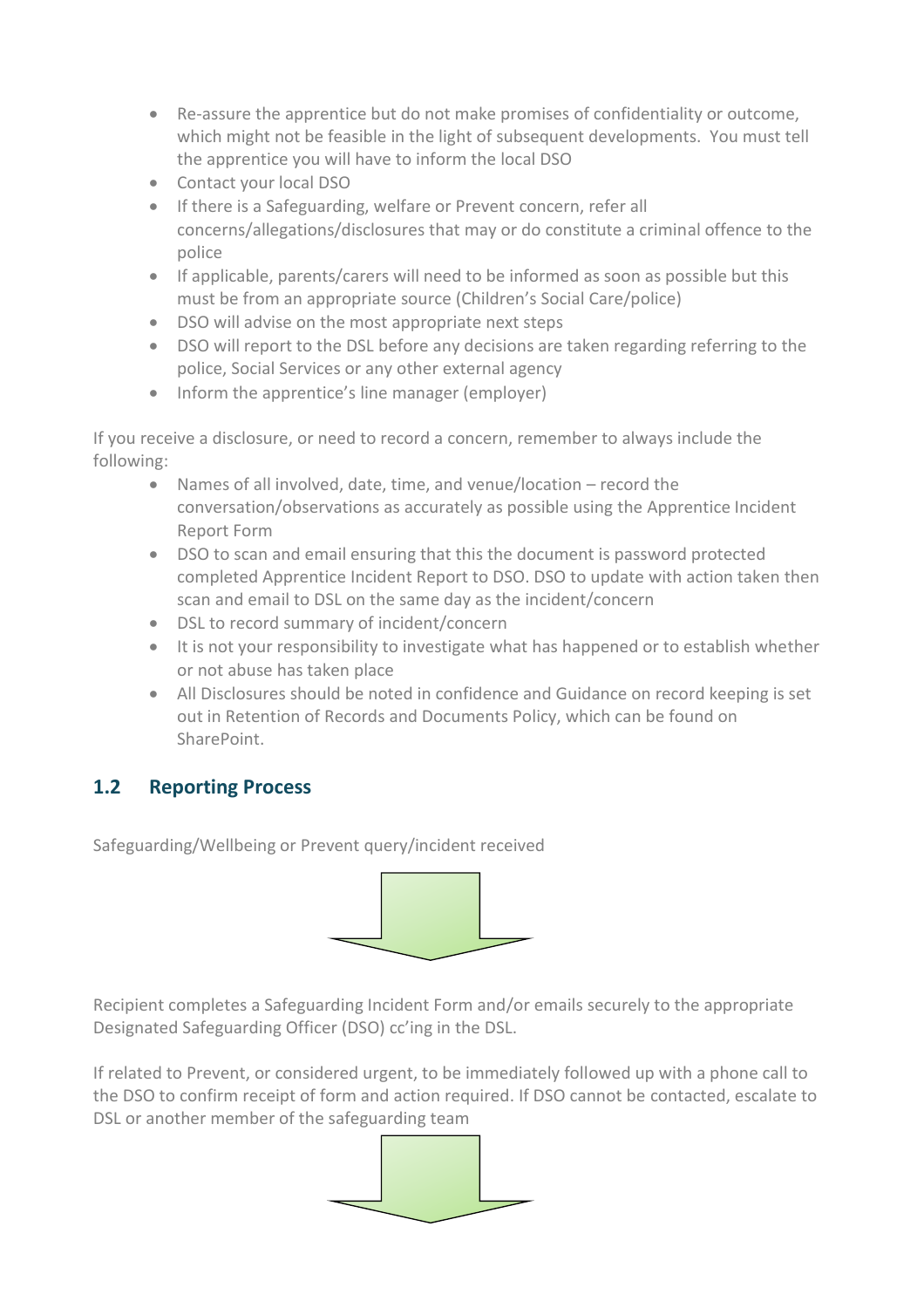DSO to establish what action is required according to the Safeguarding processes and completes their section of the Safeguarding Form



DSO sends completed form to the DSL within 24 hours regardless of the outcome



DSL logs the incident, arranges follow up if required and updates the Safeguarding, Prevent and Welfare Log on SharePoint. This area of SharePoint is locked down to only the Safeguarding team.

# **11. Appendix B Types of Abuse and Possible Signs of Abuse/Other**

## **1.1 A child or young person- the legislation specifically refers to any person who is under the age of 18 years.**

Abuse is a form of maltreatment of a child. Somebody may abuse or neglect a child by inflicting harm, or by failing to act to Prevent harm. Children may be abused in a family or in an institutional or community setting by those known to them or, more rarely, by others. Abuse can take place wholly online, or technology may be used to facilitate offline abuse. They may be abused by an adult or adults or another child or children.

Part one of KCSIE 2021 defines the following types of abuse, Davies Learning Solutions staff should be aware that abuse, neglect, and safeguarding issues are rarely standalone events that can be covered by one definition or label and in most cases, multiple issues will overlap with one another.

#### **1.2 Vulnerable adults aged 18 or over.**

A vulnerable adult is defined by the Safeguarding Vulnerable Groups Act 2006 as a person who is aged 18 years or over:

- Who is or may be in need of community care services by reason of mental or other disability, age or illness
- Who is or may be unable to take care of him or herself or unable to protect him or herself against significant harm or serious exploitation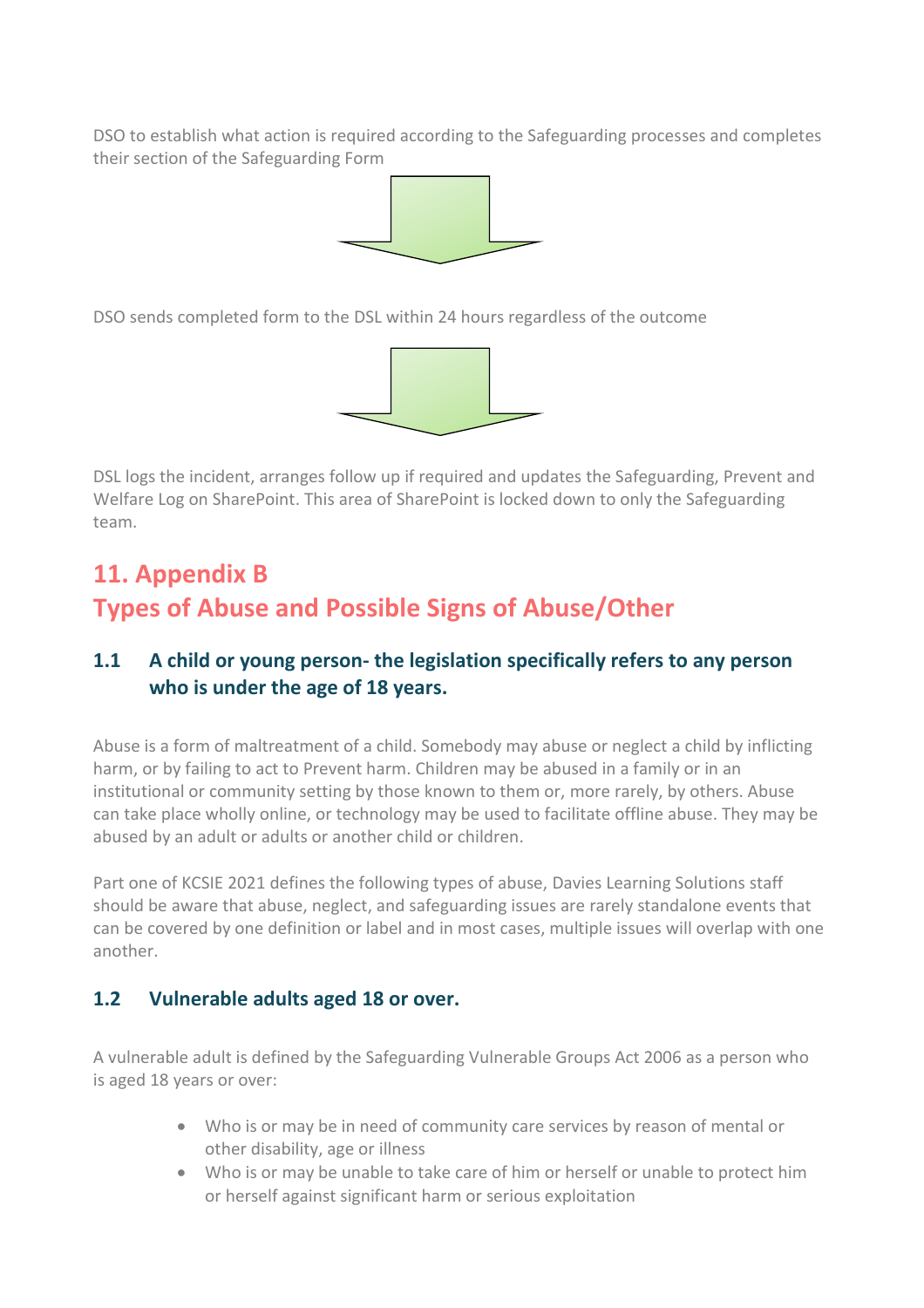### **1.3 Abuse**

A form of maltreatment of a child. Somebody may abuse or neglect a child by inflicting harm, or by failing to act to Prevent harm. Children may be abused in a family or in

an institutional or community setting, by those known to them or, more rarely, by others (e.g. via the internet). They may be abused by an adult or adults, or another child or children.

It is important to note that abuse can:

- Consist of a single act or repeated acts
- Be intentional or unintentional or result from a lack of knowledge
- Be an act of neglect, an omission or a failure to act
- Cause harm temporarily or over a period of time
- Occur in any relationship
- Be perpetrated by anyone, individually or as part of a group or organisation
- Often constitute a crime, i.e. physical, sexual abuse, e.g. downloading or using pornographic
- images of children and/or storing them on company computers or equipment

### **1.4 Neglect**

Neglect is the persistent failure to meet a child's basic physical and/or psychological needs, likely to result in the serious impairment of the child's health or development. Neglect may occur during pregnancy as a result of maternal substance abuse. Once a child is born, neglect may involve a parent or carer failing to:

- Provide adequate food, clothing, and shelter (including exclusion from home or abandonment)
- Protect a child from physical and emotional harm or danger
- Ensure adequate supervision (including the use of inadequate caregivers)
- Ensure access to appropriate medical care or treatment

It may also include neglect of, or unresponsiveness to, a child's basic emotional needs. Neglect and acts of omission Includes ignoring medical or physical care needs, failure to provide access to appropriate health, social care or educational services, the withholding of the necessities of life, such as medication, adequate nutrition, and heating.

Possible signs of neglect include:

- Constant hunger
- Poor personal hygiene
- Inappropriate clothing
- Frequent lateness or non-attendance
- Low self-esteem
- Poor social relationships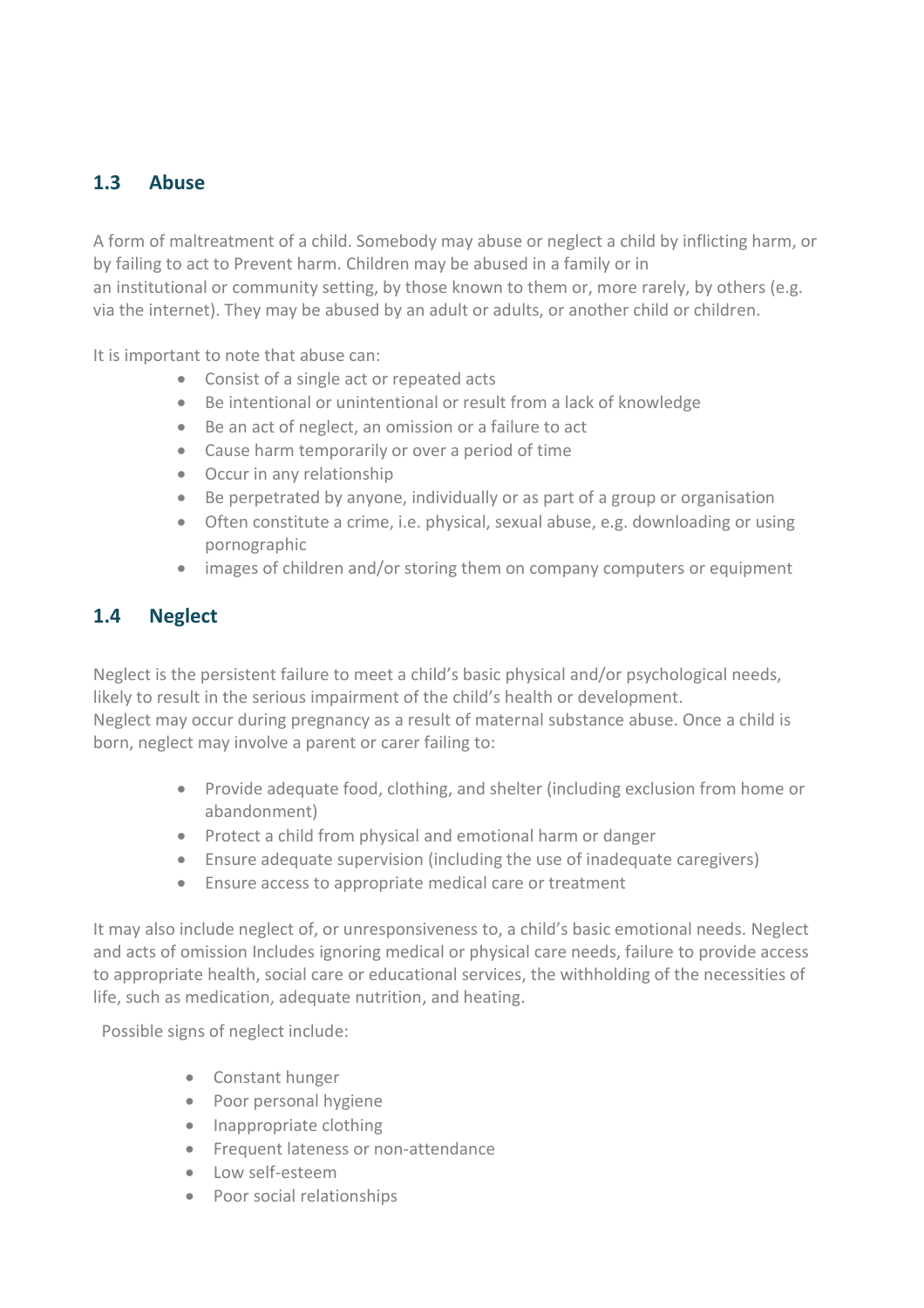- Untreated medical problems
- Compulsive stealing or scrounging

## **1.5 Physical Abuse**

Physical abuse may involve hitting, shaking, throwing, poisoning, burning, or scalding, drowning, suffocating, or otherwise causing physical harm to a child. Physical harm may also be caused when a parent or carer fabricates the symptoms of, or deliberately induces illness in a child.

Includes hitting, slapping, and pushing, kicking, misuse of medication, restraint, or inappropriate sanctions.

Possible signs of physical abuse include:

- Unexplained injuries or burns particularly if they are recurrent
- Refusal to discuss injuries
- Improbable explanations for injuries
- Aggression/bullying
- Fear of medical help
- Over compliant behaviour or a 'watchful' attitude
- Untreated injuries or lingering illness not attended to
- Admission of punishment which appears excessive
- Shrinking from physical contact
- Fear from returning home or of parents being contacted

#### **Emotional Abuse**

Emotional abuse is the persistent emotional maltreatment of a child such as to cause severe and adverse effects on the child's emotional development. It may involve conveying to a child that they are worthless or unloved, inadequate, or valued only insofar as they meet the needs of another person. It may include not giving the child opportunities to express their views, deliberately silencing them or 'making fun' of what they say or how they communicate. It may feature age or developmentally inappropriate expectations being imposed on children. These may include interactions that are beyond a child's developmental capability as well as overprotection and limitation of exploration and learning, or preventing the child participating in normal social interaction. It may involve seeing or hearing the ill-treatment of another. It may involve serious bullying (including cyberbullying), causing children frequently to feel frightened or in danger, or the exploitation or corruption of children. Some level of emotional abuse is involved in all types of maltreatment of a child, although it may occur alone.

Possible signs of emotional abuse include:

- Continual self-deprecation
- Fear of new situations
- Inappropriate emotional response to painful situations
- Compulsive stealing/scrounging
- Drug/solvent abuse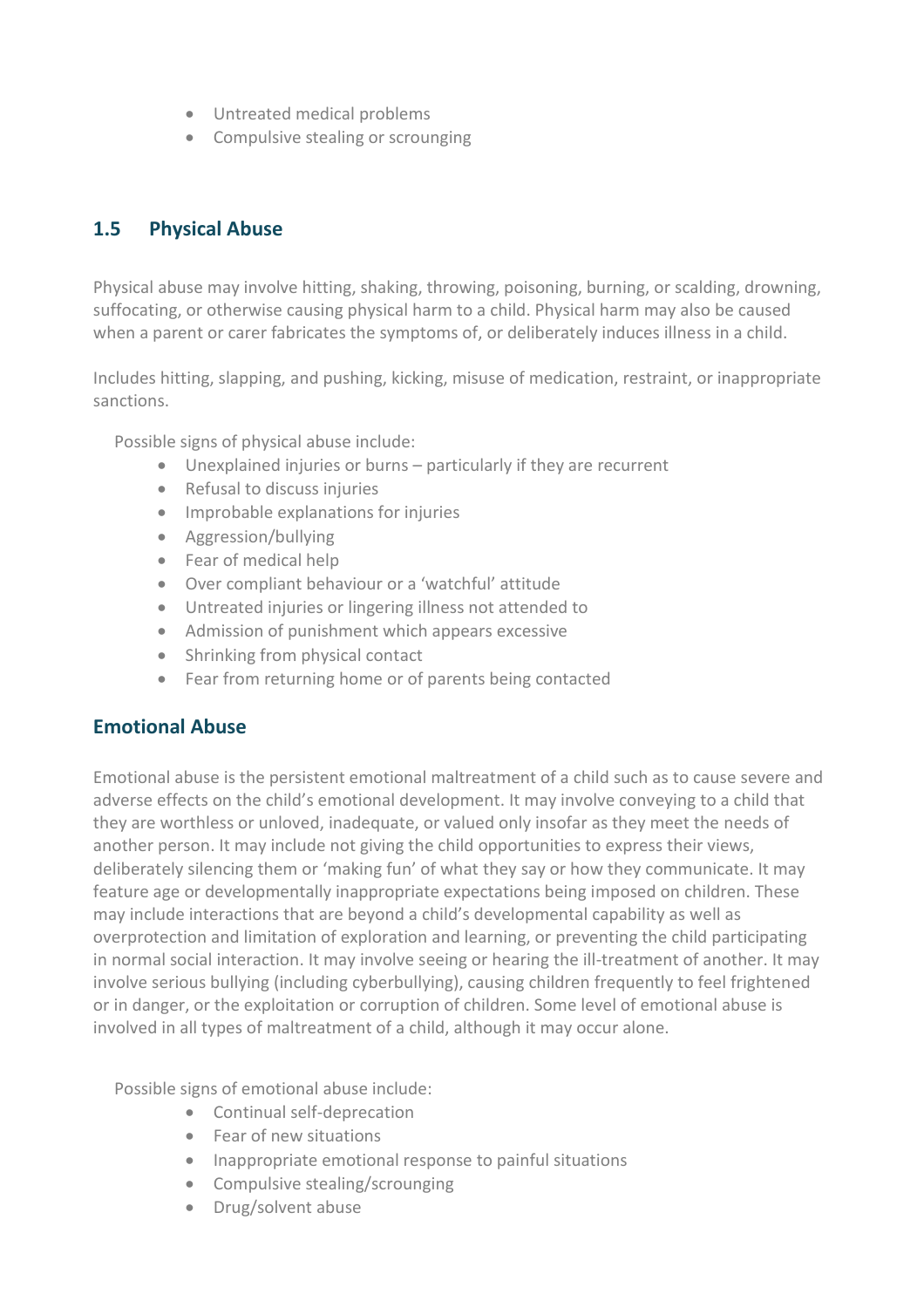- Neurotic' behaviour obsessive rocking, thumb-sucking, and so on
- Air of detachment 'don't care' attitude
- Social isolation does not join in and has new friends
- Desperate attention-seeking behaviour
- Eating problems, including overeating
- Lack of appetite

#### **and Sexual Harassment**

Sexual Abuse involves forcing or enticing a child or young person to take part in sexual activities, not necessarily involving a high level of violence, whether or not the child is aware of what is happening. The activities may involve physical contact, including assault by penetration (for example rape or oral sex) or non-penetrative acts such as masturbation, kissing, rubbing, and touching outside of clothing. They may also include non-contact activities, such as involving children in looking at, or in the production of, sexual images, watching sexual activities, encouraging children to behave in sexually inappropriate ways, or grooming a child in preparation for abuse. Sexual abuse can take place online, and technology can be used to facilitate offline abuse. Sexual abuse is not solely perpetrated by adult males. The sexual abuse of children by other children is a specific safeguarding issue in education.

Possible signs of sexual abuse include:

- Bruises, scratches, burns or bite marks on the body
- Scratches, abrasions or persistent
- Infections in the anal or genital regions
- Sexual awareness inappropriate to the person's age, shown for example in a drawing, games and vocabulary games and so on
- Frequent public masturbation
- Attempts to teach others about sexual activity
- Refusing to stay with certain people or to go to places or with aggressive, anger, anxiety or tearfulness, withdrawal from friends
- Promiscuity, prostitution, provocative sexual behaviour
- Self-injury, self-destructive behaviour, suicide attempts
- Pregnancy particularly in the case of young adolescents who are evasive
- Tiredness, lethargy, listlessness
- Genital discharge/irritation
- Sleep disturbance

#### **What is Sexual Harassment?**

Harassment is any unwanted behaviour of a sexual nature that makes you feel distressed, intimidated or humiliated. It can take lots of different forms. It can include or be called sexualised bullying.

**1.7 Sexual Abuse**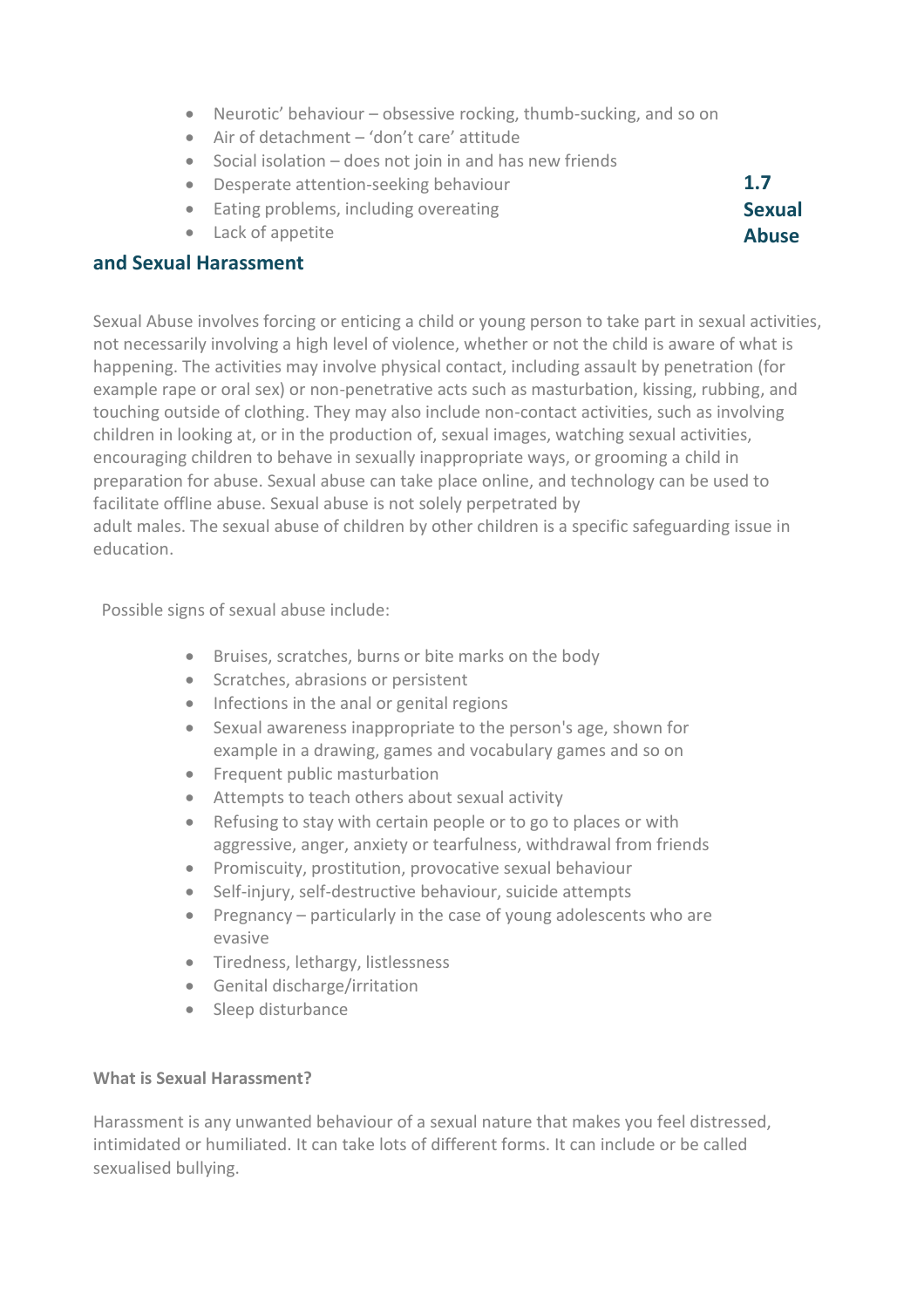You don't have to have objected to a certain kind of behaviour in the past for it to be unwanted and constitute harassment.

Sexual harassment can include:

- someone making sexually degrading comments or gestures
- your body being stared or leered at
- being subjected to sexual jokes or propositions
- e-mails or text messages with sexual content
- physical behaviour, including unwelcome sexual advances and touching
- someone displaying sexually explicit pictures in your space or a shared space, like at work
- offers of rewards in return for sexual favours

Although sexual harassment happens everywhere, it is common at work and more recently in schools and universities. It can cause stress and hostility in the workplace, and over time, it can lead to physical and emotional problems, like headaches, nausea, cystitis, depression, anxiety, problems sleeping and eating, and loss of self-confidence. Many women end up leaving their job rather than have to carry on enduring sexual harassment.

### **1.8 Financial Abuse**

The misappropriation of an individual's funds, and/or any other actions that are against their best interests. For example:

- Theft of money, possessions, property or other material goods
- Misuse of money
- Fraud or extortion of material assets

#### **1.9 Discriminatory Abuse**

This includes discrimination on the grounds of race, faith or religion, age, disability, gender, sexual orientation, and political views, along with racist, sexist, homophobic or ageist comments or jokes, or comments and jokes based on a person's disability or any other form of harassment, slur or similar treatment. Hate crime can be viewed as a form of discriminatory abuse, although will often involve other types of abuse as well. It also includes not responding to dietary needs and not providing appropriate spiritual support. Excluding a person from activities on the basis they are 'not liked' is also discriminatory abuse.

#### **1.10 Child Sexual Exploitation**

The nature of child sexual exploitation is that it is a course of conduct rather than an isolated incident leading to a series of serious sexual and other offences.

It is best described as a process of involving children in sexual activities through means such as deceit, manipulation, coercion, use of violence and threats of force with cumulative effect on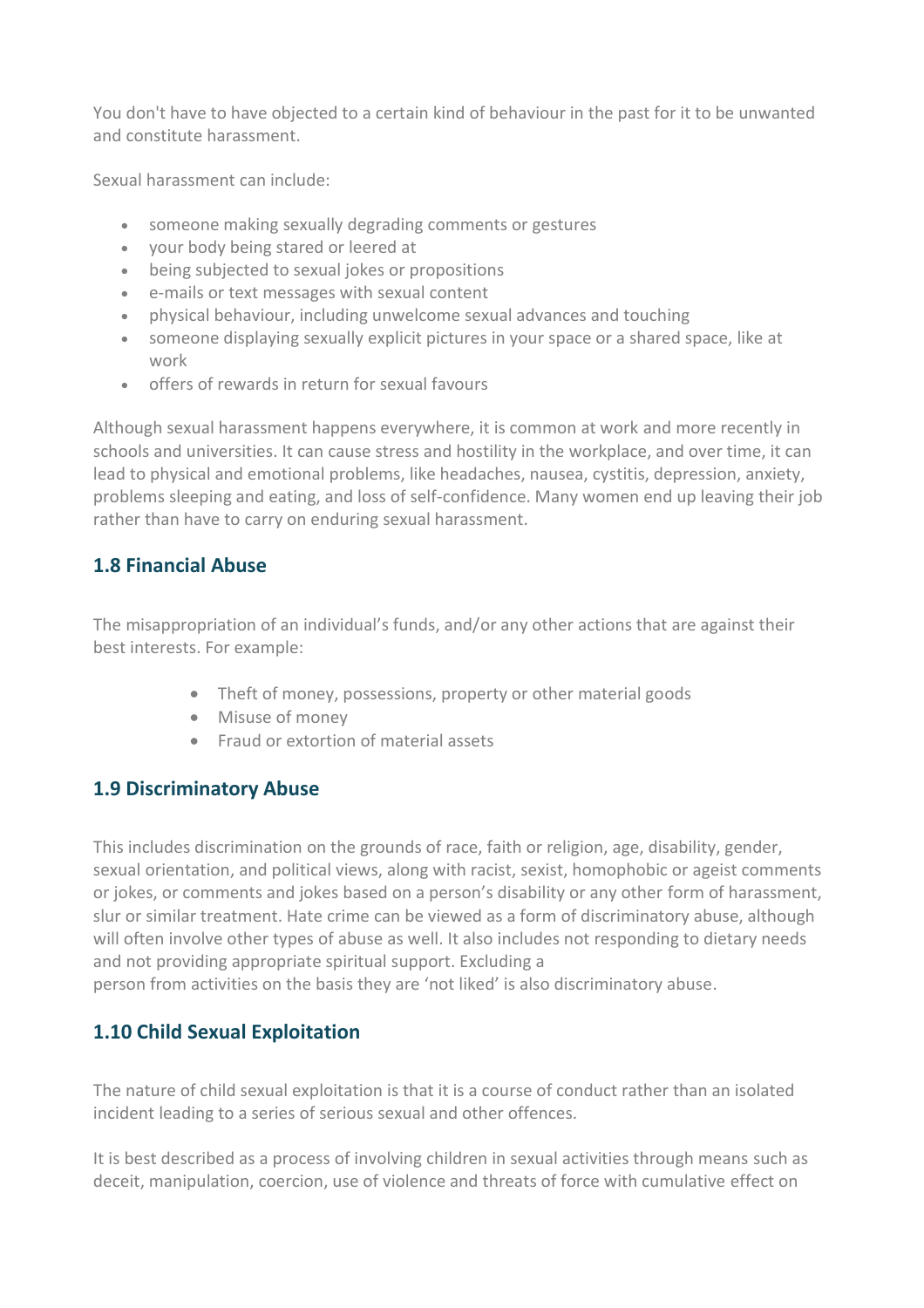children, families, social systems, and the community as a whole. The sexual exploitation of children and young people is a form of child abuse and must be reported.

The National Working Group (NWG) for Sexually Exploited Children and Young People define child sexual exploitation as follows: [\(http://www.nwgnetwork.org\)](http://www.nwgnetwork.org/)"Child sexual exploitation is a form of child sexual abuse. It occurs where an individual or group takes advantage of an imbalance of power to coerce, manipulate or deceive a child or young person under the age of 18 into sexual activity (a) in exchange for something the victim needs or wants, and/or (b) for the financial advantage or increased status of the perpetrator or facilitator. The victim may have been sexually exploited even if the sexual activity appears consensual. Child sexual exploitation does not always involve physical contact; it can also occur through the use of technology."

What to do if you are concerned that a young person is being sexually exploited. Given that child sexual exploitation is a form of child abuse, any staff member with concerns that a young person is being exploited should follow the Safeguarding reporting procedures.

### **1.11 Grooming**

Grooming is a phased, gradual process used by perpetrators to sexually exploit children and young people. It can take place over varying periods of time - from a few days to several years. It can also take different forms and be more or less violent. Although it is talked about as having stages, this doesn't necessarily mean that it will always develop in the same way. Typically, grooming involves a number of stages:

- 1. Initial contact
- 2. Befriending: this can include non-coercive behaviour such as buying gifts, and coercive behaviour such as threats, intimidation, and the use of violence
- 3. Exchange of favours
- 4. Control
- 5. Exploitation

The process of grooming affects children and young people in different ways. It is not easy to recognise the signs because many could be regarded as 'normal' teenage behaviour.

The following list of warning signs is not exhaustive but if you spot them it could indicate that a young person is at risk of sexual exploitation.

- Low level indicators include: overtly sexualised dress; going missing unaccountedfor monies or goods; associated with unknown adults; experimenting with drugs and alcohol; reduced contact with family & friends; poor self-image
- Medium level indicators include: getting into cars with unknown adults; disclosure of sexual assault which is then withdrawn; having a much older boyfriend/girlfriend; staying out overnight without reasonable explanation; selfharming
- High level indicators include: serious self-harming; being taken to clubs and hotels by adults; chronic alcohol or drug use; removed from a known 'red light' district; abduction; disclosure of serious sexual assault which is then withdrawn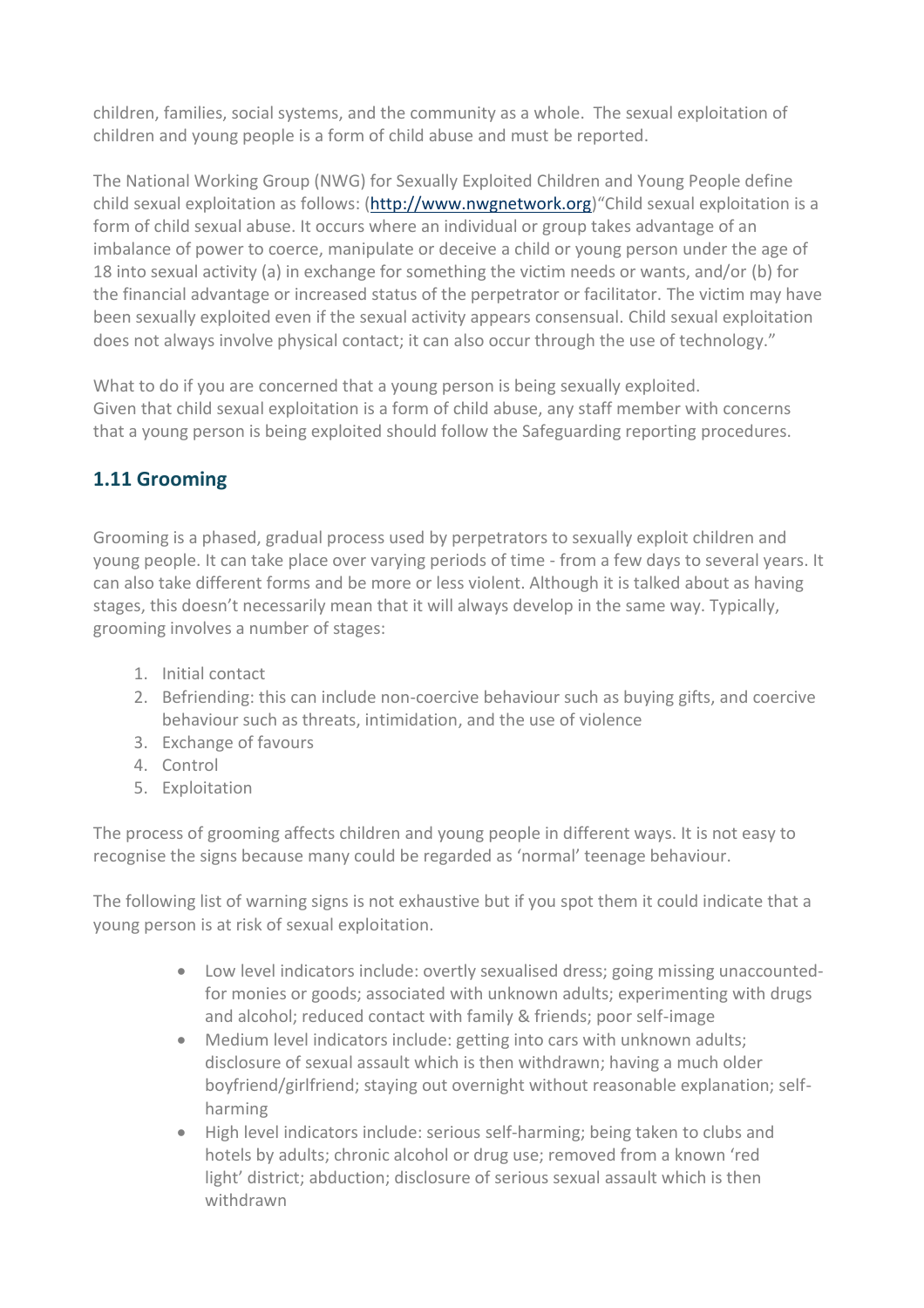### **1.12 Radicalisation**

Radicalisation is the process by which individuals come to support terrorism or violent extremism. Young people may express extremist ideas, be in possession of extremist literature or express extremist views. They may associate with known extremists or seek to recruit others to an extremist ideology. Concerns that a apprentice's behaviour indicates involvement with extremist ideas should be considered a safeguarding issue and reported as such.

Possible signs of radicalisation include:

- The individual's views become increasingly extreme regarding another section of society or government policy
- The individual becomes increasingly intolerant of more moderate views
- The individual expresses a desire/intent to take part in or support extremist activity
- They are observed downloading, viewing, or sharing extremist propaganda from the web
- They become withdrawn and focused on one ideology

The individual may change their appearance, their health may suffer (including mental health) they may become isolated from family, friends, peers, or social group

### **1.13 There are several possible factors that make individuals more likely to be vulnerable to exploitation by extremist, sexual exploitation or other forms of exploitation. Factors that may contribute to vulnerability include:**

- Being rejected by peer(s), faith or a social group/family
- Pressure from persons linked to extremism
- Victim or witness to race or religious hate crime
- Conflict with family over religious beliefs/lifestyle/politics
- Identity confusion
- Recent religious conversion
- Under-achievement
- May possess literature related to extreme views
- Experience poverty, disadvantage or social exclusion
- Extremist influences
- A series of traumatic events global, national or personal

#### **1.14 Sexual Violence and Harassment**

Sexual violence and sexual harassment can occur between two or more children/adult of any age or sex. They can occur through a group of children/adults sexually assaulting or sexually harassing a single child/adults or group of children/adults.

Anyone who is the victims of sexual violence and sexual harassment are likely to find the experience stressful and distressing. This will, in all likelihood, adversely affect their educational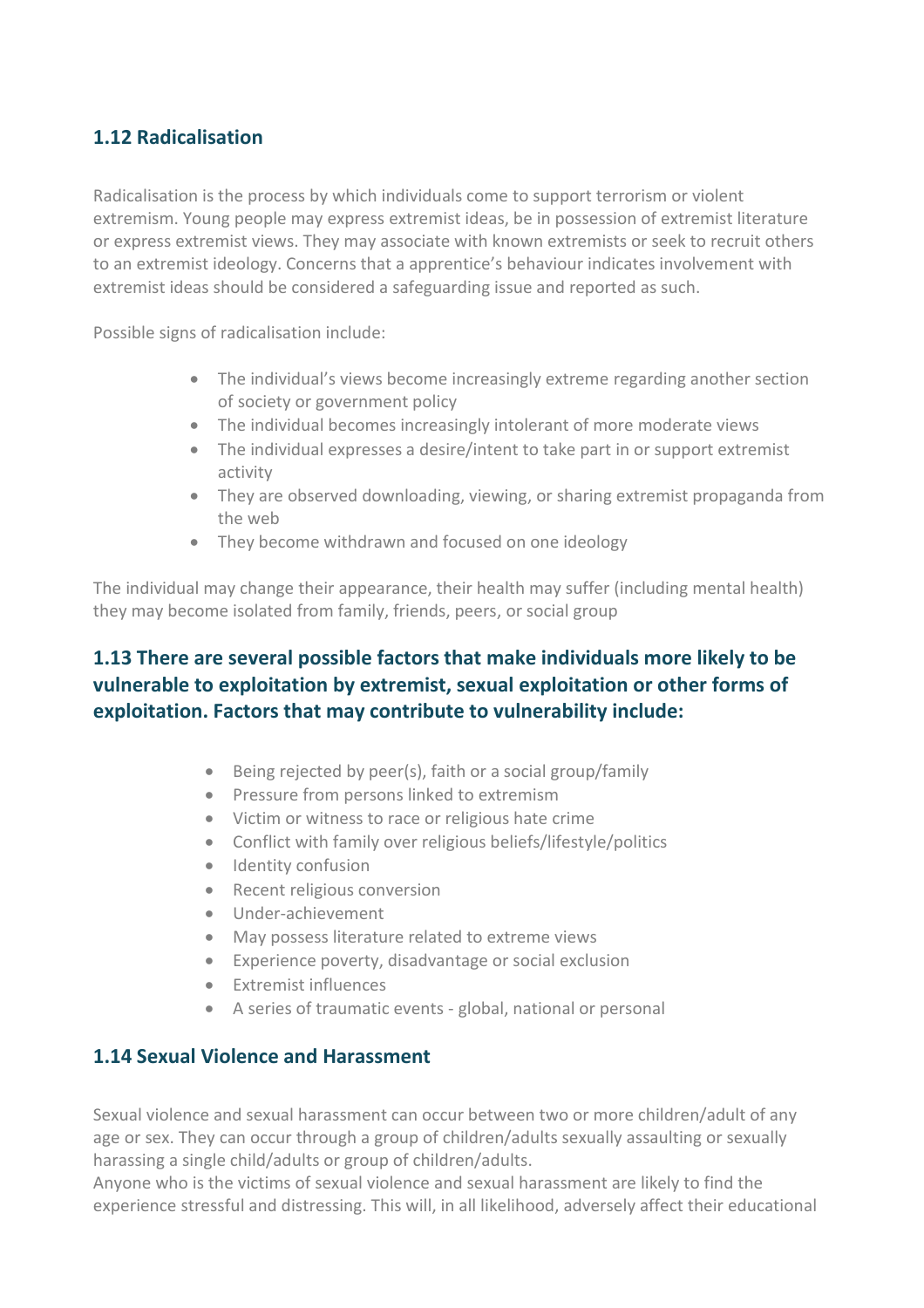attainment. Sexual violence and sexual harassment exist on a continuum and may overlap, they can occur online and offline (both physical and verbal) and are never acceptable. Davies Learning Solutions Training will respond to allegations seriously and all victims will be offered appropriate support.

Davies Learning Solutions Training is aware of the importance of:

(a) making it clear to apprentices that sexual violence and sexual harassment is not acceptable, will never be tolerated and is not an inevitable part of growing up;

(b) not tolerating or dismissing sexual violence or sexual harassment as "banter", "part of growing up", "just having a laugh" or "boys being boys"; and

(c) challenging behaviours (which are potentially criminal in nature), such as grabbing bottoms, breasts and genitalia, flicking bras and lifting up skirts. Dismissing or tolerating such behaviours risks normalising them.

References to sexual violence are references to sexual offences under the Sexual Offences Act 2003, specifically rape, assault by penetration and sexual assault.

References to sexual harassment mean "unwanted conduct of a sexual nature" that can occur online and offline.

In the context of child-on-child sexual harassment, it is likely to: violate a child's dignity; and / or make them feel intimidated, degraded or humiliated; and / or create a hostile, offensive or sexualised environment.

#### **1.15 Peer-on-Peer Abuse**

Harmful sexual behaviour is an umbrella term that includes sexual violence and sexual harassment. Davies Learning Solutions Training recognises that problematic, abusive and violent sexual behaviours are inappropriate and may cause developmental damage. Harmful sexual behaviour can occur online and offline (both physical and verbal)

Allegations against apprentices should be reported as per Appendix A (Disclosure and Reporting) If harmful sexual behaviour is alleged to have occurred, the DSO/DSL will have regard to Part 5 KCSIE and take into account the local response of the police and children's social care to these issues. The views of the alleged victim will be taken into account but will not be determinative.

All those involved in such allegations will be treated as being at risk and in need to support and the safeguarding procedures in accordance with this Policy will be followed.

### **1.16 Children/Young person missing education**

Apprentices going missing, particularly repeatedly, can act as a vital warning sign of a range of safeguarding possibilities. It is important that staff carefully monitored and liaise with apprentices' line manager to identify any trends of attendance that perhaps could lead to a concern about their welfare. Staff should speak to the DSO/DSL if they have any concerns.

#### **1.17 Honour Based Violence**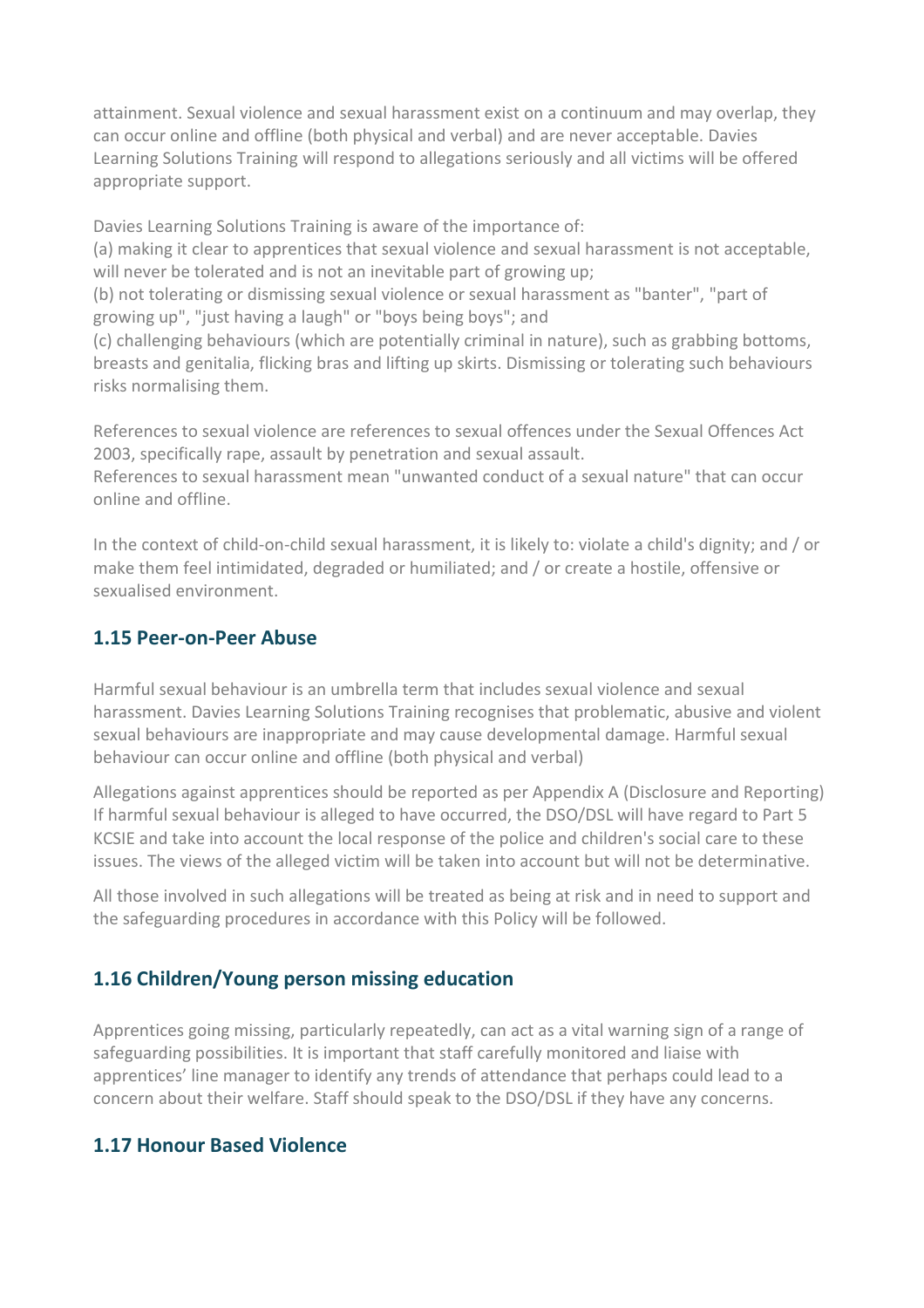All forms of so-called honour-based violence are abuse (regardless of motivation) and should be handled and escalated as such. Abuse committed in the context of preserving "honour" often involves additional risk factors such as a wider network of family or community pressure and the possibility of multiple perpetrators which should be taken into account when deciding what safeguarding action to take. Staff should speak to the DSO/DSL if they have any doubts.

#### **1.18 County Line, Cross Boarders, Gangs, Trafficking and Cuckooing**

These are police terms for urban gangs supplying drugs to suburban areas and market/or coastal towns using dedicated mobile or 'deal lines'. Gangs use children and vulnerable people to move drugs and money. Often, they take over the homes of vulnerable adults and children by force or coercion in a practice referred to cuckooing Getting involved in gang culture can have serious and potentially devastating consequences, with dealers/offenders/members not afraid to use violence. There are people themselves vulnerable and at risk of exploitation by gang members from outside the county. Any activity that deems to be suspicious or involve drug dealing/crime/exploitation should be passed to the police on 101. Should young people thought to be involved the early help assessment is a useful tool. A request for involvement to CSC/police is needed if the child is at immediate risk of harm.

#### **1.19 Female Genital Mutilation (FGM)**

Although most cases of FGM are thought to take places between the ages of 5 and 8 years, it should be recognised that FGM can occur at any time, for example on reaching adulthood or before marriage.

FGM comprises all procedures involving partial or total removal of the external female genitalia or other injury to the female genital organs. It is illegal in the UK and a form of child abuse with long-lasting harmful consequences.

There is a range of potential indicators that a child or young person may be at risk of FGM. Guidance on the warning signs that FGM may be about to take place, or may have already taken place, can be found on pages 38-41 of the Multi-agency statutory guidance on FGM (pages 59- 61 focus on the role of how to report this). All reports of FGM should be reported directly to local authorities. All reports of FGM should be reported directly to DSO who may in turn speak to the local authorities via fmu@fco.gov.uk for advice and information.

#### **1.20 Forced Marriage**

Forced marriage is a marriage in which one or both partners do not consent to the marriage and are coerced into it. Coercion can be physical, emotional or financial. It also applies to vulnerable adults who may not have the capacity to consent to the marriage. People who are forced to marry or fear they might be forced to marry can go missing from education.

In addition to definitions provided above, in the context of vulnerable adults the following outlines the main forms of abuse:

Guidance on the warning signs that forced marriage may be about to take place, or may have already taken place, can be found on pages 13-14 of the Multi-agency guidelines: Handling case of forced marriage.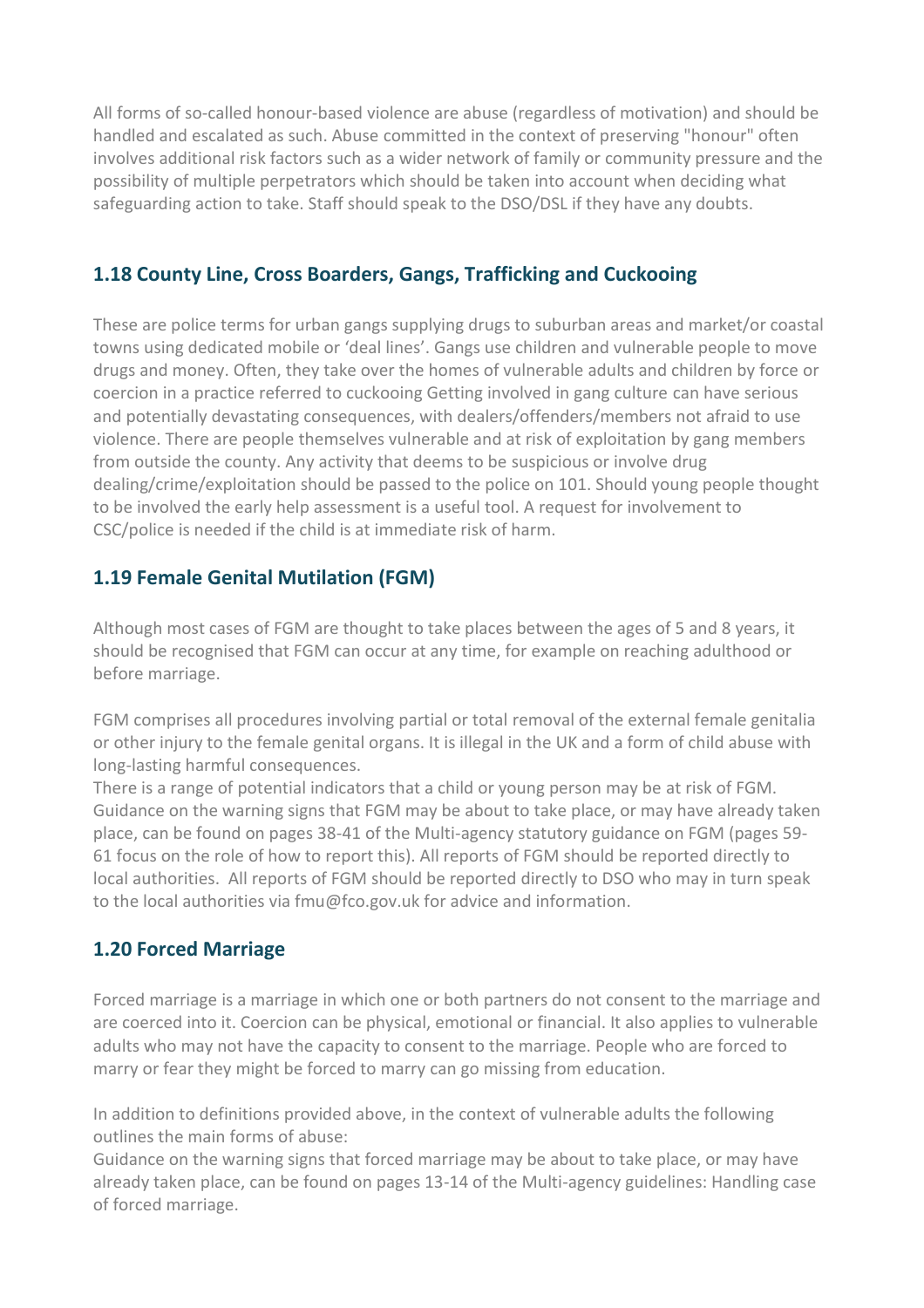### **1.21 Cyber Bullying**

Cyber bullying is when one person or a group of people try to threaten, tease or embarrass someone else by using a mobile phone or the internet. Cyber bullying is just as harmful as bullying in the real world. Click on [No Bullying](http://nobullying.com/) and [NSPCC Bullying.](http://www.nspcc.org.uk/preventing-abuse/child-abuse-and-neglect/bullying-and-cyberbullying/)

Cyber bullying can be perpetrated through the use of modern communication technologies (e.g. internet, text or video messaging, email, chatrooms, social media networking sites) to embarrass, humiliate, threaten, intimidate or bully an individual in an attempt to gain power and control over them.

#### **1.22 Significant Harm**

Significant harm is the threshold that provides for intervention by other agencies.

## **12. Appendix C Knife Crime**

#### **1.1 Context with references from Ofsted 2019 knife crime report**

Knife crime is a term used commonly in the media to refer, primarily, to street- based knife assaults and knife-carrying. However, there are many different criminal offences relating to knives. For example:

- it is an offence to threaten or cause harm to a person with a bladed weapon
- some bladed weapons are prohibited from being sold or purchased, including to anyone under the age of 18
- offences such as robbery or assault can be aggravated if a knife is involved
- it is also an offence to carry a knife in a public place without good reason
- Knife crime refers both to the use of knives against children, young people and adults either to threaten or to wound with intent
- In the 12 months to September 2018, knife crime had increased by 68.4% across England and Wales (excluding the Greater Manchester Police area) compared with 12 months up to September 2014 and by 55.5% across the Metropolitan Police Service area of London over the same period. Public perception of knife crime being a problem in London has increased and 26% of respondents to the London Public Attitude Survey 2018 felt that knife crime was a problem compared with 20% a year earlier. The number of sharp instruments found on school property has increased. Data from 21 police forces in England and Wales obtained through a freedom of information request showed that 363 sharp instruments were found on school property in 2017–18.

#### **1.2 Knife crime with young people under the age of 28 and vulnerable adults**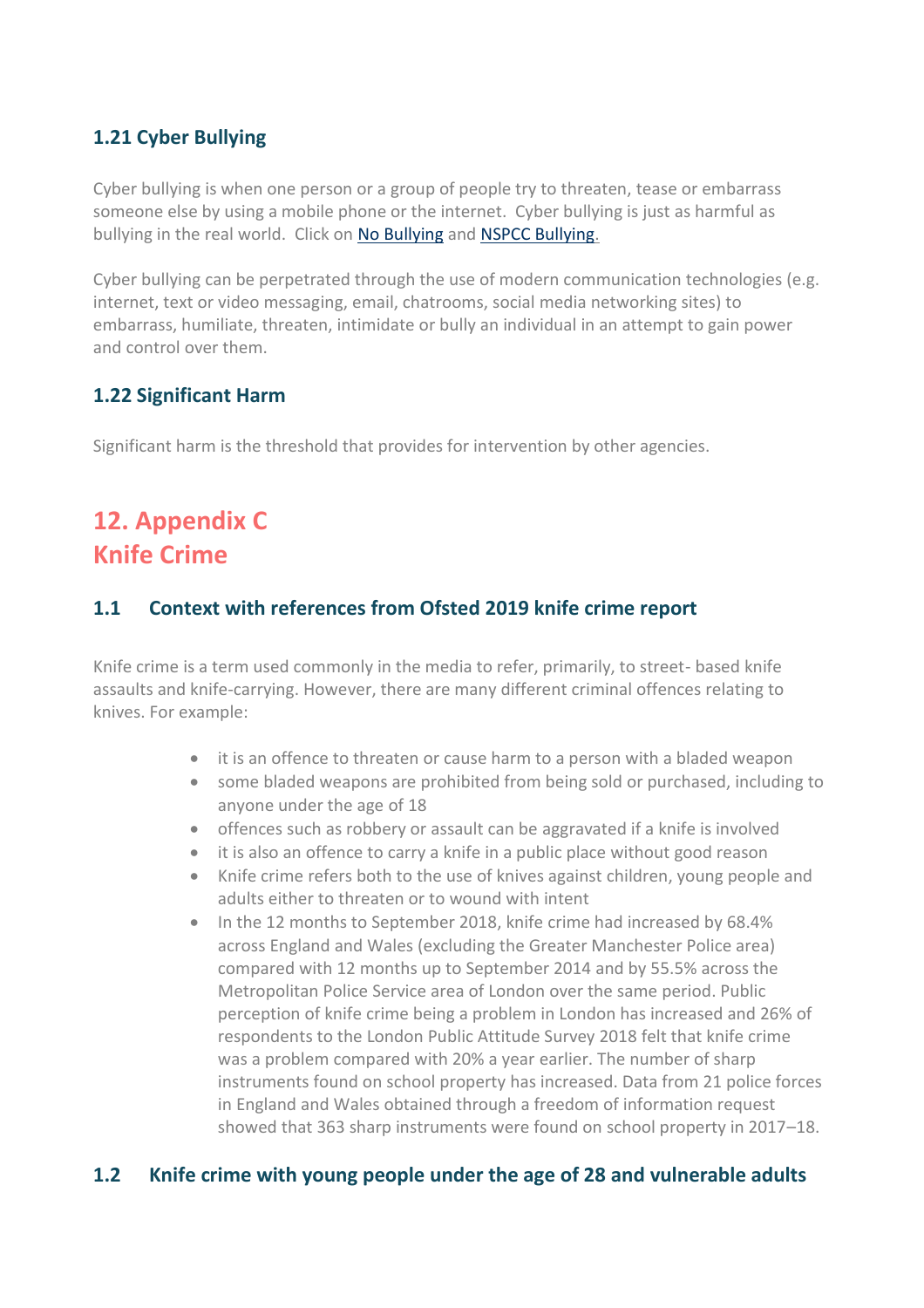- It is clear that knife crime is an increasing safeguarding risk to local communities. While we have not sought to answer the question of the causes of knife crime, leaders told us that, in their experience, there are in three categories of risk of knife-carrying:
- The highest level of risk is for those children young people who have been groomed into gangs, for the purposes of criminal exploitation.
- Underneath this lies a group of children, young people and vulnerable adults who have witnessed other children and young people carrying knives, have been the victim of knife crime or know someone who has carried a knife for protection or status-acquisition or who are encouraged to believe knife-carrying is normal through the glamorisation of gangs and knives on social media.
- Then there are children, young people and vulnerable adults who carry knives to school as an isolated incident. For example, they may carry a penknife that a grandparent has gifted them.
- Knife crime is just one issue among many faced by children, young people and vulnerable adults that leaders have to understand and manage on a daily basis. As one designated safeguarding leader put it:
- It is important to remember that knife crime does not exist in a vacuum and victims or perpetrators may also be experiencing multiple vulnerabilities.

The common denominator of who are found carrying bladed objects into educational institutions and independent training providers is vulnerability. Leaders were clear that, almost invariably, a significant number of children and young people who have experienced poverty, abuse or neglect or are living within troubled families resort to knife crime, either willingly or are coerced into committing a crime. They may also experience social exclusion due to factors such as their race or socio-economic background. Any concerns with regard to an apprentice who might be somehow engaged in knife crime must immediately be reported to the Davies Learning Solutions DSL.

### **1.3 Reports and legislation to refer to:**

- Prevention of Crime Act 1953[; www.legislation.gov.uk/ukpga/Eliz2/1-](http://www.legislation.gov.uk/ukpga/Eliz2/1-2/14/contents) [2/14/contents.](http://www.legislation.gov.uk/ukpga/Eliz2/1-2/14/contents)
- Restriction of Offensive Weapons Act 1959; [www.legislation.gov.uk/ukpga/Eliz2/7-](http://www.legislation.gov.uk/ukpga/Eliz2/7-8/37/contents) [8/37/contents.](http://www.legislation.gov.uk/ukpga/Eliz2/7-8/37/contents) Criminal Justice Act 1988; [www.legislation.gov.uk/ukpga/1988/33/contents.](http://www.legislation.gov.uk/ukpga/1988/33/contents)
- Offensive Weapons Act 1996; [www.legislation.gov.uk/ukpga/1996/26/contents.](http://www.legislation.gov.uk/ukpga/1996/26/contents) Knives Act 1997; [www.legislation.gov.uk/ukpga/1997/21/contents.](http://www.legislation.gov.uk/ukpga/1997/21/contents)
- Police recorded crime and outcomes open data tables to September 2018 Knife crime open data; [www.gov.uk/government/statistics/police-recorded-crime-open](http://www.gov.uk/government/statistics/police-recorded-crime-open-data-tables)[data-tables.](http://www.gov.uk/government/statistics/police-recorded-crime-open-data-tables)
- MOPAC weapon enabled crime dashboard; [www.london.gov.uk/what-we](http://www.london.gov.uk/what-we-do/mayors-office-policing-and-crime-mopac/data-and-statistics/weapon-enabled-crime-dashboard)[do/mayors-office-policing-](http://www.london.gov.uk/what-we-do/mayors-office-policing-and-crime-mopac/data-and-statistics/weapon-enabled-crime-dashboard)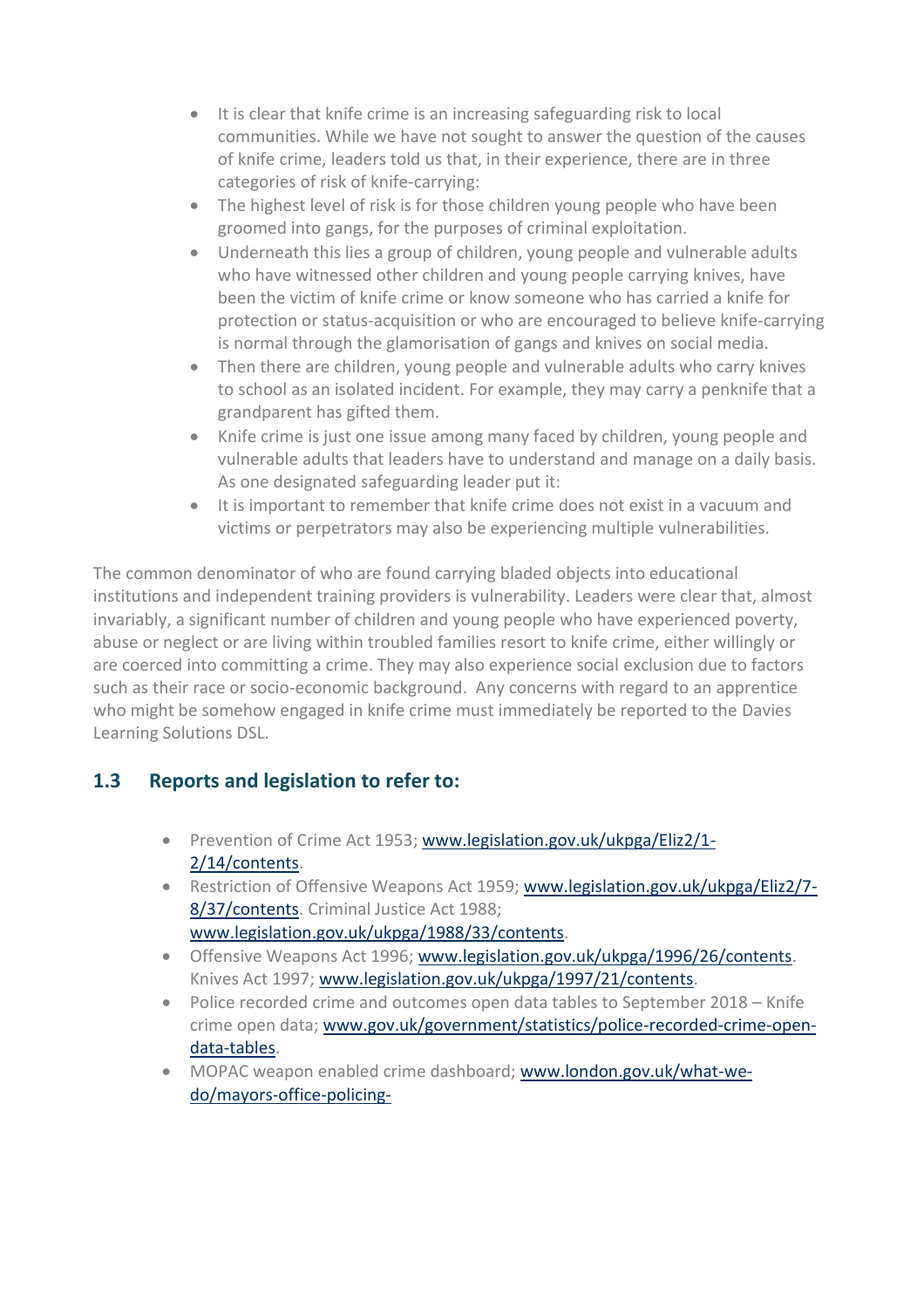## **13. Appendix D**

#### **1.1 Guidance and Advice Sources**

This Policy has regard to the following guidance and advice:

- Keeping children safe in education (2021) (KCSIE);
- Working Together to Safeguard Children (2018);
- Disqualification under the Childcare Act 2006 (2018);
- Prevent Duty Guidance for England and Wales (2015);
- Channel Duty Guidance: Protecting vulnerable people from being drawn into terrorism (2015);
- Multi-agency statutory guidance on FGM (2016);
- What to do if you're worried a child is being abused: advice for practitioners (2015);
- Information sharing: advice for practitioners providing safeguarding services (2018);
- Care Act 2014
- Children missing education (2016);
- Child sexual exploitation: definition and a guide for practitioners local leaders and decision makers working to protect children from child sexual exploitation (2017)
- Sexual violence and sexual harassment between children in schools and colleges (2018)

The most important relevant guidance arising from the legislation is:

- Working Together to Safeguard Children (HM Government 2018)
- What to do if you're worried a child is being abused (HM Government 2015)

An additional important convention is: The United Nations Convention on the Rights of the Child

In relation to safe recruitment of staff the following report is important: Choosing with Care (HM Government 1992)

In relation to Fraser guidelines relating to contraception etc., NSPCC have further information which can be found by following the link to [NSPCC](http://www.nspcc.org.uk/inform/research/questions/gillick_wda61289.html)

The Ofsted Education Inspection Framework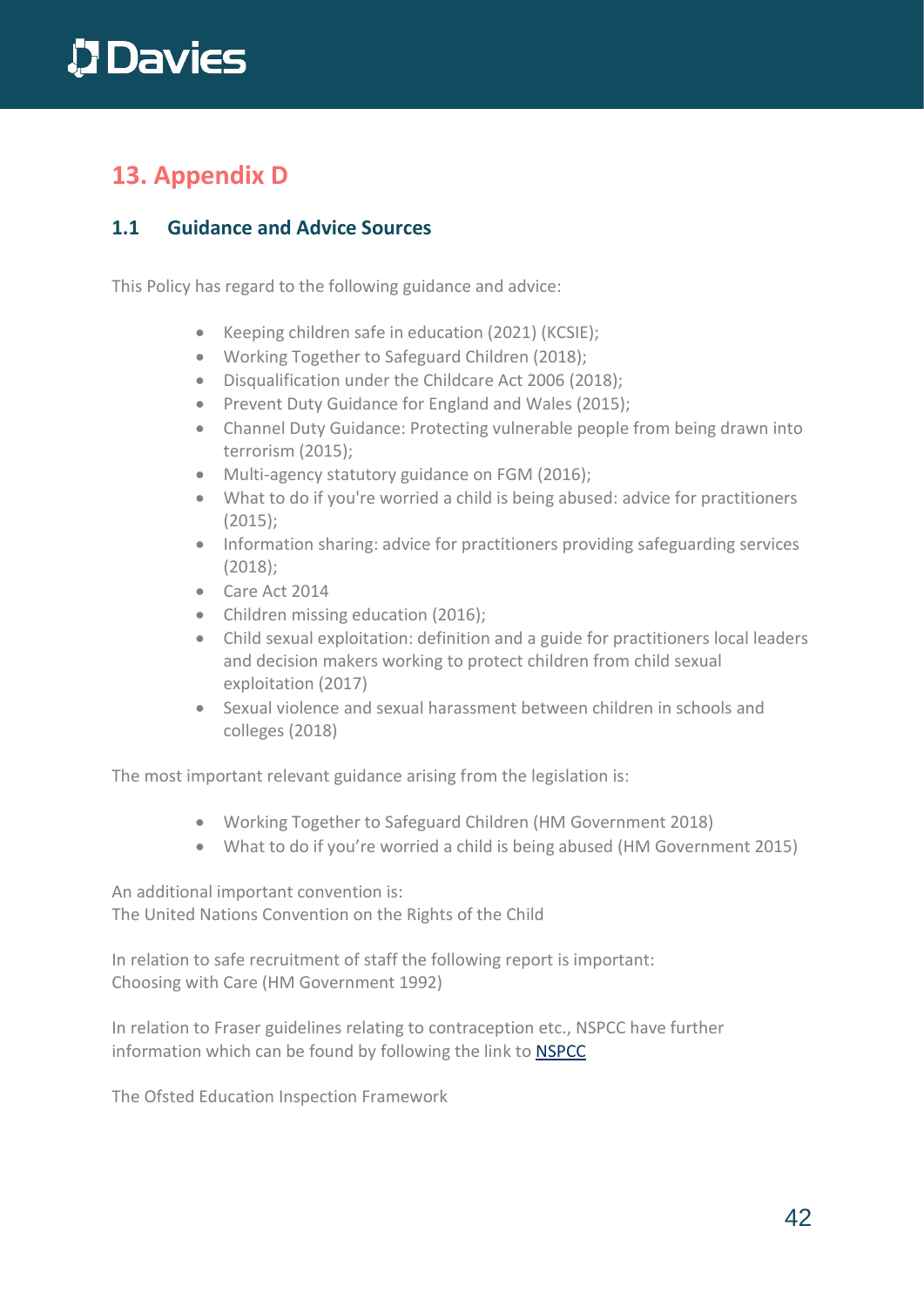Safeguarding continues to be an integral part of the Education Inspection Framework (EIF). The role of management in safeguarding all apprentices is clearly articulated. To make this judgement, inspectors will evaluate the extent to which:

- Safeguarding arrangements are in place and regularly reviewed to keep all apprentices aged 14 – 18 safe
- There is a clear approach to implementing the Prevent duty and keeping children and apprentices safe from the dangers of radicalisation and extremism
- Staff, leaders, and managers understand the risks posed by adults or young people who use the internet to bully, groom or abuse children, young people and vulnerable adults; there are well-developed strategies in place to keep apprentices safe and to support them in learning how to keep themselves safe
- Staff, leaders, and managers oversee the safe use of electronic and social media by staff and apprentices and take action immediately if they are concerned about bullying or risky behaviours
- Appropriate arrangements are made with regards to health and safety to protect staff and apprentices from harm
- Staff, leaders, governors, and supervisory bodies (where appropriate) and volunteers receive appropriate training on safeguarding, which is updated regularly
- Leaders, governors, and supervisory bodies (where appropriate) fulfil legislative requirements, such as those for disability, Safeguarding, and health and safety
- Appropriate arrangements are in place for health and safety and protect staff and apprentices from harm to those in need, or at risk of significant harm, and appropriate action is taken

Counter Terrorism Act 2015 [https://www.gov.uk/government/collections/counter](https://www.gov.uk/government/collections/counter-terrorism-and-security-bill)[terrorism-and-security-bill](https://www.gov.uk/government/collections/counter-terrorism-and-security-bill) (Working in line with Channel Awareness Government Prevent Strategy

### **14. Appendix E**

### **1.1 Equality, Diversity, and Inclusion Policy**

#### **1. Introduction**

Davies Learning Solutions (DLS) wishes to secure genuine equality of opportunity, whether required by legislation or not, in all aspects of its activities as an employer, training provider and a funding partner to our Subcontractor. To this end, DLS will take all reasonably practicable steps to ensure that there is no discrimination against any individual or individuals, including colleagues, directors, beneficiaries, apprentices, sub-contractors and customers, on account of their disability, age, sex, sexual orientation, race, religion or belief, gender reassignment, marital status and civil partnership, pregnancy and maternity.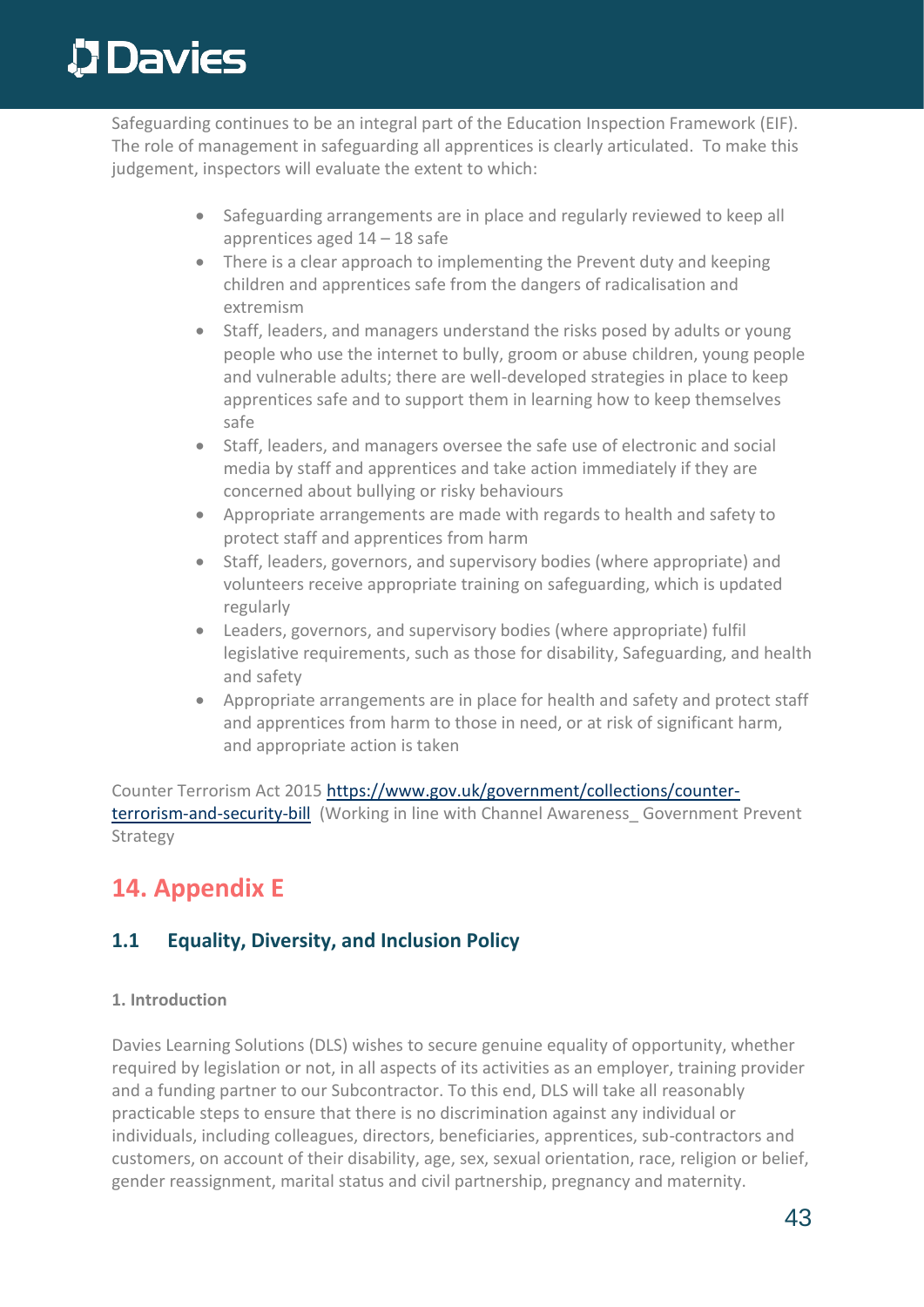This policy is approved by the Board and required actions are embedded into the Equality and Diversity Development Plan and Quality Improvement Plans. The policy will be monitored, reviewed at least biannually, and updated accordingly in line with any legislative changes and approved by The Board.

The policy can be made available in alternative formats on request.

#### **2. Reason for policy**

The overall purpose of this policy is to abide by the Equality Act 2010 and to ensure that Davies Learning Solutions is a place where learning and work exists in an environment that promotes equality of opportunity, celebrates diversity, and allows everyone to achieve their potential.

Our commitment is that every:

- Employee is entitled to a working environment which promotes dignity and respect to all. No form of intimidation, bullying or harassment will be tolerated.
- Individual is entitled to receive a service from Davies Learning Solutions and its Subcontracting Partner that is free from bias and all unreasonable barriers.
- Employee, customer, and supplier is entitled to expect equality of opportunity in all aspects of their employment, training, and engagement with us, including its terms and conditions.
- Potential employee and learner is entitled to expect the recruitment process to be free from all unreasonable barriers.
- Apprentices will be supported in their learning to allow them to succeed in line with peers and progression to new opportunities.
- Employee will be provided training and development opportunities to support their understanding and commitment to the policy.
- Manager will be committed to monitoring progress towards targets set for representation and performance of different groups

#### **3. Policy**

The Company Values will embed equality and diversity in their implementation, namely:

- Do the right thing we endeavor to be open, honest, and fair in our dealings with apprentices, employers, partners, and stakeholders.
- Apprentices are at the center of everything we do, and we are driven by the desire to provide life- changing opportunities for each and every one of them.
- Continuous improvement we are committed to continually exploring ways to improve the services we offer for the benefit of our apprentices, partners, and employers.
- Develop and empower our staff we are passionate about supporting staff at all levels so that they can realise their full potential and progress.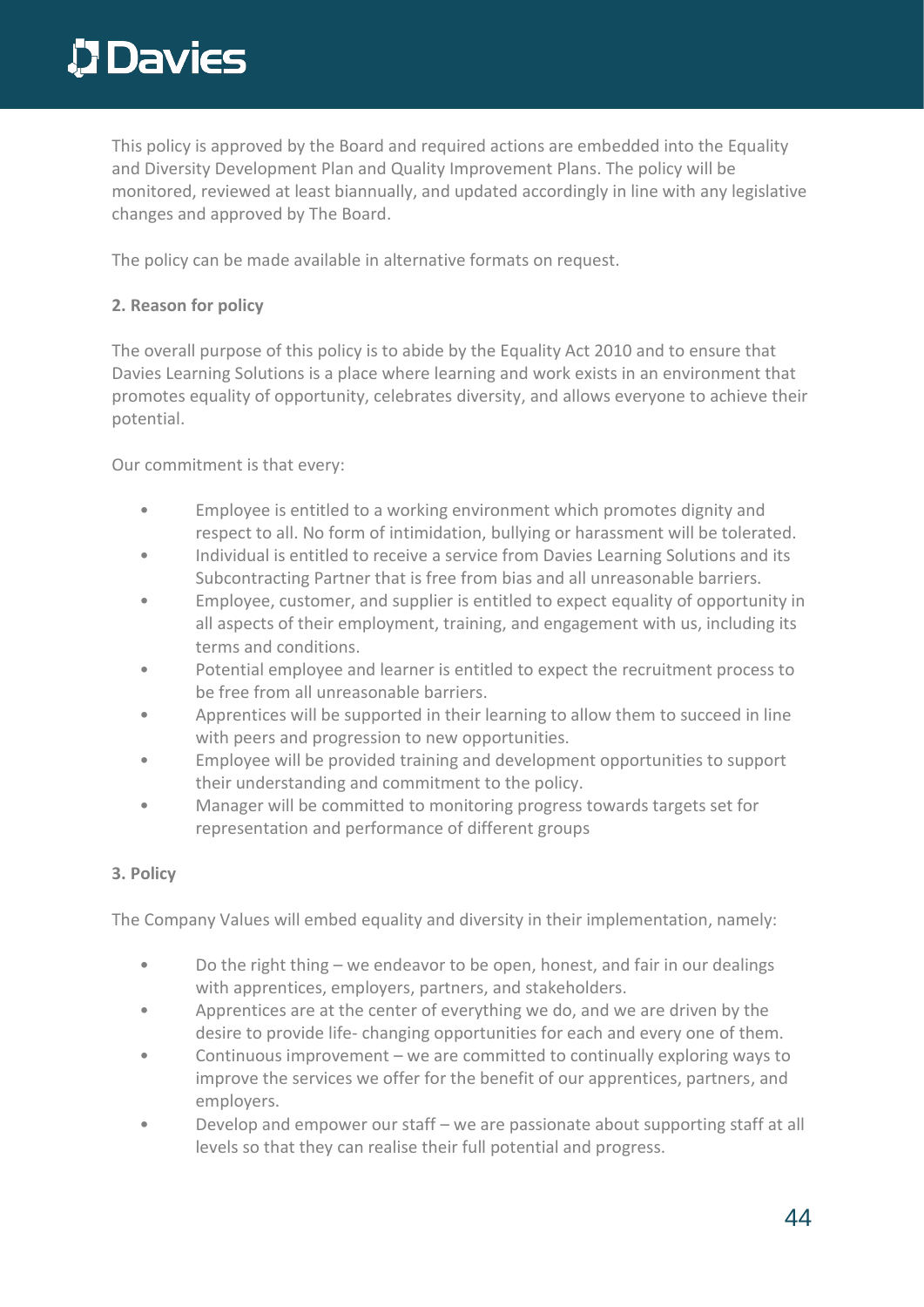The Company actively promotes British Values throughout delivery, using the following key themes:

- Democracy
- The rule of law
- Individual liberty
- Respect and tolerance

As well as actively promoting British Values we would also actively challenge apprentices, employers, staff, or parents expressing opinions contrary to fundamental British Values, including 'extremist' views of any variety.

Objective of the policy are to:

- Regularly report to the Board and Senior team on equality and diversity matters and the performance and participation of different groups of apprentices
- Regularly review the policy and procedures that promote and protect equality and diversity
- Make Subcontractor Partners aware of their personal obligations to avoid discrimination, in accordance to the policy
- Organise or access opportunities that foster a culture of equality for all
- Monitor procedures and activities to ensure the effectiveness of Davies Learning Solutions 's approach
- Take into account the needs of all, particularly those with protected characteristics
- Take positive action to redress unjustified disparities in training and / or employment

#### **5. Statutory Acts**

There are a number of statutory and other provisions relating to Equality & Diversity and these are enveloped in one Single Equality Bill (October 2010). These include:

- Equal Pay Act 1970
- Sex Discrimination Act 1975
- Race Religion Act 1976
- Disability Employment Equality (Sexual Orientation) Regulations 2003
- Employment Equality (Age) Regulations 2006
- Equality Act 2006, Part 2
- Equality Act (Sexual Orientation) Regulations 2007

#### **6. Equal Opportunities Statement**

Davies Learning Solutions is committed to being an equal opportunities employer and training provider, promoting and developing equality and diversity for staff, customers, and suppliers across all of our services. It will seek to do this by: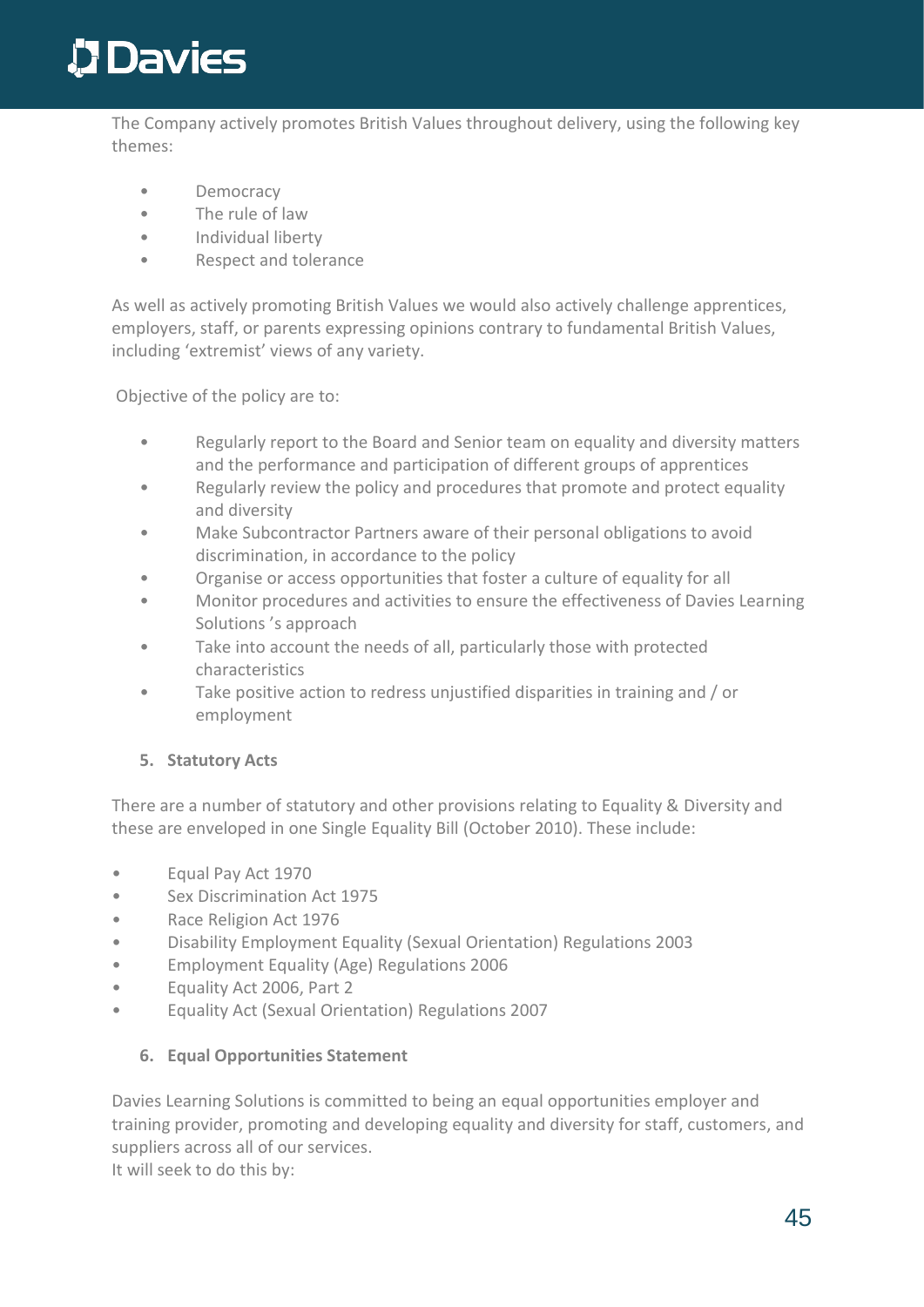- communicating our commitment to equality and diversity to all
- creating an environment where there is mutual respect and equality of opportunity providing relevant training for all staff and Subcontract Partners
- implementing mechanisms for implementation, monitoring, evaluation, and review
- treating acts of discrimination as a disciplinary offence dealing with harassment and bullying timely and effectively
- engaging staff and stakeholders in the development, implementation, and execution of our policies
- ensuring our Subcontract partners promote equality and diversity in line with legal requirements
- Embed, inform, and follow of the five main principles of social justice access to resources, equity, participation, diversity, and human rights.

All employees, suppliers and customers will receive equal treatment regardless of sex, marital or civil partnership status, race, disability, age, sexual orientation, gender realignment, pregnancy, maternity, religion or belief.

The Directors and Management Team recognise that they have responsibility for ensuring that the company operates within the legal framework for equality and for implementing the policy throughout the business. All employees and apprentices of DLS are responsible for trying to prevent discrimination that is within their control to prevent or challenge.

#### **6. Definitions**

#### **Direct Discrimination**

Direct discrimination occurs when someone is treated less favorably in relation to any of the protected characteristics.

#### **Indirect Discrimination**

Indirect discrimination is a discrete type of discrimination that involves a policy, rule or procedure that is applied to everyone in a certain area but, ultimately, puts some individuals or groups at a disadvantage. Just like direct discrimination, indirect discrimination can be posed as a formal or informal rule, practice or policy that may control behavior or set standards in the workplace.

#### **Discrimination by Association**

Discrimination by association is direct discrimination against someone because they associate with another person who possesses a protected characteristic. Perceptive discrimination is direct discrimination against an individual because others think they possess a particular protected characteristic. It applies even if the person does not actually possess that characteristic.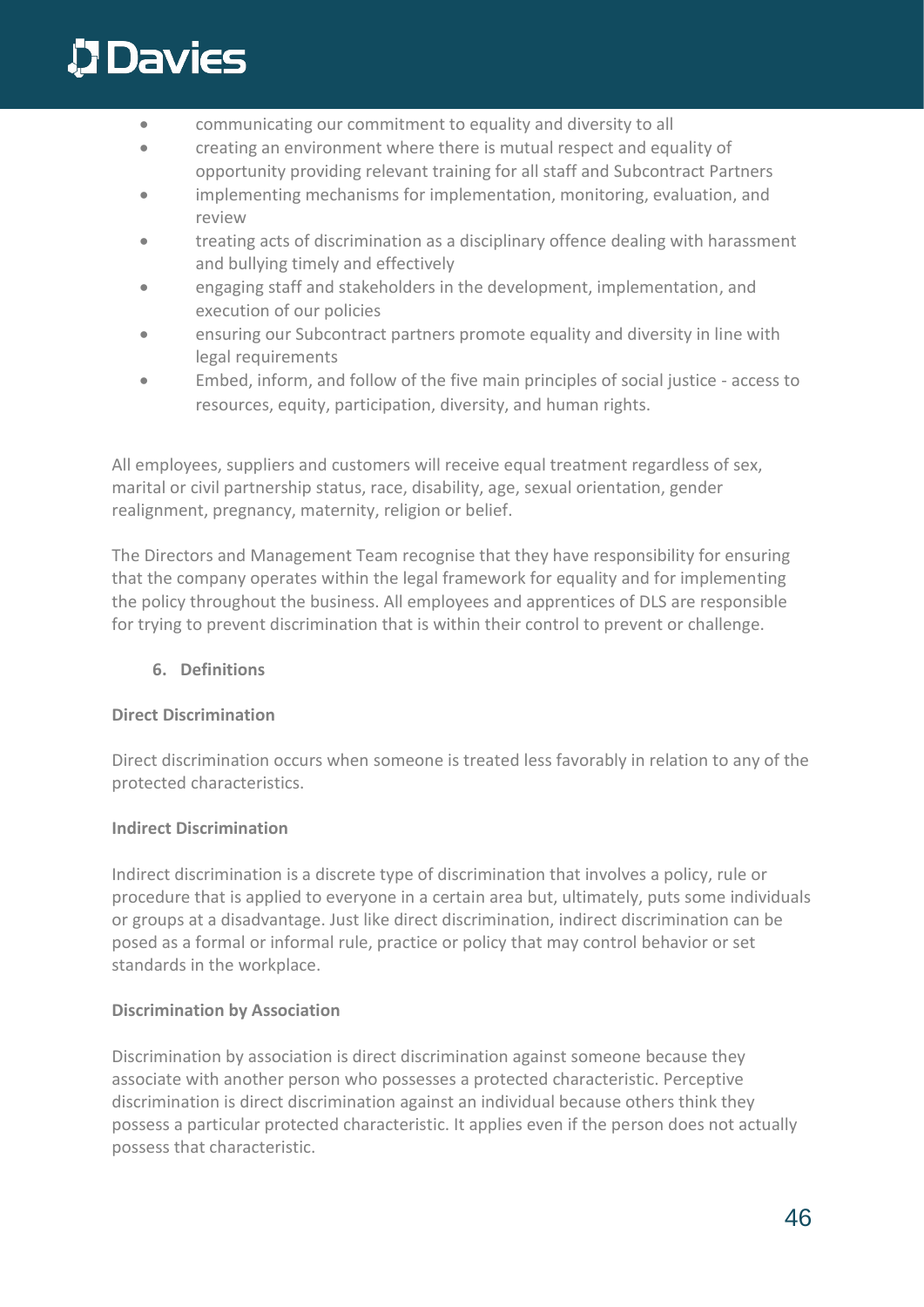#### **Harassment**

Harassment is recognised and means that employees will be able to complain with regards to behavior that they find offensive, even if it is not directed at them, and the complainant need not possess the relevant characteristics themselves.

#### **Bullying**

Bullying is not a natural behavior and should not be seen as such. It typically can be when someone uses superior strength or influence to intimidate.

#### **Victimisation**

Victimisation is the action of singling someone out for cruel or unjust treatment. All matters of discrimination, bullying and harassment will be dealt with effectively and efficiently, using the following processes where applicable:

- Complaints Procedure
- Grievance Procedure
- Staff Discipline Policy
- Apprentice Learner Journey
- Safeguarding and Prevent Handbook

#### **7. Implementation**

All colleagues have the responsibility to uphold the policy, comply the law and support the company in fulfilling its duties and commitments.

#### **8. Related Policies and Links**

Equality Act 2010: [www.legislation.gov.uk/ukpga/2010/15/contents](http://www.legislation.gov.uk/ukpga/2010/15/contents)

- Complaints Procedure
- Grievance Procedure
- Disciplinary Policy
- Apprentice Learner Journey
- Safeguarding and Prevent Handbook
- DLS 20/21 Business Plan
- 20/21 Curriculum Strategy
- Performance, Quality & Standards Handbook

#### **9. Undertaking Equality Impact Assessments**

We have developed a toolkit to carry out equality impact assessments. The toolkit involves a two-stage process: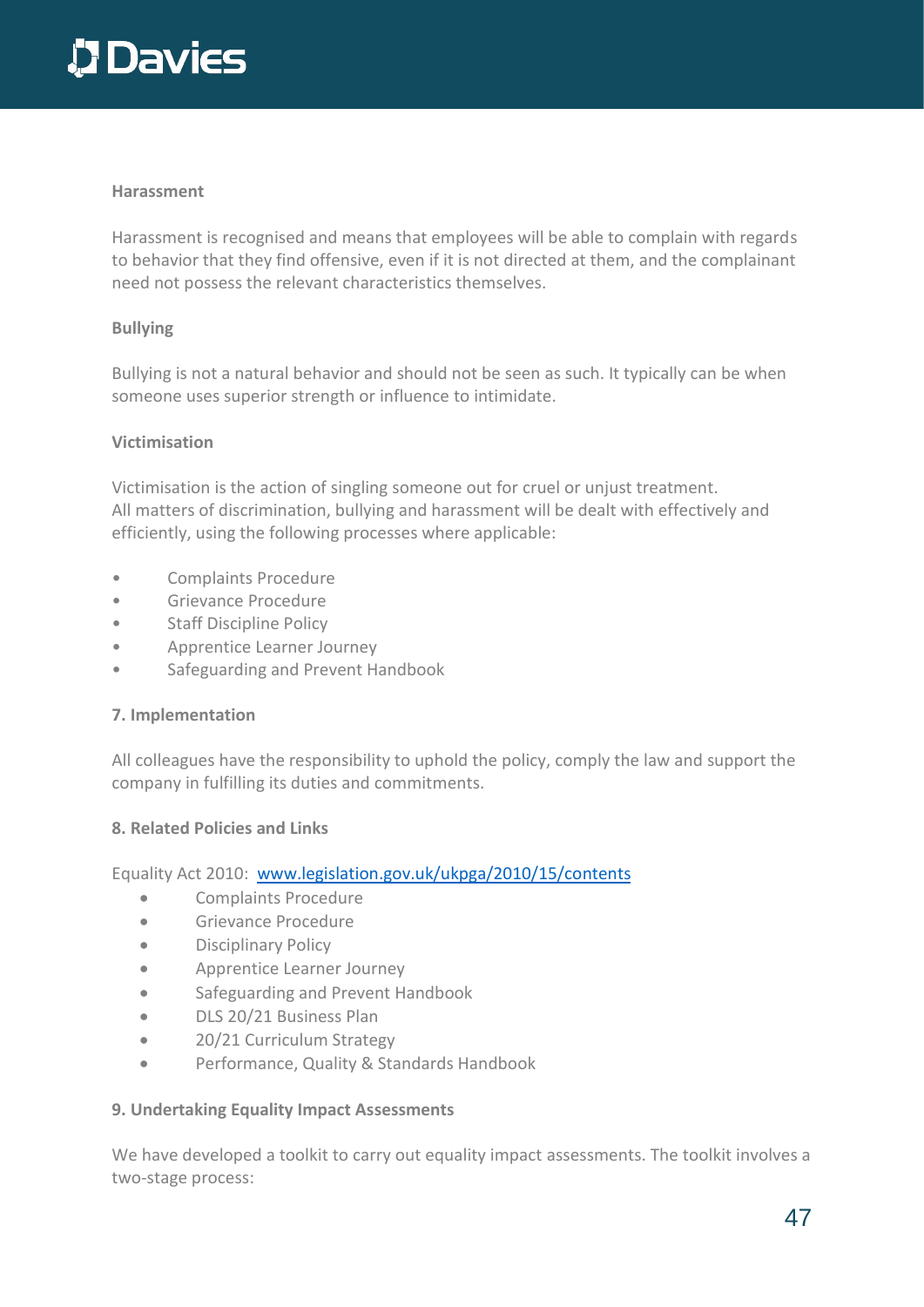- 1. An initial screening to assess whether the proposed policy, procedure, plan or practice has potential equality implications for different groups; if necessary
- 2. A full assessment with detailed evidence analysis, stakeholder engagement and consideration of alternative approaches.

All our policies and procedures are scheduled for review; generally, on a three-year cycle. At each review or change the impact assessment process is repeated. Any underlining issues that are identified are addressed in a timely manner.

The Equality and Diversity Steering Group is a subsection of the Safeguarding Team which monitors the use of impact assessments in terms of accurate completion. All Equality Impact Assessments outcomes are available on request.

## **15. Appendix F Lone Working Policy and Procedure**

#### **1.1 Background**

The Davies Group, known as 'the Group', hereafter, recognises that some staff are required to work by themselves without close or direct supervision, sometimes in isolated work areas or out of office hours. Working alone is not in itself against the law and will often be safe to do so.

The Group has a duty of care to advise and assess risk for workers when they work by themselves in these circumstances. However, employees have responsibilities to take reasonable care of themselves and other people affected by their work.

### **1.2 Definition**

A 'lone worker' is defined as someone who is isolated from other human contact in the immediate vicinity.

#### **1.3 Purpose, Scope and Users**

This policy serves to:

- Increase employee awareness of safety issues relating to lone working
- Ensure that the risk of lone working is assessed in a systematic and ongoing way, and that safe systems and methods of work are put in place to reduce the risk so far is reasonably practicable
- Ensure that appropriate support and training is available to all employees that equips them to recognise risk and provides practical advice on safety when working alone
- Encourage full reporting and recording of all adverse incidents relating to lone working
- Reduce the number of incidents and injuries to staff related to lone working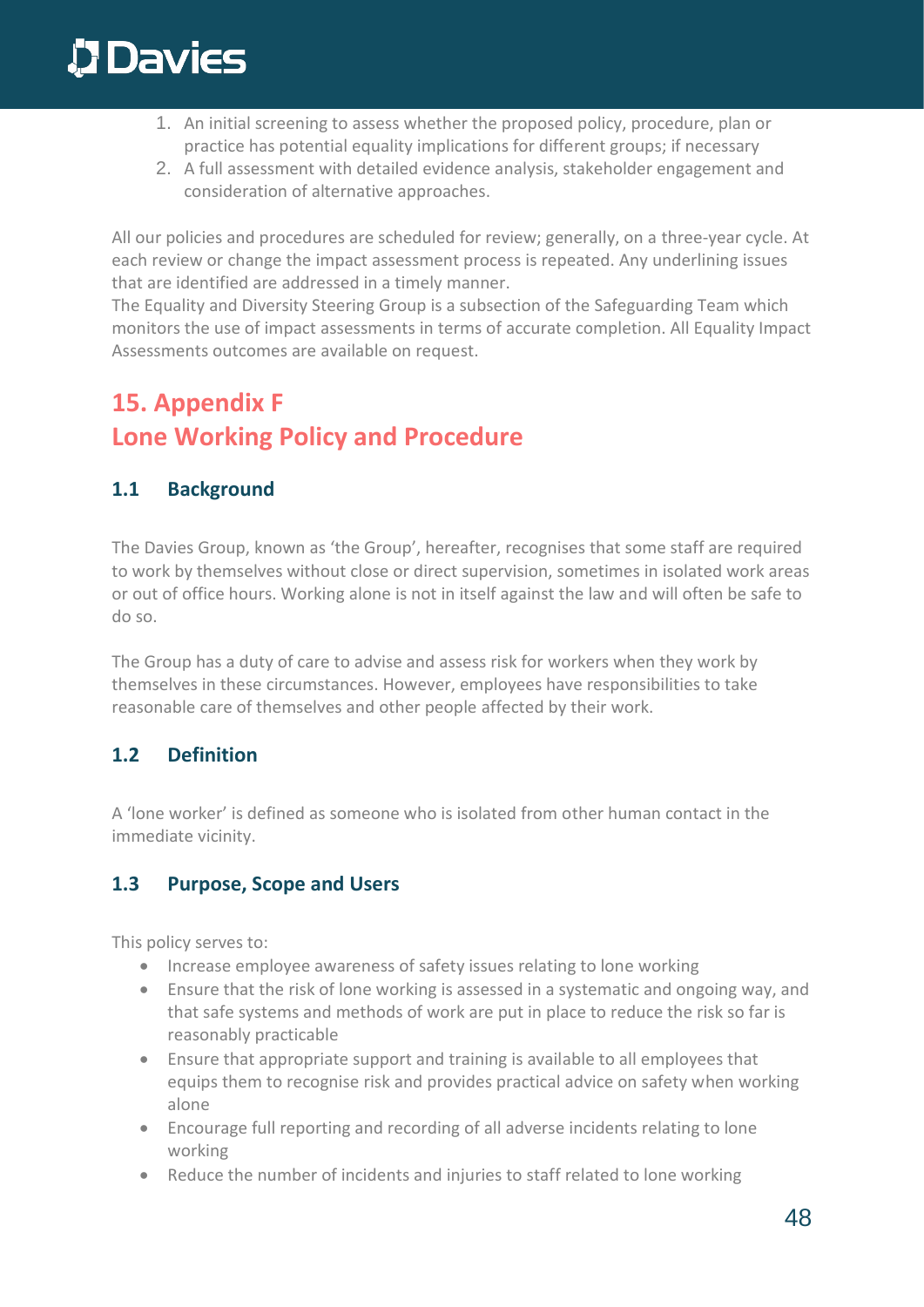#### **1.4 'Lone Workers' include:**

Those working at Davies Group Offices:

- Only one person is working in the entire premises
- People work separately from each other, e.g. in different geographical locations
- People working outside normal office hours, e.g. cleaners

#### **1.5 Those working away from Davie Group Offices, on site or within client premises etc:**

- Employees working within commercial locations on their own
- Employees undertaking visits to commercial locations or sites

This policy applies to all situations involving lone working arising in connection with the duties and activities of Davies Group employees. Users of this policy are Davies Group employees.

#### **Responsibilities**

#### **1.1 Head of Division are responsible for:**

- Ensuring that there are arrangements for identifying, evaluating, and managing risk associated with lone working
- Providing resources for putting the policy into practice
- Ensuring that there are arrangements for monitoring incidents linked to lone working and that the effectiveness of this policy is regularly reviewed.

#### **1.2 Managers are responsible for:**

- Ensuring that all staff are aware of the policy
- Taking all possible steps to ensure that lone workers are at no greater risk than other employees
- Identifying situations where people work alone and decide whether systems can be adopted to avoid workers carrying out tasks on their own
- Ensuring that risk assessments are carried out and reviewed regularly
- Putting procedures and safe systems of work into practice which are designed to eliminate or reduce the risks associated with working alone
- Ensuring that employees identified as being at risk are given appropriate information, instruction and training, including training at induction, updating and refreshing this training as necessary
- Managing the effectiveness of Preventative measures through an effective system of reporting, investigating and recording incidents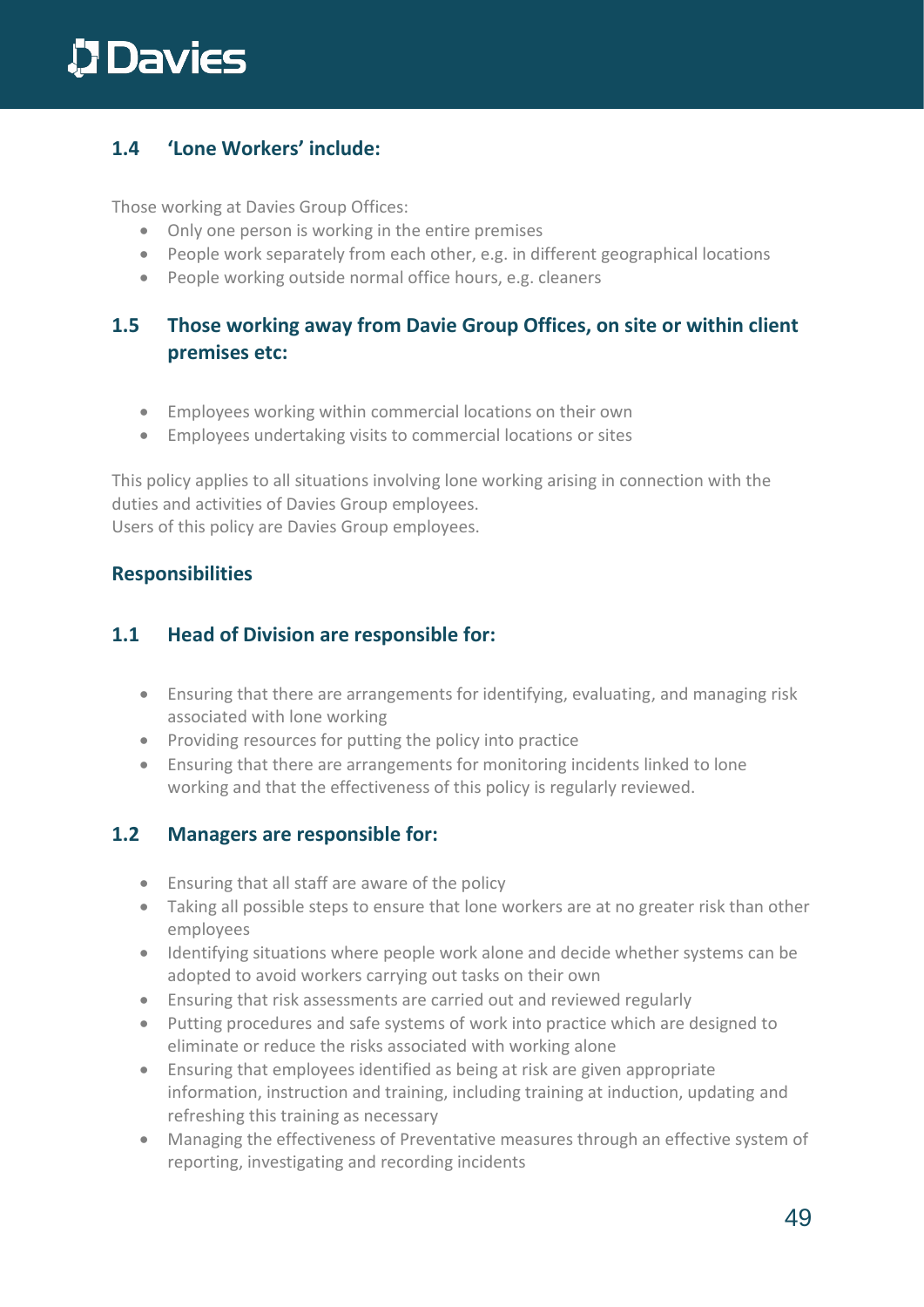- Ensuring that appropriate support is given to staff involved in any incident
- Providing a mobile phone and other personal safety equipment, where this is felt to be desirable.

#### **1.3 Employees are responsible for:**

- Taking reasonable care of themselves and others affected by their actions
- Following guidance and procedures designed for safe working
- Reporting all incidents that may affect the health and safety of themselves or others and asking for guidance as appropriate
- Taking part in training designed to meet the requirements of the policy
- Reporting any dangers or potential dangers they identify or any concerns they might have in respect of working alone

#### **Guidance**

### **1.1 Risk Assessments for Lone Working**

- Is the person medically fit and suitable to work alone?
- Are there adequate channels of communication in an emergency?
- Does the workplace or task present a special risk to the lone worker?
- Is there a risk of violence?
- Is any known risk attached to a client(s)?
- Has an alternative to visit the location been considered?
- Has safe travelling between appointments been arranged?
- Have reporting and recording arrangements been made where appropriate?
- Can the whereabouts of the lone worker be traced?

### **1.2 Good Practice for Lone Workers**

- During their working hours, all employees leaving their office location or directly from home should provide details of their intended destination to their Line Manager if this information is not held in a diary or other scheduling software. An expected time of arrival back at the Office or home should also be identified.
- At all times, employees should observe absence reporting protocols as set out in the Group's HR Policies and Procedures.
- If, in the course of a trip away from the office that would be known about plans change significantly, this should be communicated back to the office. Difficulties encountered en-route that may present a risk to the employees, should be telephoned through to their Manager without delay – observing the Driver Policy and Use of Handheld Communications at all times.
- Arrangements should be made with a manager or colleague to check that a lone worker has returned to the Office or home on completion of a task on time. This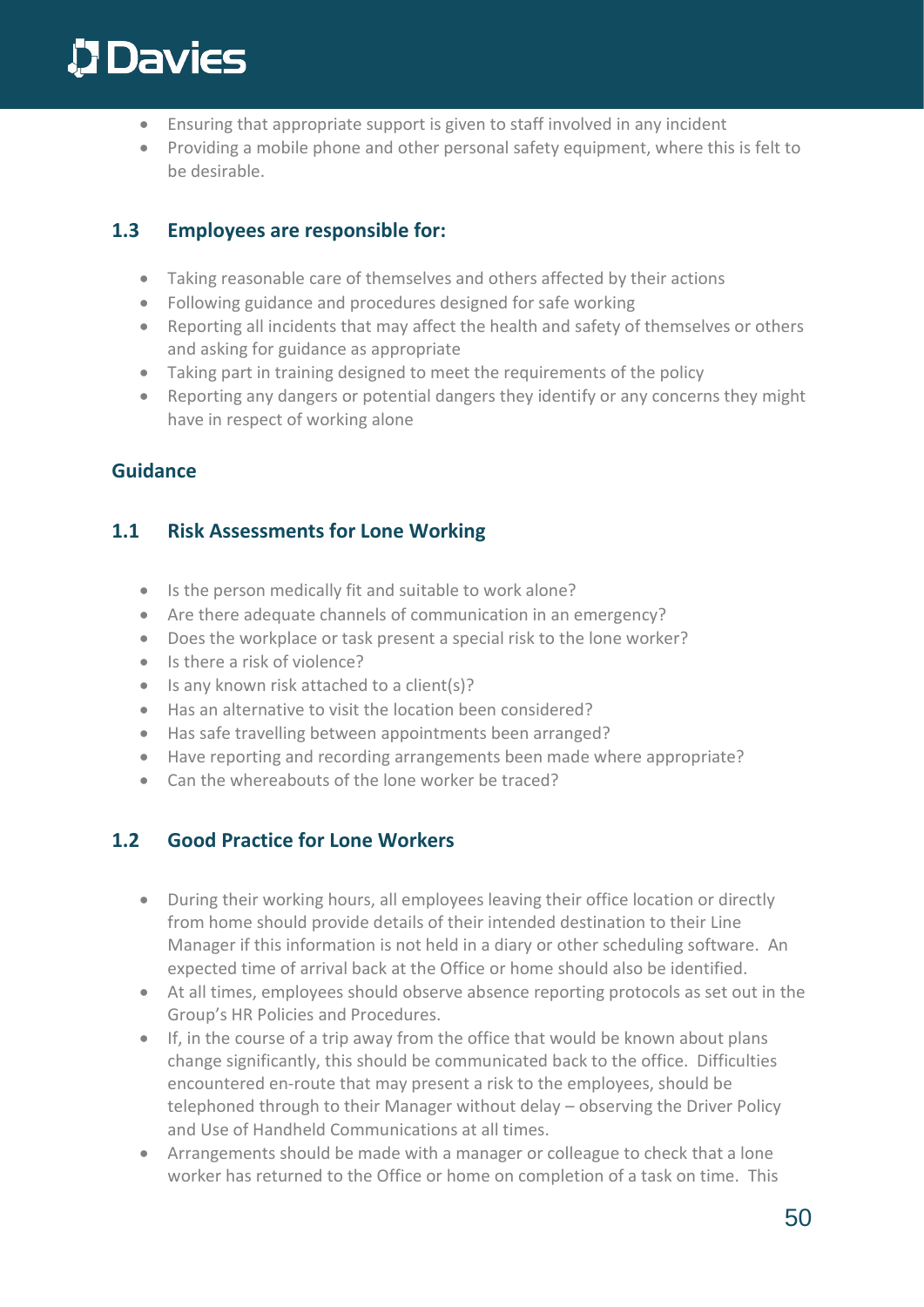could be a call, voice message, email, text or other electronic notification by way of a report submission etc.

- Telephone contact between the lone worker and a colleague, may also be advisable. In some circumstances where there is a possible risk to that employee.
- Lone working should not be undertaken when working at height which presents a significant risk, working with or near dangerous pieces of plant or equipment, working near electrical or gas systems. A buddy should be identified for attendance at such jobs.
- Lone working should not be undertaken within premises or on site where the building structure is unstable, there are open edges/excavations, potential falls from height, etc. The advice of the Fire Service or other trained professional must always be taken where building structures are or could be unsafe.
- Lone workers should have access to adequate first-aid facilities and mobile workers should carry a first-aid kit suitable for treating minor injuries.
- Lone workers may need to be provided with a mobile phone and other personal safety equipment where this is necessary following a Risk Assessment
- Lone workers will be issued with a full first aid kit and it is their responsibility to notify HR if replenishment of stock is required
- Employees should not enter within clients' premises if they consider there is a safety or health risk. Their concerns must be reported to their Line Manager who should take advice from the HR Team.

### **Monitoring Safety Issues**

### **1.1 Lone Workers**

- Must report incidents such as accidents and near misses to their Line Manager, including all incidents where they feel threatened. This includes incidents of verbal abuse.
- Are encouraged to seek help and advice if any safety concerns arise. During performance development reviews, managers will ask people working on their own whether there are any safety concerns that aren't being addressed.

## **16. Appendix G Safer Recruitment and Selection Policy and Procedures**

### **1.1 Purpose and Scope**

Davies Learning Solutions ("the company") is committed to be an employer of choice, attracting candidates within the local community and across South London. Prior to recruiting to any vacancies the company carefully identifies the roles it requires to meet the challenges associated with delivering both a high quality learner experience and a high performing service to enable our learners to succeed.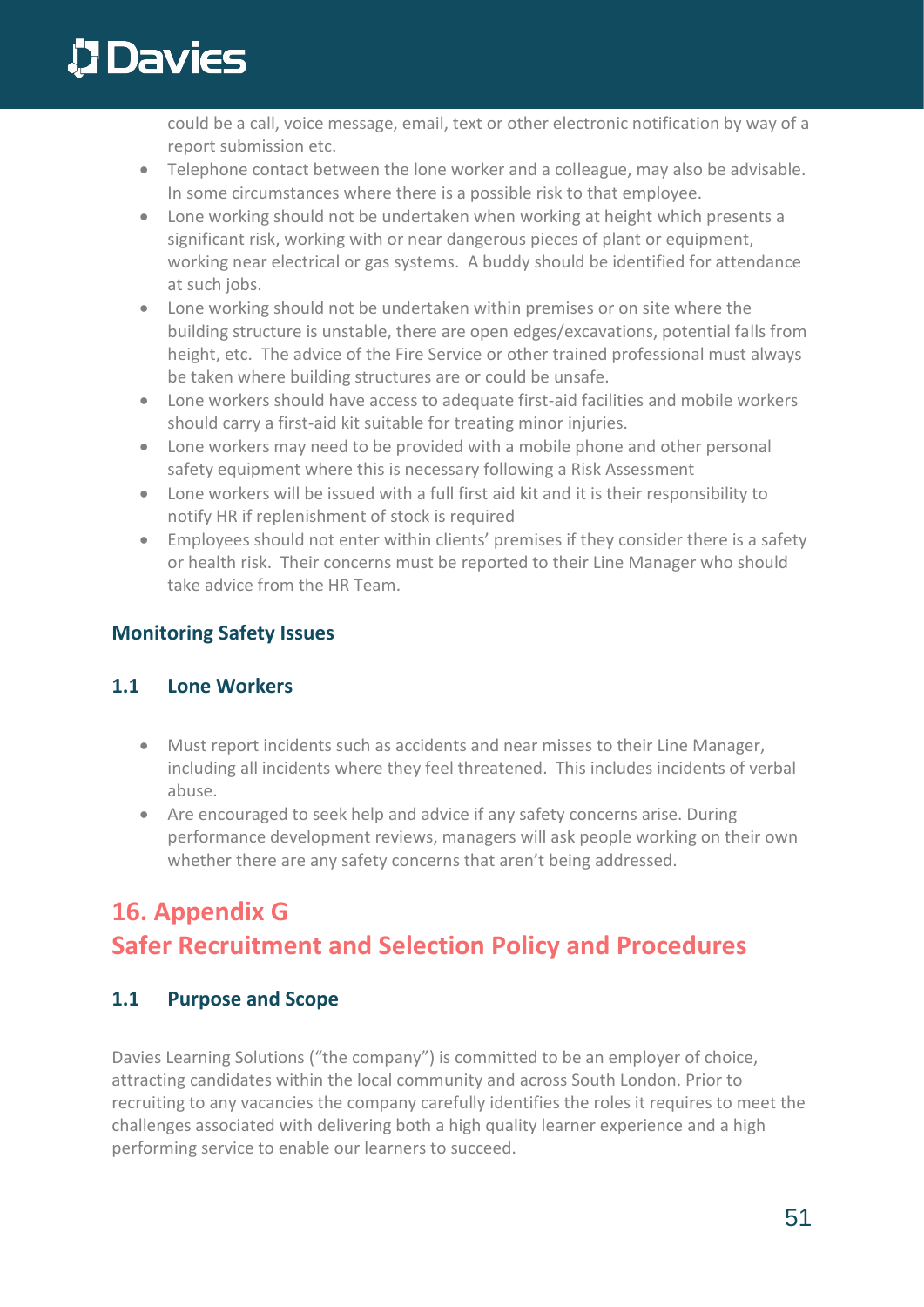The company is committed to equal opportunities and positively encourages applications from candidates of all ages, genders, sexualities, religions, nationalities and cultures and to support its commitment, routinely monitors equality and diversity as part of its standard recruitment and selection activities.

The company seeks to ensure that the recruitment and selection process is conducted in compliance with current immigration and safeguarding legislation.

This policy has been prepared taking account of prevailing legislation and new legislative requirements and follows best practice by enabling the company to demonstrate recruitment and select process, which is fair, equitable and transparent.

This Procedure applies to all appointments to the company's staffing establishment, including fixed term, hourly paid appointments, and agency engagements.

#### **1.2 Recruitment and Selection Procedure**

There are a number of key stages in recruiting and selecting for a post. This procedure outlines the key stages.

The following selection processes would typically be used as part of the recruitment process.

#### **1.3 Identification of a Vacancy**

The occurrence of a vacancy is an opportunity to review the necessity for the post and its duties, responsibilities and grade. If the responsibilities or the status of the post has changed, a revised Job Description and Person Specification will need to be drafted/modified and agreed, along with confirmation of any changes to the Pay Spine point / range.

Consideration should also be given to staff seeking redeployment within the company to determine whether they have the necessary skill set and experience to meet the minimum criteria of the vacancy.

Where a potential vacancy occurs e.g. someone within the department is leaving/retiring, it is necessary to consider the following in respect of the short to long term requirements of the role:

- Is the post essential e.g. can the work be redistributed amongst colleagues or could cover be facilitated through other adjustments within the team e.g. changing work patterns?
- Is the current job description and person specification a true reflection of the role responsibilities and duties?
- Is there sufficient funding within the department budget to cover any additional costs?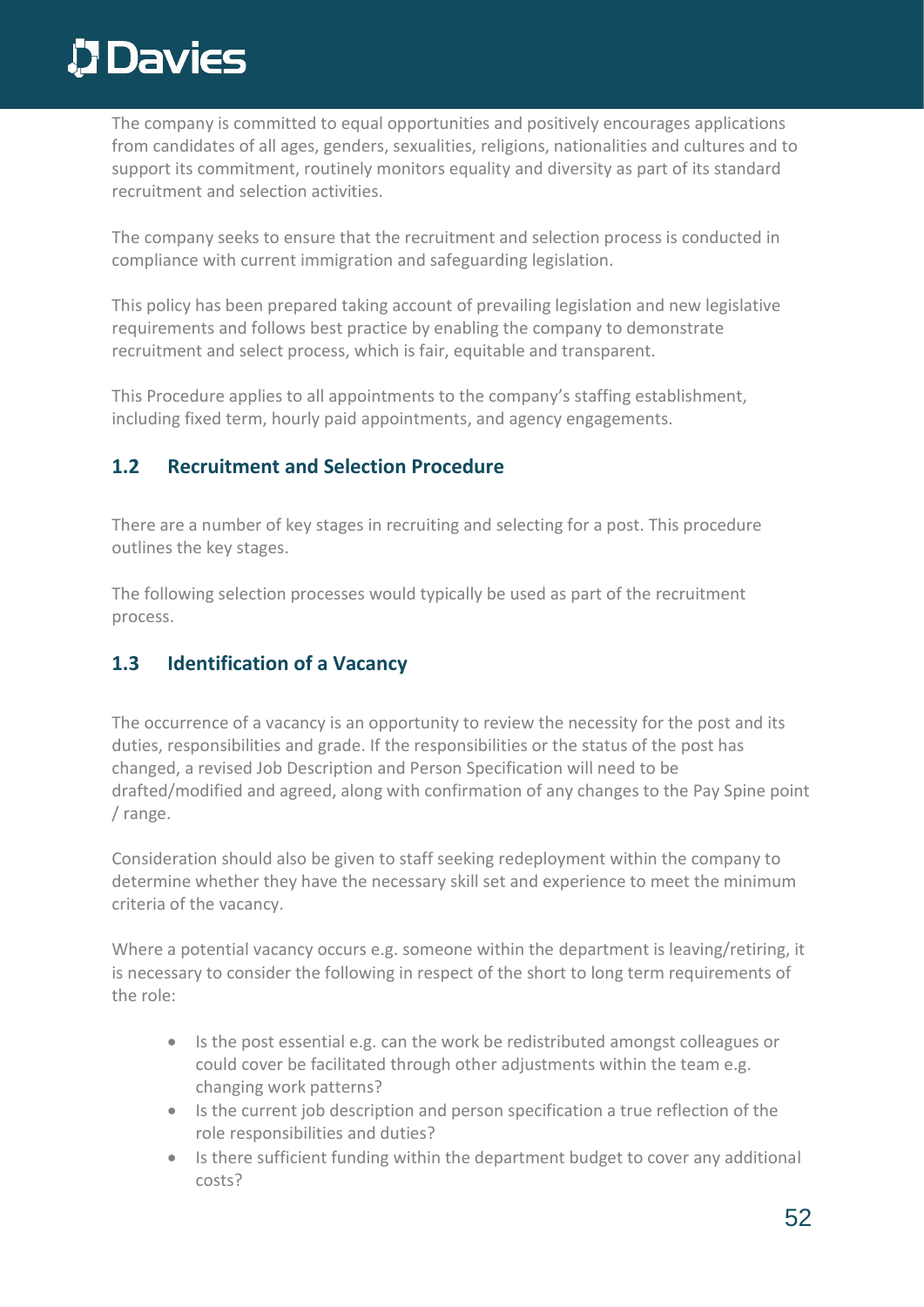### **1.4 Recruitment Campaign Plan**

The interview and selection process is organised by the directors and any other appropriate managers. To facilitate this, a Job Description (which should include generic duties applicable to all posts e.g. Health and Safety) and a Person Specification (which must contain specific skills, experience and qualifications essential to fulfil the role and should contain clarification of how these criteria will be assessed) must be provided.

### **1.5 Advertising**

All vacancies, including temporary posts, are normally advertised internally and externally, using appropriate media.

The company's vacancies, which are advertised externally, are also sent to all staff for consideration.

### **1.6 Shortlisting**

Shortlisting is the stage in the selection process during which applicants are considered against the requirements of the post which are detailed in the Person Specification.

Candidates for interview should be shortlisted against the criteria set out in the Person Specification for the vacancy.

The company is part of the "positive about disability two-ticks accreditation scheme", which means that the company will guarantee an interview to applicants with a disability; provided they meet the minimum criteria for the role, as contained in the Person Specification.

Shortlisting should be carried out by at least two members of staff who will form part, or in some cases all of the interview panel, in accordance with agreed shortlisting criteria together with weightings (if applicable). Decisions about shortlisting should be recorded and signed off by a director.

Once the shortlisting has been completed, selection arrangements will be made by the directors.

### **1.7 Selection Arrangements**

Candidates will be contacted as soon as possible, so as to provide them with sufficient notice to enable the candidates to fully prepare for the selection process.

The selection process may encompass one or more of the following:

- A panel Interview which takes place for all roles.
- **•** Presentation which takes place for management and senior management roles.
- Written assessments and in tray tests which may be required for any roles.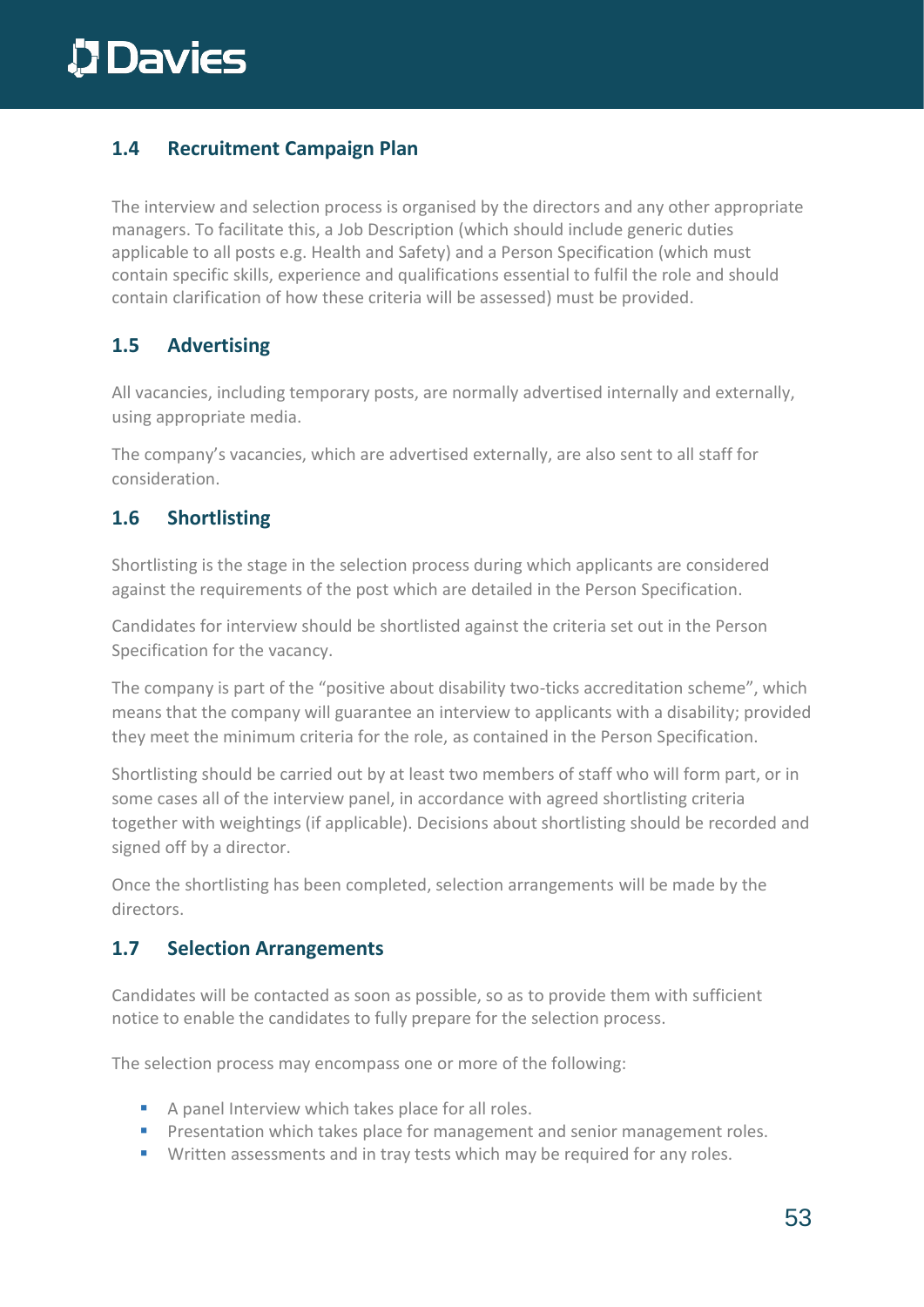All candidates selected for interview will be required to bring evidence of their right to live and work in the UK e.g. an identification document together with evidence of qualifications as contained in the Person Specification, including professional qualifications (originals), so that certified copies can be made at an early stage in the recruitment process.

#### **1.8 Selection Process**

The interview process is intended to give an opportunity for the panel to assess the shortlisted candidates against the Job Description and Person Specification and explore their skills, experience etc. to establish which candidate is most suitable for the job.

Once the interviews and various selection processes have concluded, the Panel members should complete their scoring sheets and all tests should be marked. The candidate securing the highest combined scores is identified as the company's preferred candidate.

The panel's decision to appoint should be confirmed on the Interview Sheet, which should be fully completed and returned, together with all other interview paperwork.

#### **1.9 Offer of employment**

The director/office manager should contact the preferred candidate to confirm that they are the preferred candidate and will outline the provisional and conditional offer the job to them subject to the preferred candidate successfully meeting the requirements of the preemployment checks:

- Satisfactory medical clearance
- Evidence of the right to work in the UK
- References satisfactory to the company
- Evidence of qualifications (including professional qualifications)
- **DBS clearance (Disclosure and Barring Service)**

#### **1.10 Record Keeping**

The panel should each keep a record of the interviews to assist in reaching a decision and to be clear about the reasons for selecting the successful candidate.

For unsuccessful candidates the recruitment documents will be retained for 6 months and then confidentially destroyed.

### **1.11 Procedure for the Engagement of Temporary Workers (Agency)**

The company recognises the need to engage temporary staff, (often on an immediate basis), who possess the required skills, knowledge and experience essential to ensure the continued and seamless delivery of the service.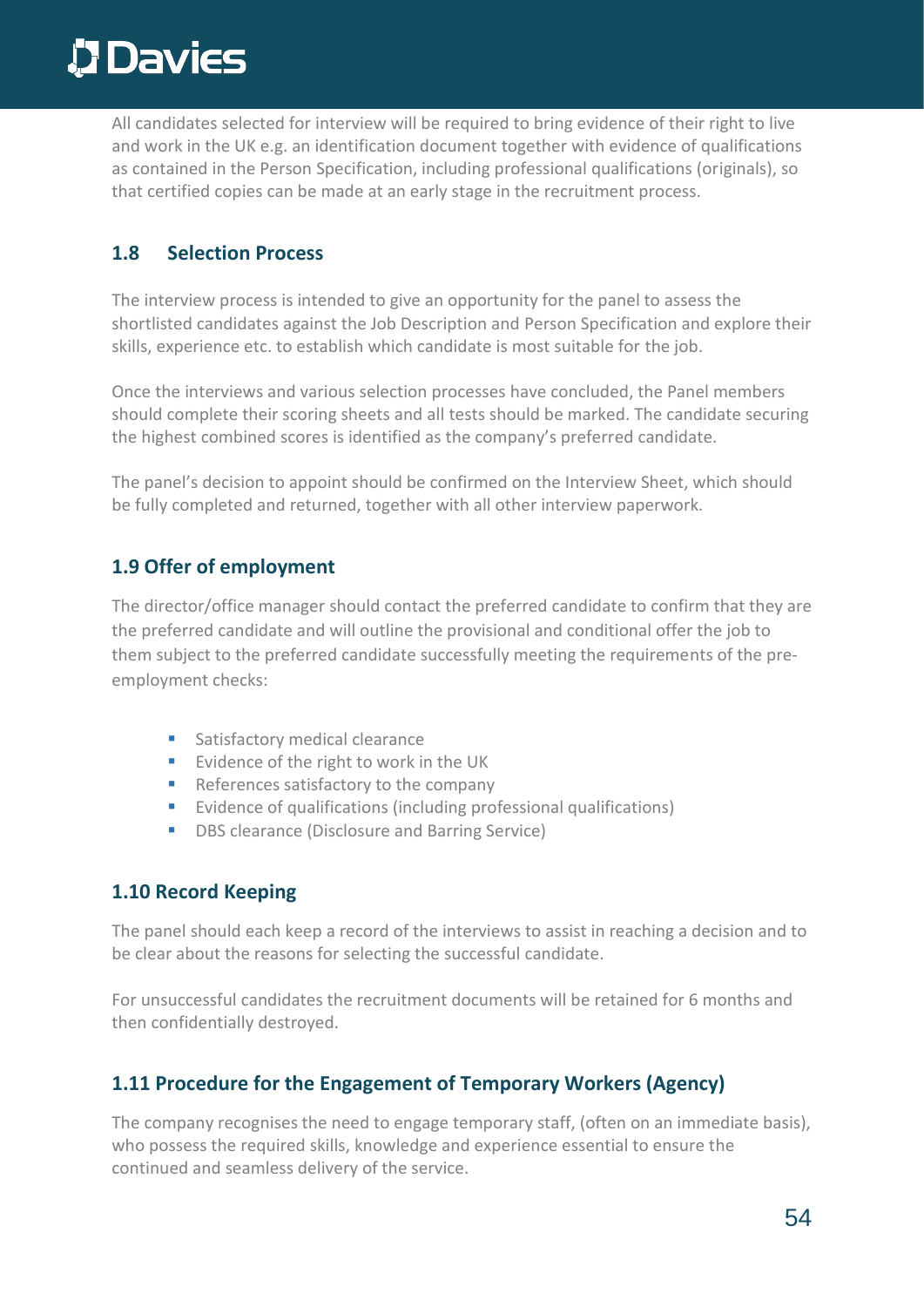# **D** Davies

The recruitment agencies used by the company are reviewed on a regular basis to determine that they continue to offer a quality service to the company.

An Agency Staff Form should be completed for each temporary assignment. This is to ensure that all the necessary information regarding the temporary role and the individual is accurately recorded onto the HR database.

#### **1.12 Start of Assignment**

The agency will be required to provide evidence to the company relating to the individual's right to reside and work in the UK together with evidence of police clearance, following a recent DBS check, which should not be more than 3 years old.

### **1.13 Agency Timesheets**

It is expected that the line manager and their temporary member of staff will take responsibility for the administration involved with the agency timesheet. This is to include the completion, authorisation and return of the timesheet to the Agency. This may include electronic timesheets.

The directors have responsibility to electronically authorise the invoices received by the company from the agency and payment will only be authorised upon evidence of hours worked e.g. timesheets signed off by the line manager

#### **1.14 Extension of Assignment**

Should there be a need to extend the assignment, the Line Manager will need to gain authorisation from a director prior to the extension being confirmed to both the agency worker and the respective agency.

Further to authorisation, the HR database should be updated with the revised assignment end date.

### **1.15 End of temporary assignment**

At the stated end of a temporary assignment, it is the responsibility of the Line Manager to inform the directors that the temporary worker is no longer with the company.

The directors should also ensure that the company ID badge is returned, together with any Car Parking Permit, Keys and any other company property.

The HR database should be updated to reflect that the assignment has ended.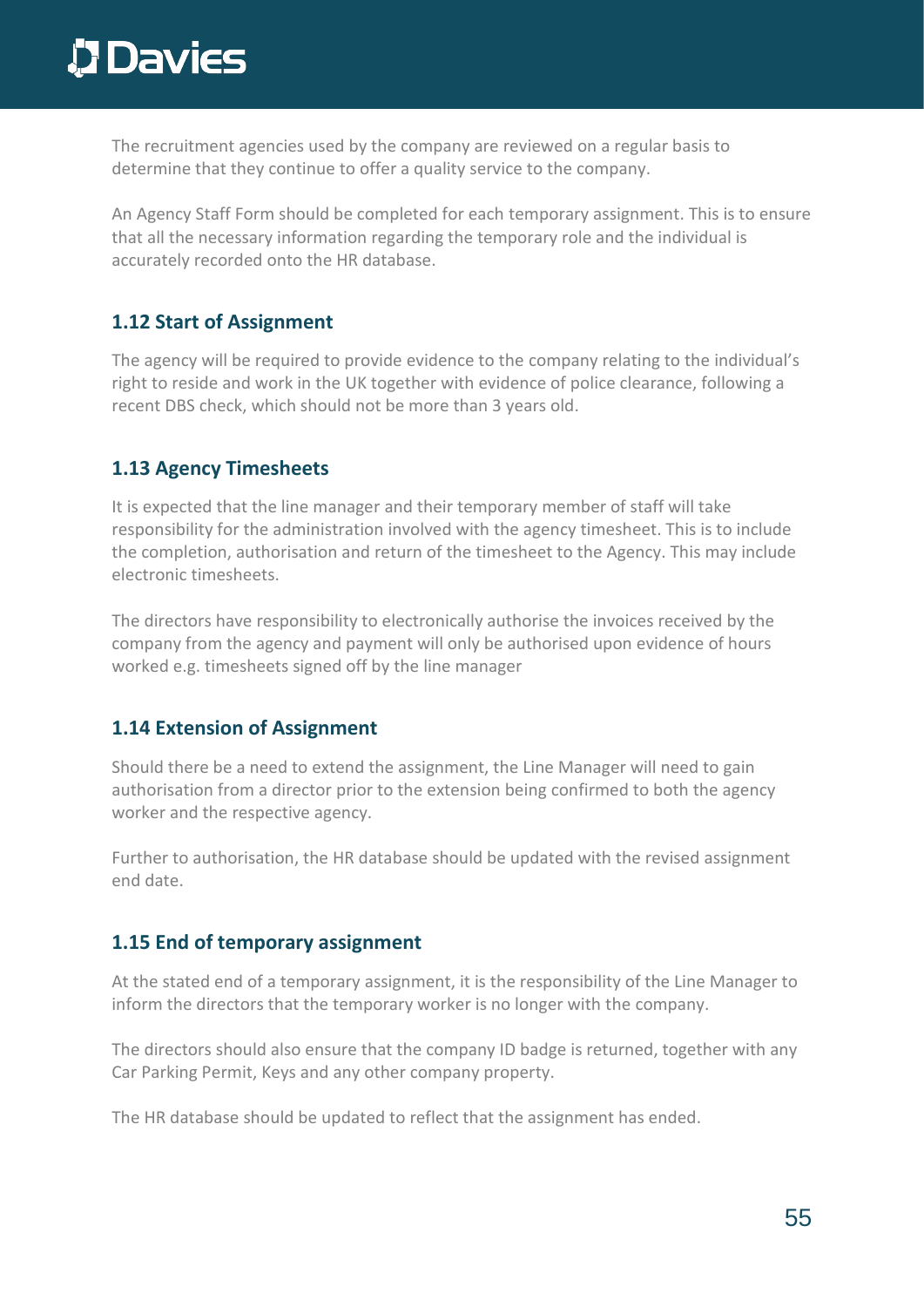#### **1.16 Pre-employment checks**

The company is required to carry out pre-employment checks on all new staff prior to them commencing employment with the company. The level of pre-employment vetting will differ depending on whether the individual is contracted to work directly for the company or is a temporary/agency worker/consultant etc.

#### **1.17 References**

References are used as part of the recruitment process. The purpose of a reference is to obtain information from a third party to provide a factual check on a potential member of staff's suitability for a new role as well as obtaining confirmation of their employment history, experience, general work performance and sickness absence data which should be used to confirm the employer's assessment.

There is no legal obligation on the part of an employer to provide a reference, unless such a requirement is contained in the individuals contract of employment and unless there is a particular statutory requirement, for example if an individual has previously worked within the Financial Services, or where it has been agreed as part of a Settlement Agreement.

Refusal to provide a reference can be interpreted as negative by a prospective employer and may be perceived as victimisation by the individual. There may be a risk of a personal claim if an employer refuses to provide a reference.

It is standard practice for the company to both provide and request employment references, which must be factual and provide the following information:

- Job Title
- Dates employed
- Key Responsibilities/Duties
- Any significant achievements
- Additional information may also be requested e.g. sickness absence records, safeguarding concerns, disciplinary records etc.

References are recommended as an appropriate pre-employment vetting check for safeguarding purposes. Therefore, the company requires receipt of two references which are satisfactory to the company before an offer of employment can be confirmed. One of the references must be from either an existing or their most recent employer. The company reserves the right to contact any other organisation identified by the individual as a former employer, where the company deems this necessary.

The company follows the recommendations of the Equality and Human Rights Commission (EHRC) and will not request references until after a preferred candidate has been identified.

When directors provide references for any former company employee, they should exercise reasonable care as the company could be held liable for any loss which the employee occurs as a direct result of any inaccurate statements, negative opinions, or impressions which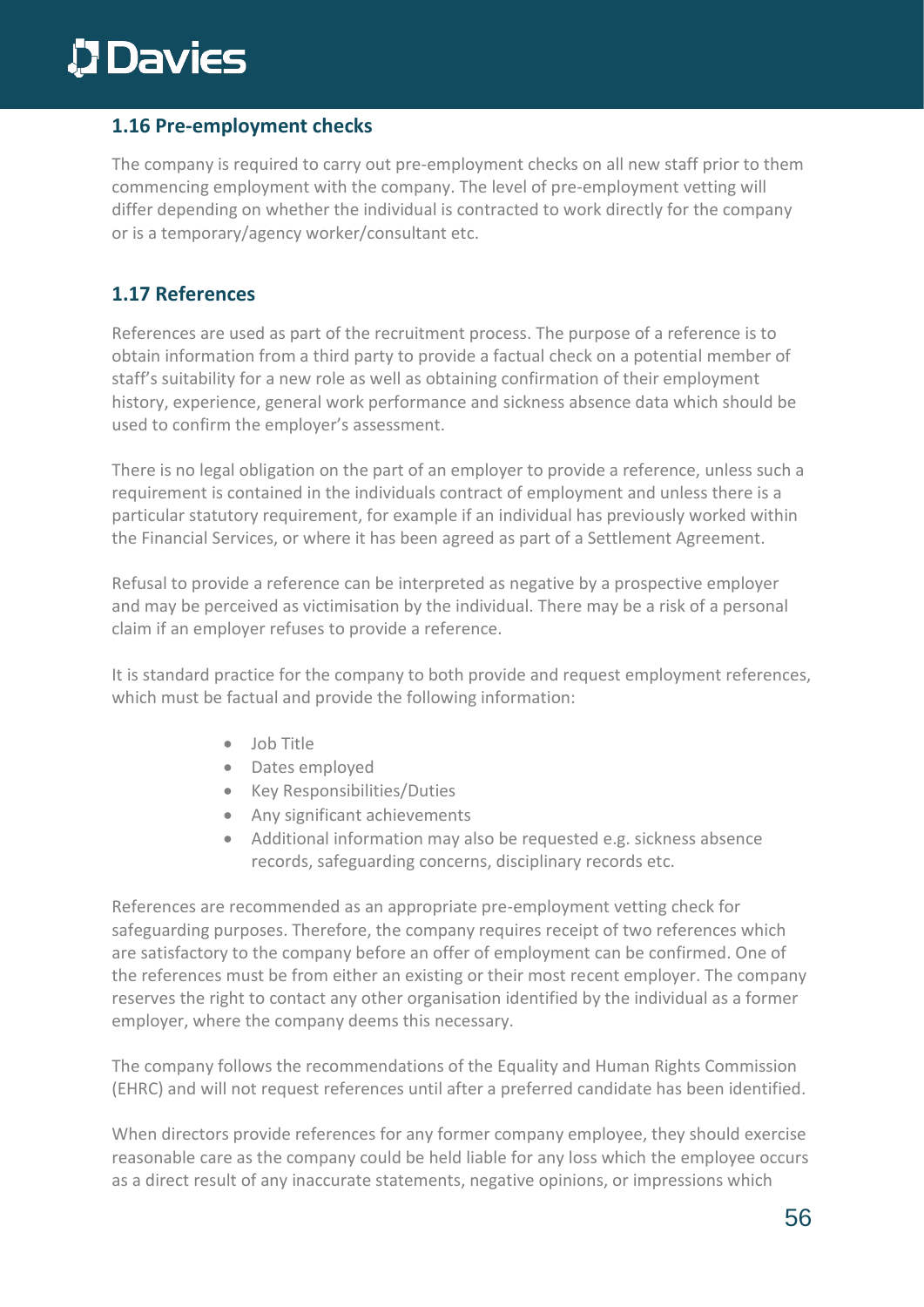cannot be substantiated through appropriate documentation e.g. disciplinary outcome letters. All requests received for references should be directed to the directors in the first instance who will determine whether any agreed reference is on file and if not, will work to ensure that the reference is both factual and accurate particularly in respect of service dates and that it contains the company's legal disclaimer in all cases.

A standard reference will be completed on an employee's termination (as part of the exit process) and the directors will provide a template and guidance on what areas to make reference to in order to ensure the reference is objective and not based on assumption of future performance.

## **17. Appendix H**

### **1.1 Disclosure Barring Checks (DBS)**

As the company supports a number of children and vulnerable adults, all staff are exempt from Section 4(2) of the Rehabilitation of Offenders Act 1974. Accordingly, all staff will be subject to an 'Enhanced' DBS check.

In carrying out its safeguarding responsibilities, the company complies fully with the relevant regulations and Code of Practice regarding the correct handling, use, storage, retention and disposal of disclosure information. It also complies fully with its obligations under Data Protection legislation.

#### **1.2 Right to reside and work in the UK**

In order to confirm eligibility to reside and work in the UK, newly appointed staff are required to provide either a UK/EU.EEA passport or other evidence which confirms this right.

The company will retain a copy of this document for a period of at least 7 years post termination of the individual's employment with the company. This is in line with legislation under the Data Protection Act (1998).

### **1.3 Verification of Qualifications**

All preferred candidates as part of their conditional offer of employment, are required to evidence their qualifications and/or professional membership(s) by bringing in original certificates and/or evidence of professional membership(s) which will be photocopied and retained on their personal file. This includes all professional, teaching, academic qualifications and professional memberships which have been identified as being an Essential requirement within the Person Specification for the role.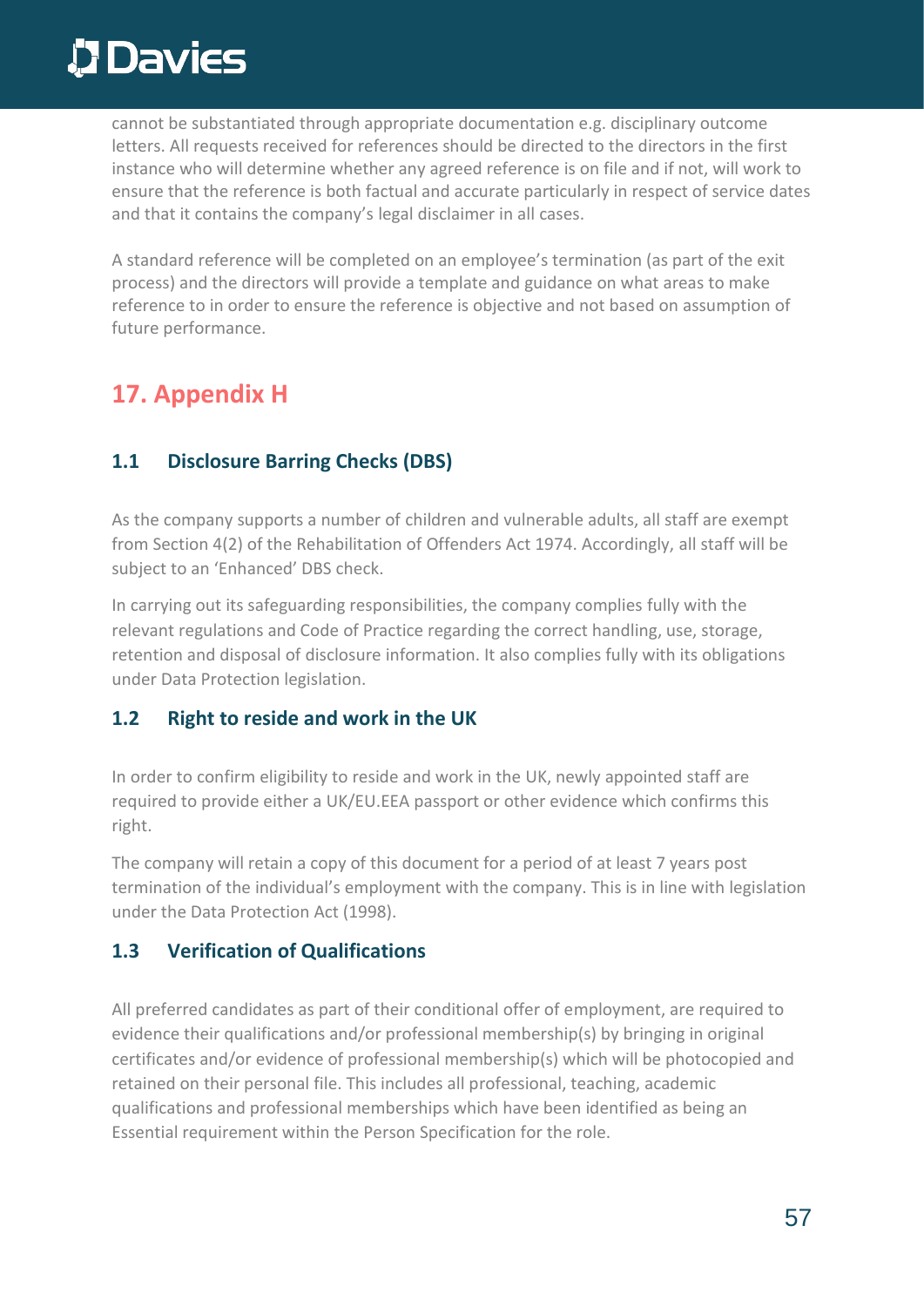#### **1.4 Pending Risk Assessment**

As per our Safeguarding Policy, all employees should not continue to work until the new or renewal of the DBS has been returned.

This Pending Risk Assessment is to be completed if Davies Learning Solutions Training is considering allowing an existing/newly appointed employee to continue working. Davies Learning Solutions Training policy is a renewal date of 3 years after their initial DBS check their Disclosure and Barring Service (previously CRB). If the DBS is in process, this form will still need to be completed.

If the results have highlighted a conviction, caution, reprimand or warning – Davies Learning Solutions Training DBS Risk Assessment Form will need to be completed.

This should only be considered in exceptional circumstances subject to ALL other preemployment checks being satisfactorily completed (such as Davies Learning Solutions Training Vetting and Screening results, references, medical form, qualification checks, etc.)

A Risk Assessment must be completed, in order to ensure that the decision-making process is clear and consistent.

Once the DBS confirmation is completed, if the appointment is confirmed, the form should be kept in the employee's personal file.

## **18. Appendix I**

### **1.1 External Speakers Policy**

Davies Learning Solutions occasionally invite speakers from our wider community to give talks to enrich our apprentice's experience of the working environment, providing them with information that helps them make decisions at different phases of their development, widening their understanding of world and global issues and providing motivational inspiration through the sharing of a speaker's experience.

Our responsibility to our apprentices is to ensure that they can critically assess the information they receive as to its value to themselves, and that the information is aligned to the ethos and values of Davies Learning Solutions and British Values of democracy, the rule of law, individual liberty and mutual respect and tolerance of those with different faiths and beliefs.

The purpose of this policy is to set out Davies Learning Solutions legal obligations when using Visiting Speakers and to set out the standards of behaviour expected from Visiting Speakers. This policy was therefore drawn up having had regard to the Government's Prevent Duty guidance and the organisations wider safeguarding obligations. The "Prevent" statutory guidance (The Prevent Duty: Departmental advice for schools and childcare providers", DfE, June 2015) (https://www.gov.uk/government/publications/Prevent-duty-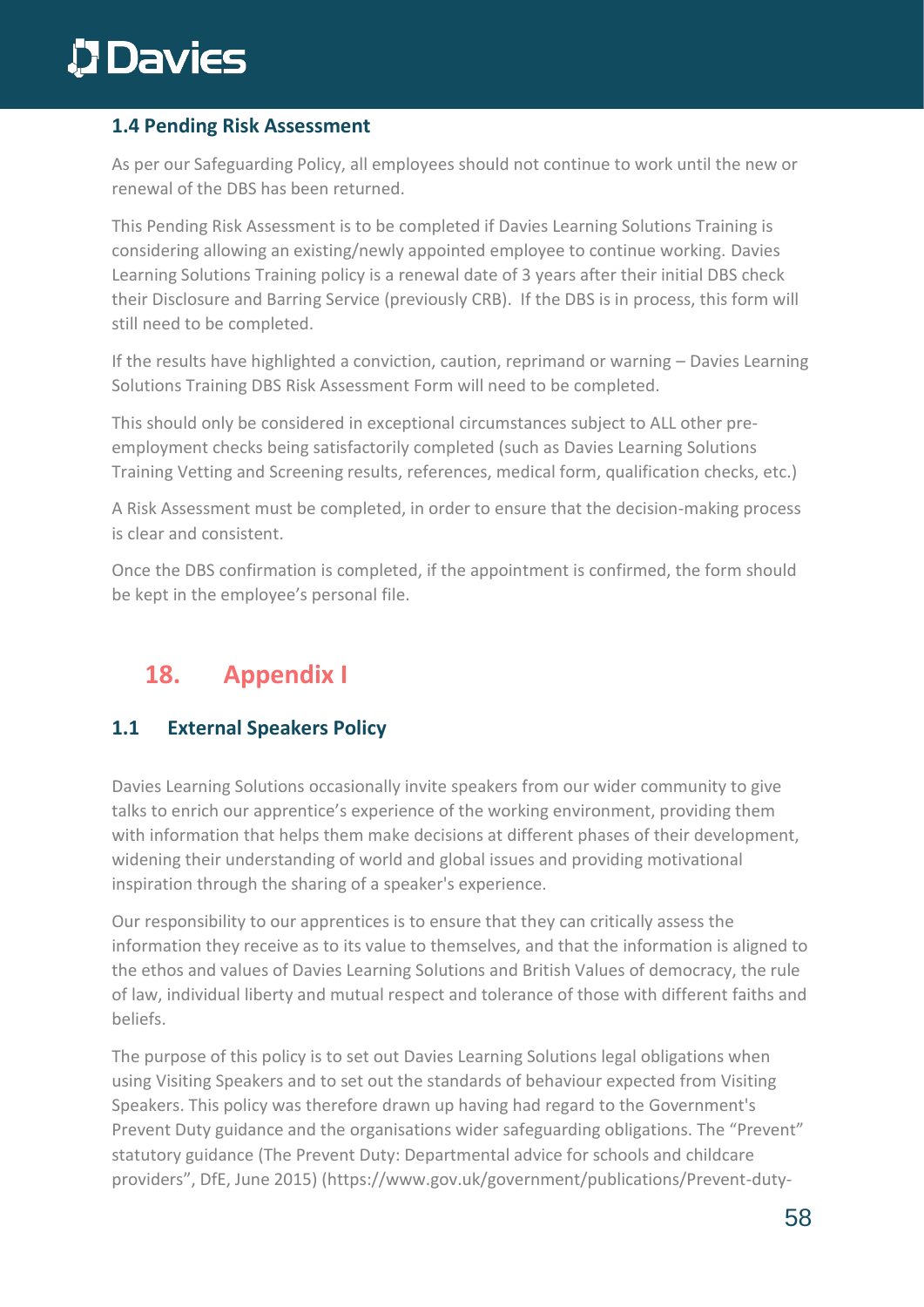guidance) requires training providers to have clear protocols for ensuring that any visiting speakers whether invited by staff, learners or employers, are suitable and appropriately supervised.

The protocols are:

- All visiting speakers to have a nominated point of contact at DAVIES LEARNING SOLUTIONS (the Organiser)
- The organiser at Davies Learning Solutions must gain written permission from SMT well in advance of the visit.
- The Organiser must send a copy of the Guidelines for Visiting Speakers to the speaker in advance of their visit.
- The Organiser must conduct research on the person/organisation to establish whether they have demonstrated extreme views/actions – a biographical internet search will usually be suitable, this to be submitted to the Compliance Manager
- Staff must refuse to allow people/organisations to use organisations premises if they have links to extreme groups or movements. Justification of the Boards decision will be provided to the person/organisation in writing
- The Compliance Manager will keep a formal register of all visiting speakers. Any information gathered will be kept in accordance with Davies Group GDPR/Data Protection Policy.
- Visitors to provide photo ID upon arrival at the event and the organiser should check this and verify the Speaker's identity.
- Visiting speakers are to be accompanied at all times and are not to be left unsupervised.

## **19. Appendix J Anti-harassment and anti-bullying policy and procedure**

### **1.1 Policy Statement**

We are committed to the principles of equal opportunities and respect for individuals in creating and maintaining an inclusive environment. We value and celebrate diversity, seeing this as critical to achieving our strategic aims and long-term success. We work to recruit and develop staff and students from a wide range of backgrounds and promote an inclusive culture where:

• We provide a supportive and inclusive learning, working and social environment in which everyone feels that they are valued and can work to achieve their potential.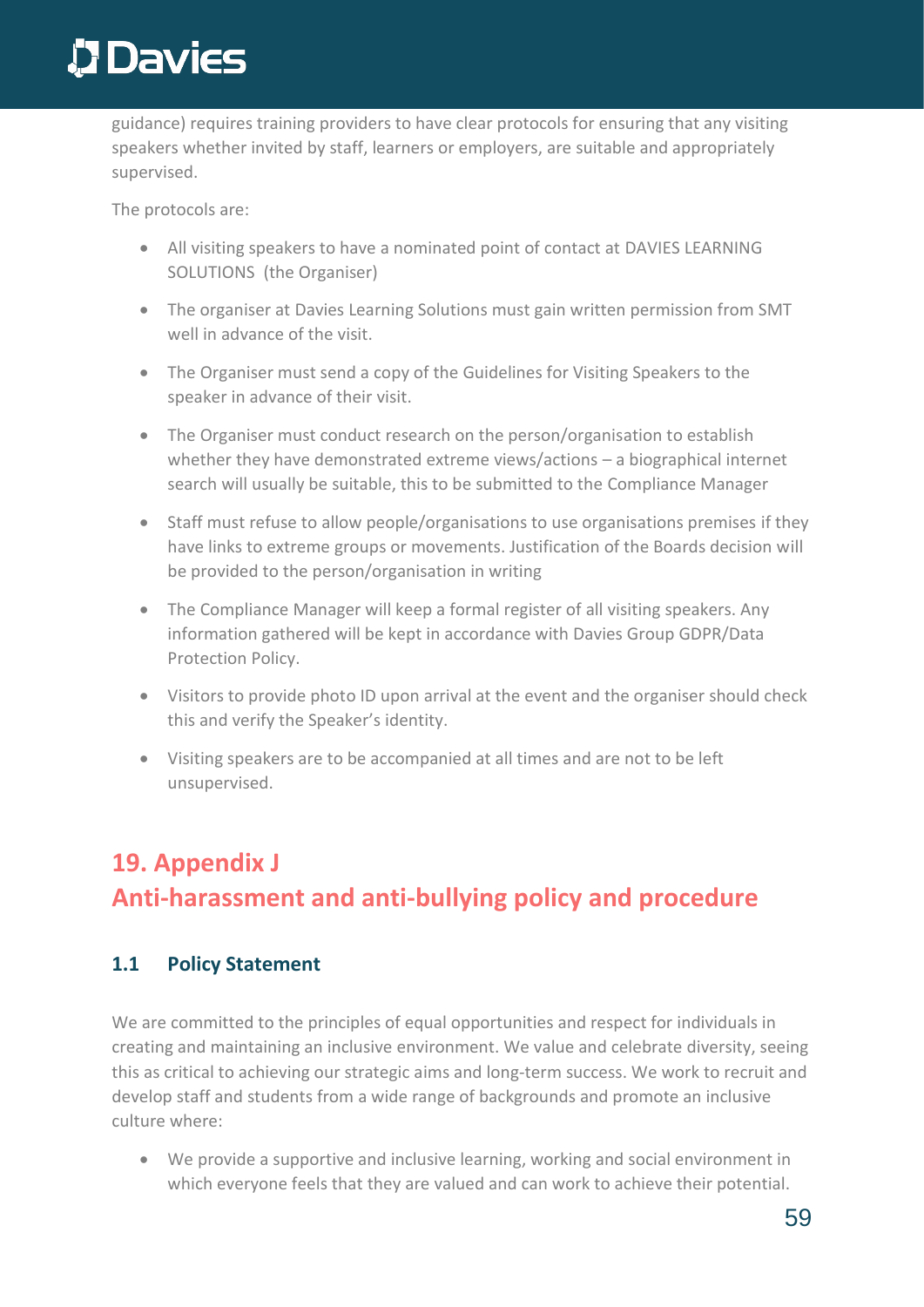- We treat all staff and students fairly and equally, and with dignity and respect; and
- The opportunities we provide are open to everyone, and decisions are based on merit and not on people's personal circumstances.

We will not tolerate bullying or harassment of one member of the Davies Learning Solutions community by another, and aim to provide an environment where people know that we take such allegations seriously and we all have the confidence to report harassment or bullying without fear of victimisation.

This policy applies to employees, students and anyone else directly working on our behalf.

### **1.2 Guiding Principles**

If you believe that you, or someone else, are being harassed or bullied by another employee, student, visitor or contractor, we will provide support to investigate the allegations and deal with any behavior we find to be unacceptable.

We use the following guiding principles to help us provide an appropriate solution as soon as possible.

We will provide access to support to try to allow early action and an informal solution to the problem wherever possible. Where this is not effective or appropriate, it may be necessary to take formal action.

- Witnesses, as well as people who are the victims of harassment or bullying, can raise a concern under this policy.
- Our procedures have been developed to try to avoid people feeling that they have no course of action other than to make a formal complaint, and to make sure people are not asked to repeat information unnecessarily.
- As well as the internal Davies Learning Solutions procedures and remedies for dealing with any harassment and bullying, people responsible for such behaviour may be breaking the law and may be prosecuted in the courts.
- We will consider the severity of cases of harassment and bullying and decide whether to refer the matter to the police in line with the [Protection from](http://www.legislation.gov.uk/ukpga/1997/40/contents) [Harassment Act 1997.](http://www.legislation.gov.uk/ukpga/1997/40/contents)
- If a case is being investigated by the police, we will suspend any internal proceedings until after the outcome of their investigations.
- When dealing with cases of alleged harassment or bullying, we will keep to the Data [Protection Act 2018.](https://www.gov.uk/data-protection/the-data-protection-act) We will handle information sensitively and discreetly, and only reveal it to those who need it for the purposes of considering the case. If we decide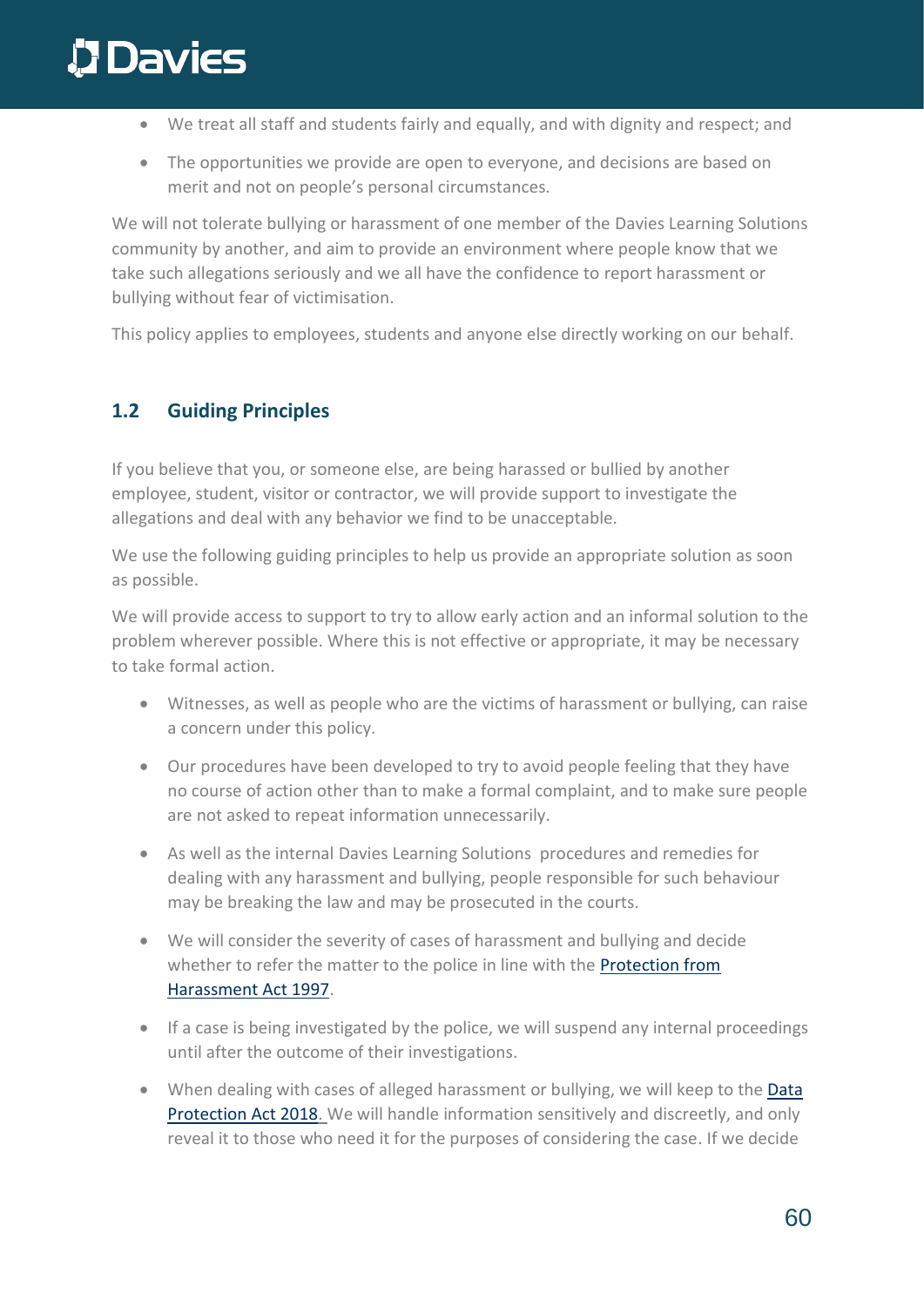to take formal action, we will reveal it to the person (or people) responsible for the behaviour the complaint is about.

We can take disciplinary action against people who are found to have made complaints based on information they knew to be false, or with malicious intent. This action could include dismissing employees or expelling students. We will not take this action against anyone who makes a complaint in good faith, even if that complaint is not upheld.

### **1.3 Applying this Policy**

This policy applies to Davies Learning Solutions employees and apprentices and affects the working, learning and social environment of our organization. It can include the way employees and students behave towards each other outside Davies Learning Solutions.

It can also include behavior towards people who are not members of the Davies Learning Solutions, such as applicants, contractors, and members of the public who visit our sites or use our services.

As part of our procurement processes, we will draw this policy to the attention of consultants and contractors and make it clear that we will not tolerate harassment of our staff or students. We expect organisations providing work and study placements for our students to make sure that they are aware of our policies, and that they make students aware of any specific policy of their own that they expect students to keep to while working or studying with them.

### **1.4 Responsibilities**

All members of the Davies Learning Solutions , employees, students and anyone working on our behalf have a duty to make sure that people do not suffer any form of harassment or bullying and that, if they do, they are supported in trying to stop it through informal or formal resolution procedures.

On a day-to-day basis, people who hold positions of authority over others are expected to:

- Make sure that the people they are responsible for, including students and visitors, are aware of this policy and the procedures to follow and to take immediate action if they suspect or identify harassment or bullying, whether or not a formal complaint has been made;
- Work to promote a positive and inclusive work and study environment through setting a good example to others and doing their best to treat everyone with dignity and respect; and
- Complete any specific extra training they need to help them to follow this policy effectively.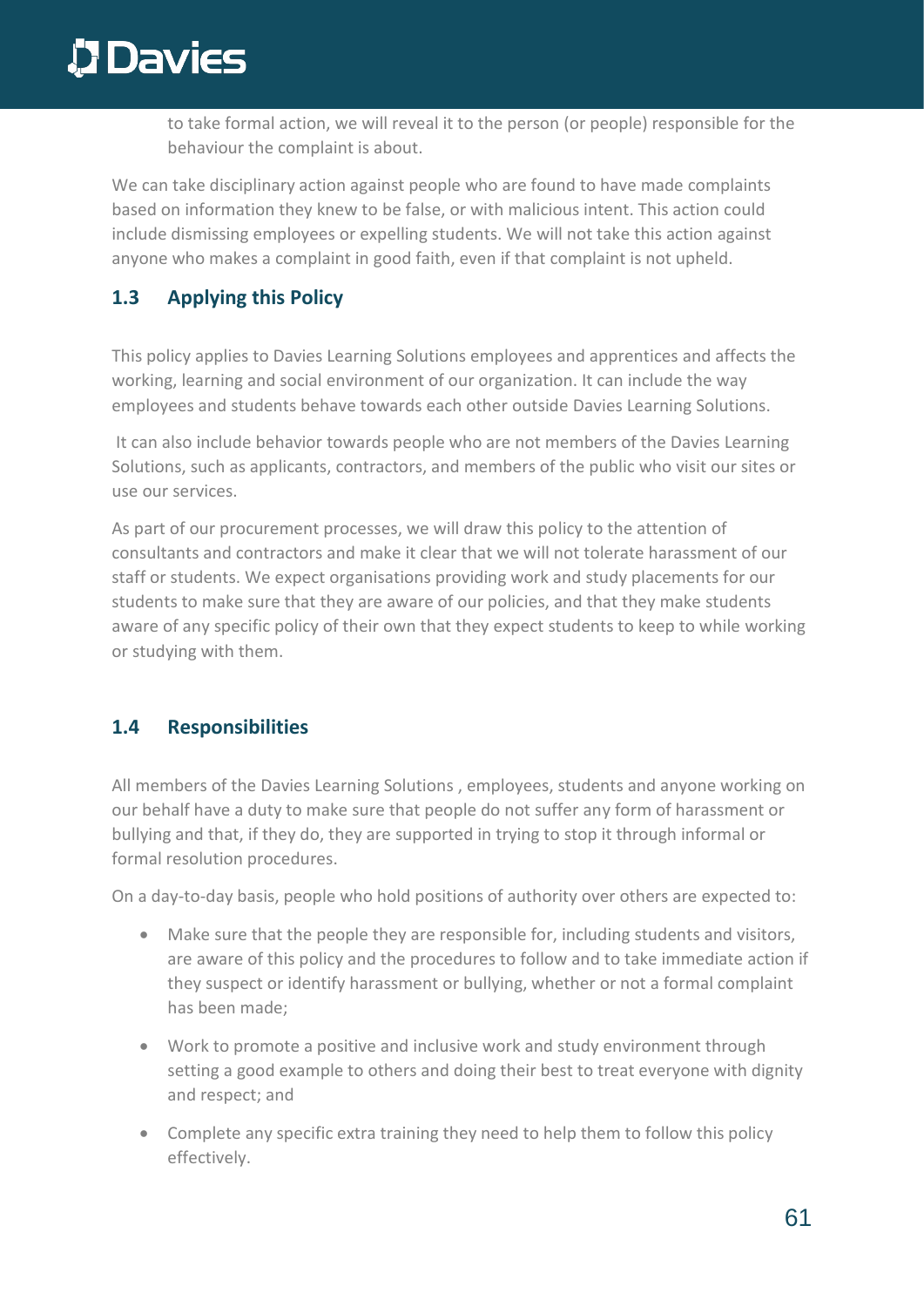All employees and students are expected to:

- Encourage a person who says they have been bullied or harassed to contact a safeguarding officer or other suggested point of contact;
	- Be sensitive to the feelings of that person; and
	- Not take part in, and actively discourage other people from taking part in, gossip about cases of alleged or actual harassment or bullying.

### **Definitions of harassment and bullying and victimisation 1.1 Harassment**

The Equality Act 2010 defines harassment as being 'unwanted conduct related to a relevant protected characteristic, which has the purpose or effect of violating an individual's dignity or creating an intimidating, hostile, degrading, humiliating or offensive environment for that individual'.

The Equality Act 2010 bans three types of harassment. These are:

- a) Harassment related to the 'protected characteristics' (as defined by the Equality Act 2010);
- b) Sexual harassment; and
- c) Treating an employee or student less favorably because he or she rejects sexual harassment related to sex or gender reassignment or submits to it (tolerates it or allows it to happen)

#### **1.2 Bullying**

Bullying can be described as threatening, abusive, intimidating, undermining or insulting behaviour that may be an abuse of power, position or knowledge. What one person may consider as bullying behaviour may be viewed as no more than firm management or strong personality by another, and so may sometimes be difficult to define. However, inappropriate behaviour that leads to other people becoming stressed, demotivated or frightened is unacceptable.

### **1.3 Victimisation**

Victimisation is when a person is mistreated because they have made, or intend to make, a complaint of discrimination (including harassment or bullying) or have helped another person to make a complaint under the Equality Act 2010 by providing evidence or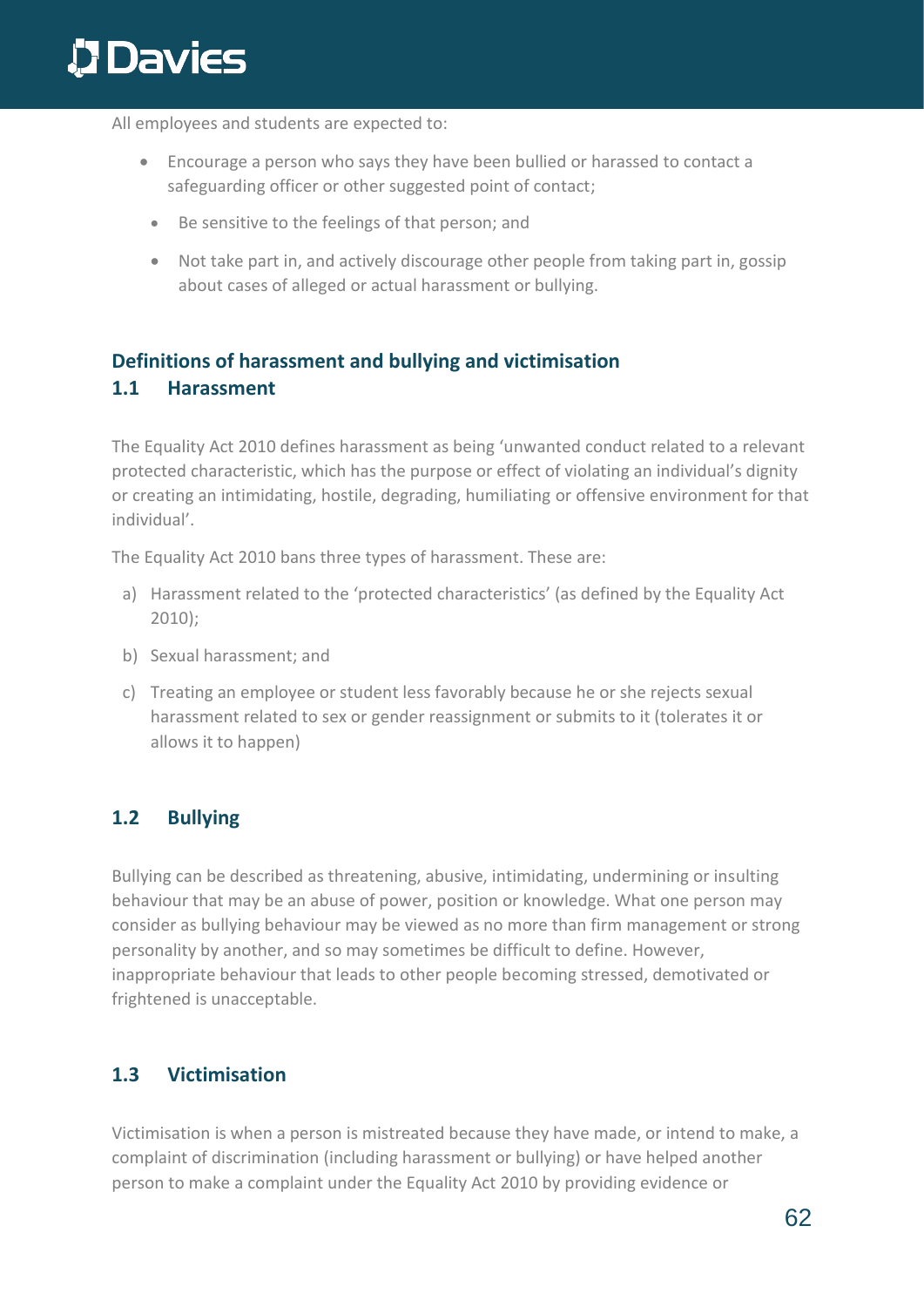information. Victimisation can count as unlawful discrimination and result in disciplinary action, regardless of the outcome of the original complaint.

### **1.4 Hate-crime incidents and reporting**

We will not tolerate homophobic, biphobic, transphobic, racist or disablist hate incidents. This includes racial hatred, encouraging racial hatred, and any form of violence or encouraging violence. We have separate procedures for reporting and responding to any alleged hate incidents or hate crime related to racism, biphobia, transphobia and homophobia (this is not an exhaustive list) whether this takes place.

If you are the victim or a witness of hate crime, we encourage you to report the incident using the online form which is available for employees and students on our website.

You do not have to give your name. Printed copies of the form are also available from our Head Offices. You may also want to contact the Senior Management Team, or the Safeguarding Officer.

### **1.5 Reporting and Monitoring**

Senior Management monitor informal complaints and their outcomes confidentially and anonymously. They never record any information on the monitoring forms which would allow any individual to be identified. The DSL will analyse the monitoring forms to monitor the success of the informal complaints procedure and identify any areas of particular concern. This means that, even if a complaint of harassment or bullying is not taken further, the complaint will still have been recorded in a way which makes sure your details are kept confidential. In circumstances where bullying and harassment claims are dealt with through other procedures and methods, we will record the details in line with the relevant procedure. We will work with other organisations, such as the police, to support people to report hate crime.

### **1.6 Further information and contact details**

If you need more information or advice about this policy, please contact the Designated Safeguarding Lead on:

Phone: 0208 304 3666

Email: safeguarding@davies-group.com

### **Further information on the definitions of harassment and bullying and associated behaviour**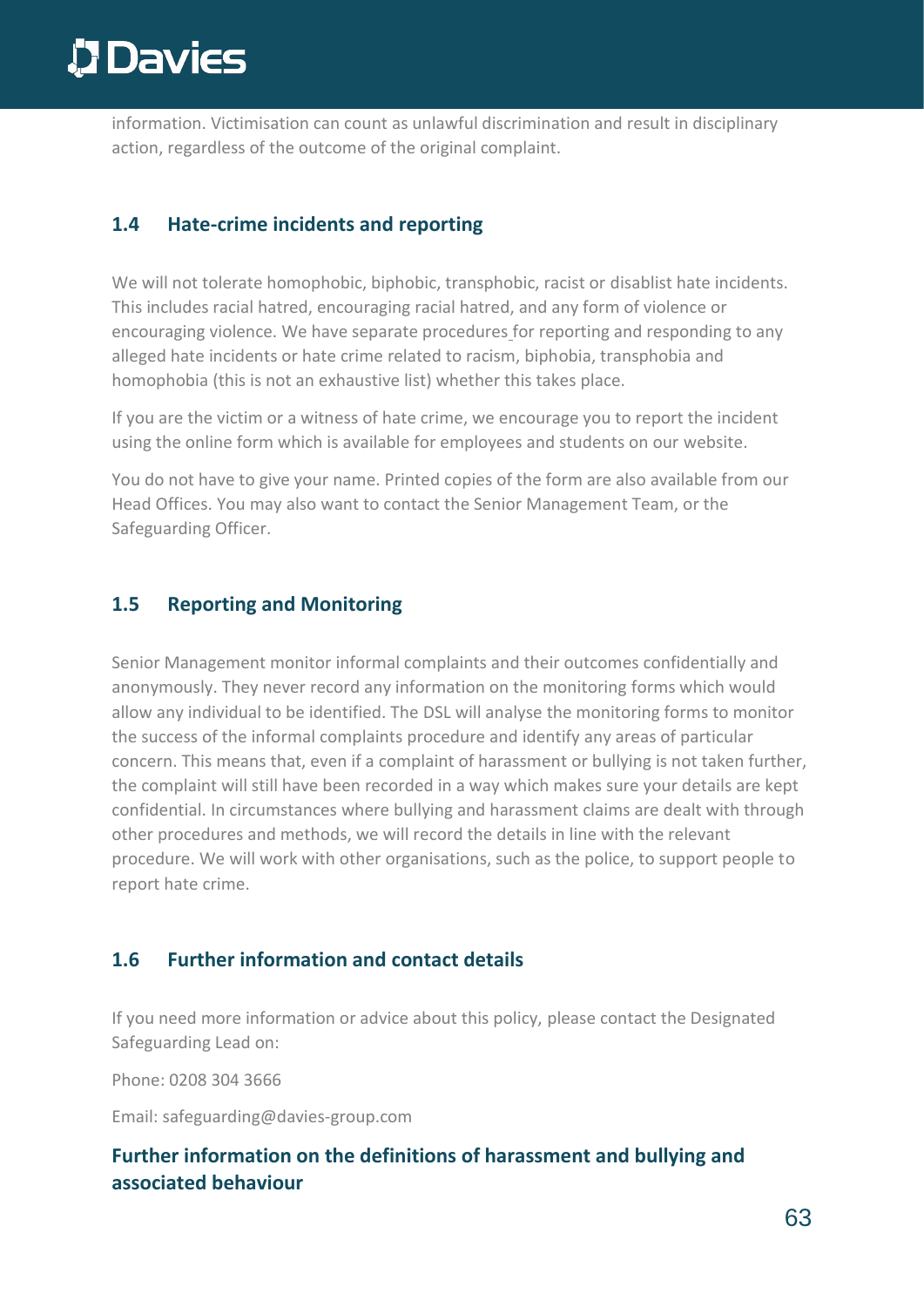### **1.1 Harassment**

The Equality Act 2010 defines harassment as being 'unwanted conduct related to a relevant protected characteristic, which has the purpose or effect of violating an individual's dignity or creating an intimidating, hostile, degrading, humiliating or offensive environment for that individual'.

The Equality Act 2010 bans the following three types of harassment.

- a) Harassment related to the following 'protected characteristics' (as defined by the Equality Act 2010):
	- Age;
	- Disability;
	- Race;
	- Sex;
	- Sexual orientation
	- Gender reassignment;
	- Marriage and civil partnership
	- Religion or belief; or
	- Sexual orientation.
- b) Sexual harassment.
- c) Treating an employee or apprentices less favourably because he or she rejects sexual harassment related to sex or gender reassignment or submits to it (tolerates it or allows it to happen).

Behaviour that is acceptable to one person may be unwanted by another. When assessing whether behaviour is harassment, we must look at if the behaviour, whether unintentional or deliberate, is unacceptable to the person on the receiving end and would be judged as

harassment by any reasonable person. The word 'unwanted' means the same as 'unwelcome' or 'uninvited'. The person the behaviour is directed toward does not have to expressly object to the behaviour before it is considered to be unwanted.

If the person responsible for the behaviour did not intend to create a negative environment, the behaviour will still be harassment if it has the effect of creating such an environment. When deciding whether behaviour has had a negative effect, we will take account of each of the following.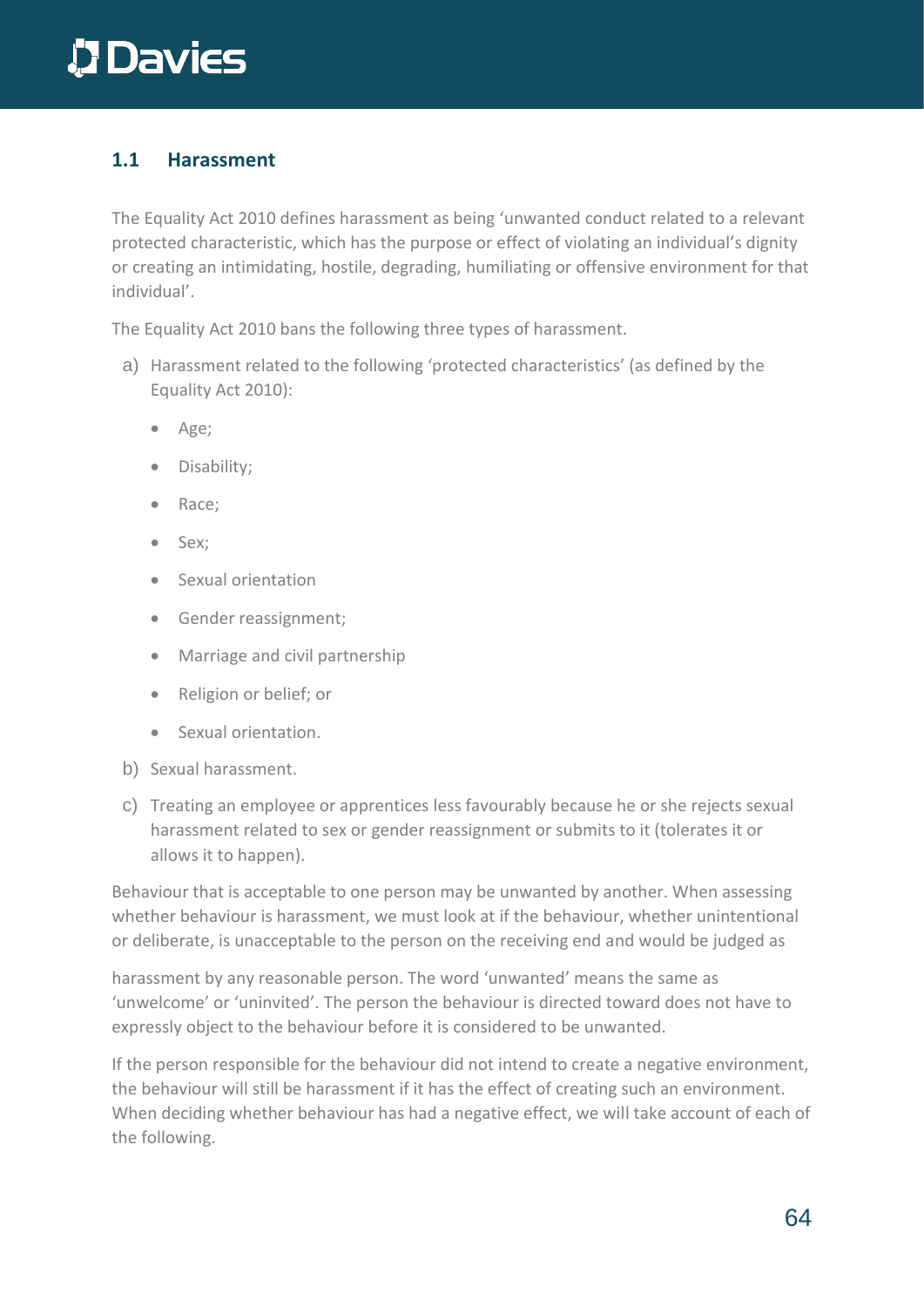# **D** Davies

- The view of the person who made the complaint. For example, whether they feel the behaviour has created an intimidating environment. (This part of the test is a subjective question and depends on how the person who made the complaint regards the treatment.)
- The other circumstances of the case.
- Whether it is reasonable for the behaviour to have the stated effect. This is an objective test.

Whether you are an employee or student, you can make a complaint of harassment if you find behaviour offensive and it relates to a protected characteristic. This applies even if the behaviour is not directed at you. You do not need to have the relevant characteristic yourself to make a complaint.

The Equality Act also protects people from harassment because of perception and association. This means it is still harassment even if the person does not have the characteristic but is wrongly considered to have the characteristic or is harassed because of their association with someone who has the characteristic, such as a family member, friend or partner.

Harassment may take many forms and includes behaviour related to a protected characteristic. However, harassment is not always related to any of the above.

Examples of behaviour which is likely to be considered harassment are given below. This is not a full list, and we will view other forms of harassment equally seriously.

- Behaviour of a racist, sexist, homophobic, biphobic, transphobic, ageist or disablist nature.
- Any behaviour or abuse which may cause distress, such as name-calling, ridicule, insults, jokes, graffiti, physical abuse.
- Abuse through email, texts, websites or social media.
- Invading someone's personal space.
- Displaying offensive material. This can be on paper or electronically (for example, on social media).
- Spreading malicious rumours or insulting someone (particularly because of that person's age, race, sex, disability, sexuality, religion or belief, or because they are transgender).
- Preventing other people from progressing by deliberately blocking their educational progress or training and development opportunities or promotion.
- Intentionally isolating or excluding someone.
- Persistent, unwelcome contact, which may include text messages, emails, phone calls, gifts, letters, and calling at a person's home or place of work or study.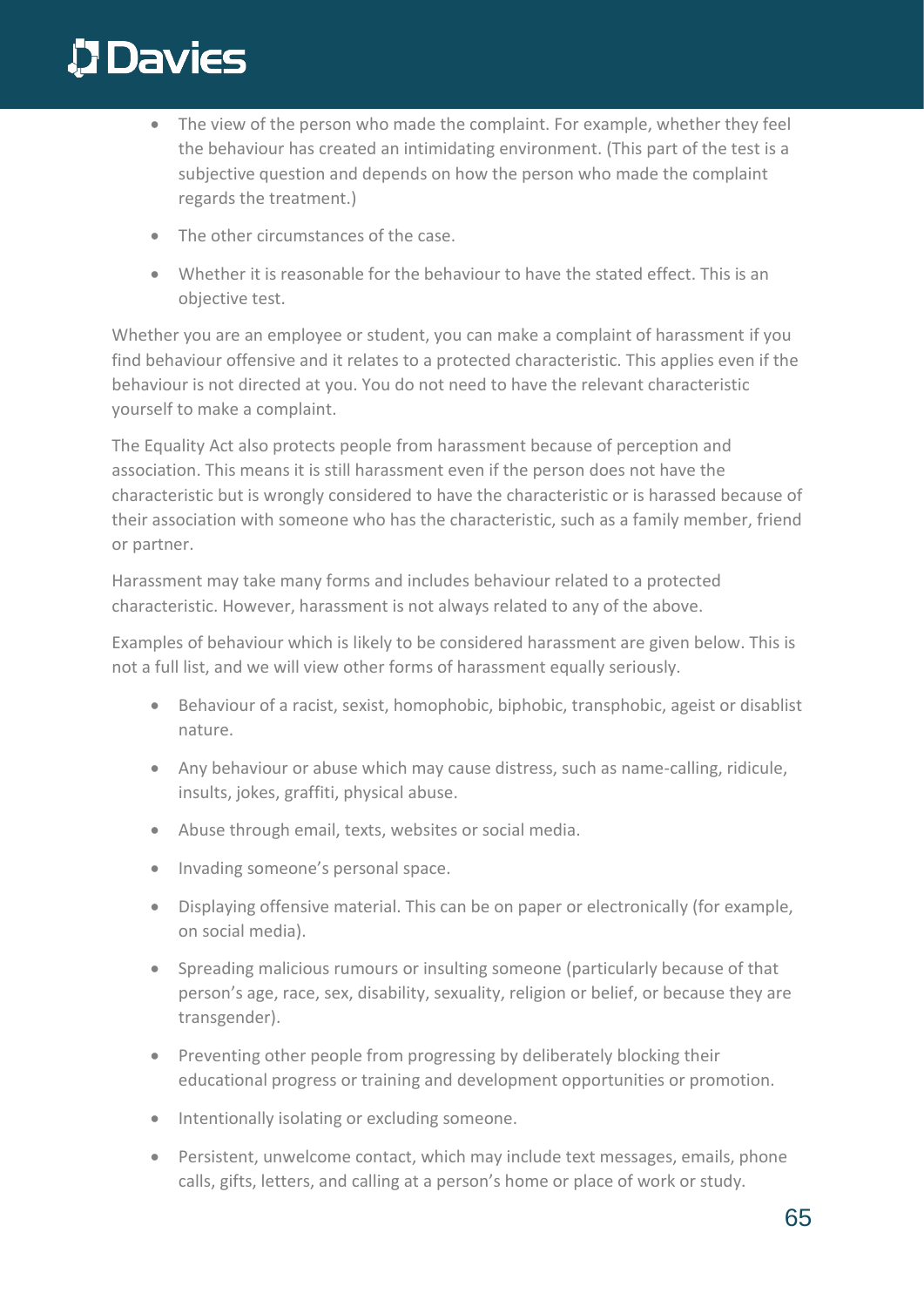- Stalking.
- Offensive sexual behaviour such as suggestive looks, leering and remarks (including on social media and electronic communication devices), offensive flirting, unwanted physical contact, unwanted sexual advances or demands for sex and compromising invitations.
- Offers of favourable treatment in return for sex (or threats of disadvantage if the person refuses).
- Making it public that someone is gay, lesbian, bisexual or transgender when they would prefer to keep this information private (known as 'outing').
- Drawing unwelcome attention to, or abusing someone's, religious beliefs.

#### **1.2 Bullying**

Bullying can be described as threatening, abusive, intimidating, undermining or insulting behaviour that may be an abuse of power, position or knowledge.

What one person may consider as bullying behaviour may be viewed as no more than firm management or strong personality by another and so may sometimes be difficult to define. However, inappropriate behaviour that leads to other people becoming stressed, demotivated or frightened is unacceptable.

Bullying can take many forms, and we consider all types to be equally serious. We have given a number of examples below.

- Overbearing supervision, shouting, or verbal, written, online or other published abuse.
- Abuse of power or behaviour that causes fear or distress for others.
- Academic bullying, for example, asserting a position of intellectual superiority in an aggressive, abusive or offensive way, including by electronic media (for example, by email or on social media).
- Deliberately undermining someone by not allocating work fairly or constantly criticising them.
- Inconsistent management style where some people are favoured more than others.
- Public ridicule, sarcasm or humiliation.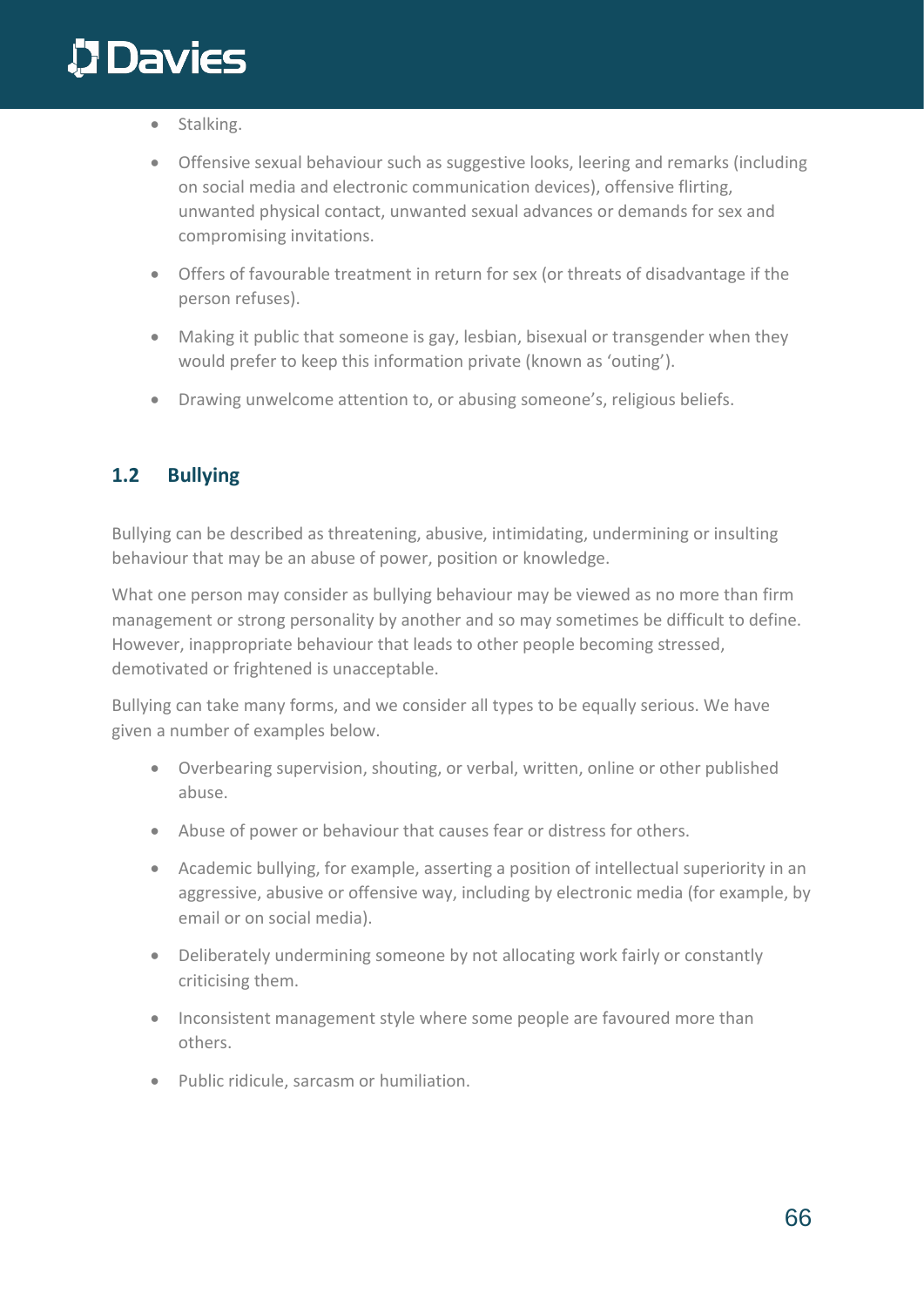### **1.3 Procedures for employees' informal action**

If possible, you should make it clear to the person causing the offence that the behaviour is unacceptable and ask them to stop. It may be helpful to talk to the safeguarding officer before approaching the person. A colleague or the safeguarding officer may accompany you to a meeting with the person causing the offence. In some cases this will be enough to deal with the situation.

If you are not able to speak to the person concerned, or if the behaviour continues after you have spoken to them, you should keep a note of details, dates, times, circumstances and witnesses, including a note of any ways in which the incidents have caused a change to patterns of work. A safeguarding officer could help with this.

If you do not want to approach the person concerned, we will not interpret this to mean that the behaviour is acceptable, and it will not affect the outcome of your complaint. If you are not able to approach the person, or if you have tried but this has not been enough to deal with the issue, you should talk informally to any one of the following.

- A trained Designated Safeguarding Officer
- Safeguarding Lead
- Your manager
- A Director
- An employee relations specialist
- HR

Sometimes it may not be appropriate for your manager to act as an advisor. If this is the case we will support you to find someone else to advise you.

Any discussion with a person listed above will be confidential and we will not take any further action without your permission, unless your safety or the safety of others is at risk, in which case you will be fully involved in the process. If we do take further action, the person you initially asked for advice will normally continue to offer support throughout the process.

If this informal discussion does not help to deal with the issue, you (and the person who is supporting you if this is what you want) should consult your manager or an employee relations specialist, if they are not already involved, for more guidance on options for dealing with problems through the grievance procedure. You can do this in person or in writing.

If the person responsible for the unacceptable behaviour is a student, the manager or the director will involve that student's head of school in the discussions. The matter may then be dealt with informally or the next step may be to start formal action, which we would normally only do with your permission.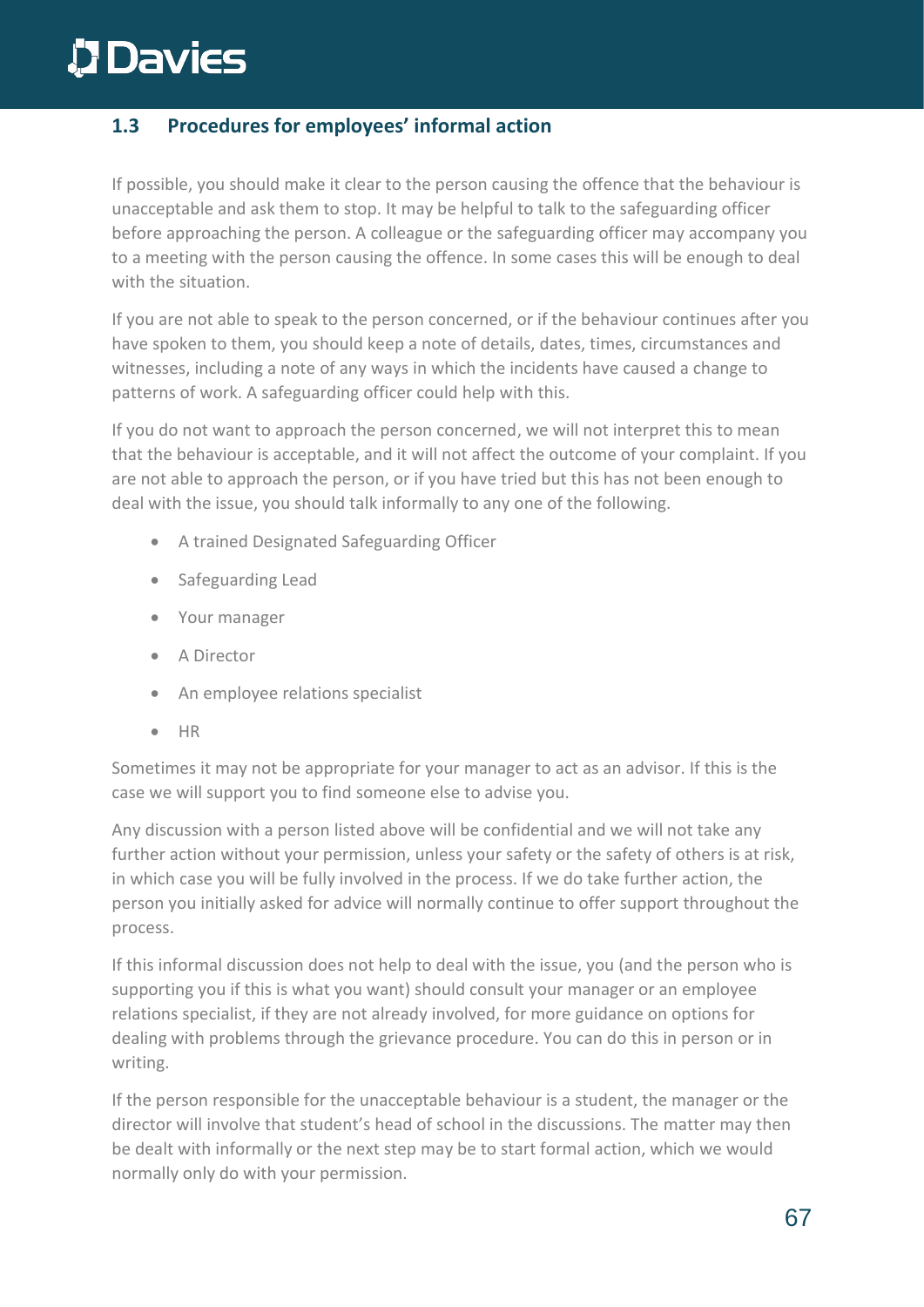If the person responsible for the alleged behaviour is a contractor or third party, we will work with our safeguarding team to deal with the concerns informally or formally.

#### **1.4 Formal action**

In situations where informal action has not been successful or where informal action is not appropriate, we may take formal action. For an employee, this would be through the Grievance procedure. We will tell the Director what steps we have already taken as part of the informal action to reduce the need for victims and witnesses of harassment and bullying to repeat information unnecessarily.

### **20. Appendix K Suicidal Disclosure Statement and Policy**

Davies Learning Solutions are committed to ensuring that support for apprentice's mental health is comprehensive and includes information on how to support apprentices who are at risk of self-harm. A [report](https://highways.today/2020/09/23/suicide-construction-uk/) released in 2020 identified that construction workers are over three times the national average more likely to commit suicide. The organisation [Papyrus](https://www.papyrus-uk.org/) – Prevention of Young Suicide also reports that suicide is the single most significant factor of death rate for the under 35's in the UK and who are campaigning for a change in the law to provide more support for young people. Along with our other learners who may be susceptible to mental health issues and the ongoing impact of COVID-19, we therefore have created a robust suicidal disclosure process in place and is included as part of our full safeguarding and prevent handbook 2021.

#### **Staff CPD**

All employees of Davies Learning Solutions will be required to complete the non-regulated Mental Health Awareness training within two weeks of their employment commencement date. By completing the training, a member of our team will have a robust understanding of suicide, early intervention, and suicide postvention. In addition to our Designated Safeguarding Lead, deputy and safeguarding team, we also have 2 qualified Mental Health First Aiders at any given time to support our team in dealing with mental health concerns and learner suicidal disclosures. Our safeguarding team and first aiders are:

Carol Billinghurst – [carol.billinghurst@davies-group.com](mailto:carol.billinghurst@davies-group.com) 07780914713 Aaron Jefferies - [aaron.jefferies@davies-group.com](mailto:aaron.jefferies@davies-group.com) 07760736568

All staff will undertake relevant updates and refresher opportunities after their first-course suicidal disclosure attendance on an annual basis. Comprehensive training will contain information on health and wellness, including emotional, behavioural and social skills development. Our teams are all trained not to make promises of confidence when they are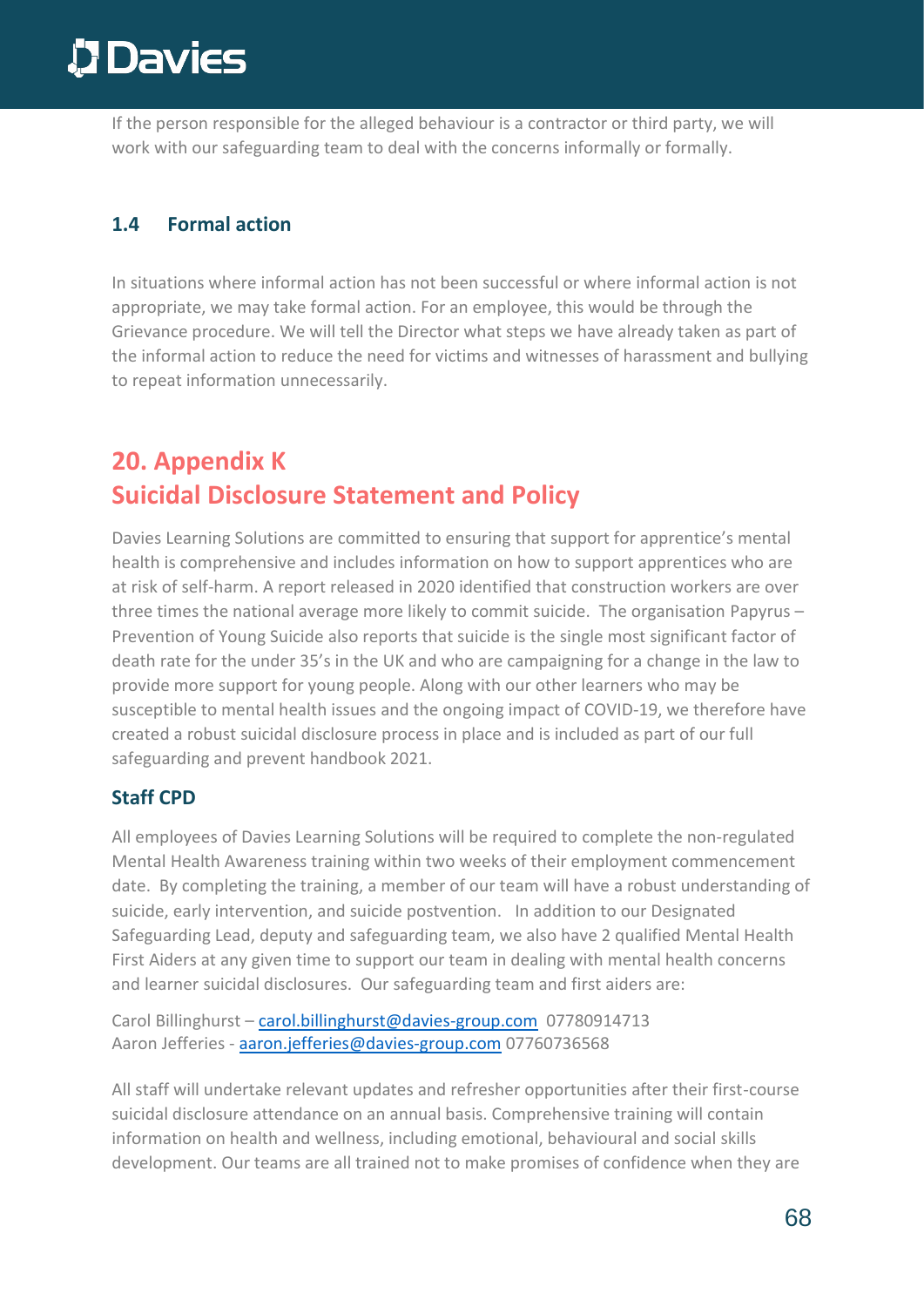concerned about and individual's personal safety or risks of self-harm. Staff, employers and apprentices who have been identified as requiring specific targeted support and interventions will be referred to one of our qualified Mental Health First Aiders or Group HR as appropriate.

#### **Responsibilities and Reporting Processes**

All staff are responsible and take responsibility for safeguarding the health and safety of each apprentice and fellow colleagues this includes our obligations to the Prevent Duty. All staff are expected to exercise sound professional judgment, carefully consider being cautionary and demonstrate extreme sensitivity and diplomacy throughout any crisis or intensely worrying and potentially harmful situation/incident/concern.

Any staff member who is made initially aware of any threat or witnesses any attempt towards suicide or self-harm that is written, drawn, spoken or threatened, will immediately notify the person responsible for Safeguarding DLS or deputy. Any concern or potential threat of any form must be treated as imminent, real and dealt with immediately. No person demonstrating suicidal tendencies should be left alone, nor confidences promised in relation to the situation. Take very careful action if needed and consider the impact of how you behave. In cases of a life-threatening situation, a person's confidentiality will have to be immediately waivered.

#### **Suicide Crisis Response Procedures**

**Threat Definition** – A suicide threat is a verbal or non-verbal communication that the individual intends to harm them self with the intention to die but has not acted on the threat.

The staff member who learns of a threat will accompany in whatever capacity they can remote or face to face and arrange for or provide constant supervision until professional help is available. If the staff member has received their training and is a Mental Health First Aider, they may use these skills to support the person and keep them 'safe for now'.

If the person at risk is an employee, leaner or visitor, the Designated Safeguarding Officer will contact Group HR in the first instance who will provide support and guidance and contact the person at risk's emergency contact, e.g. partner, parent, carer or other.

### **Suicidal Act or Attempt Definition**

Suicidal act (also referred to as suicide attempt) – a potentially self-injurious behaviour for which there is evidence that the person probably intended to kill themself; a suicidal act may result in death, injuries, or no injuries.

The first staff member on the scene must call for help from another staff member, locate the individual where possible (if over the telephone), and contact emergency services 999. The crisis must then be reported to the DSL or in case of a member of staff their Line Manager. Staff members should move (verbally, not physically) all other persons out of the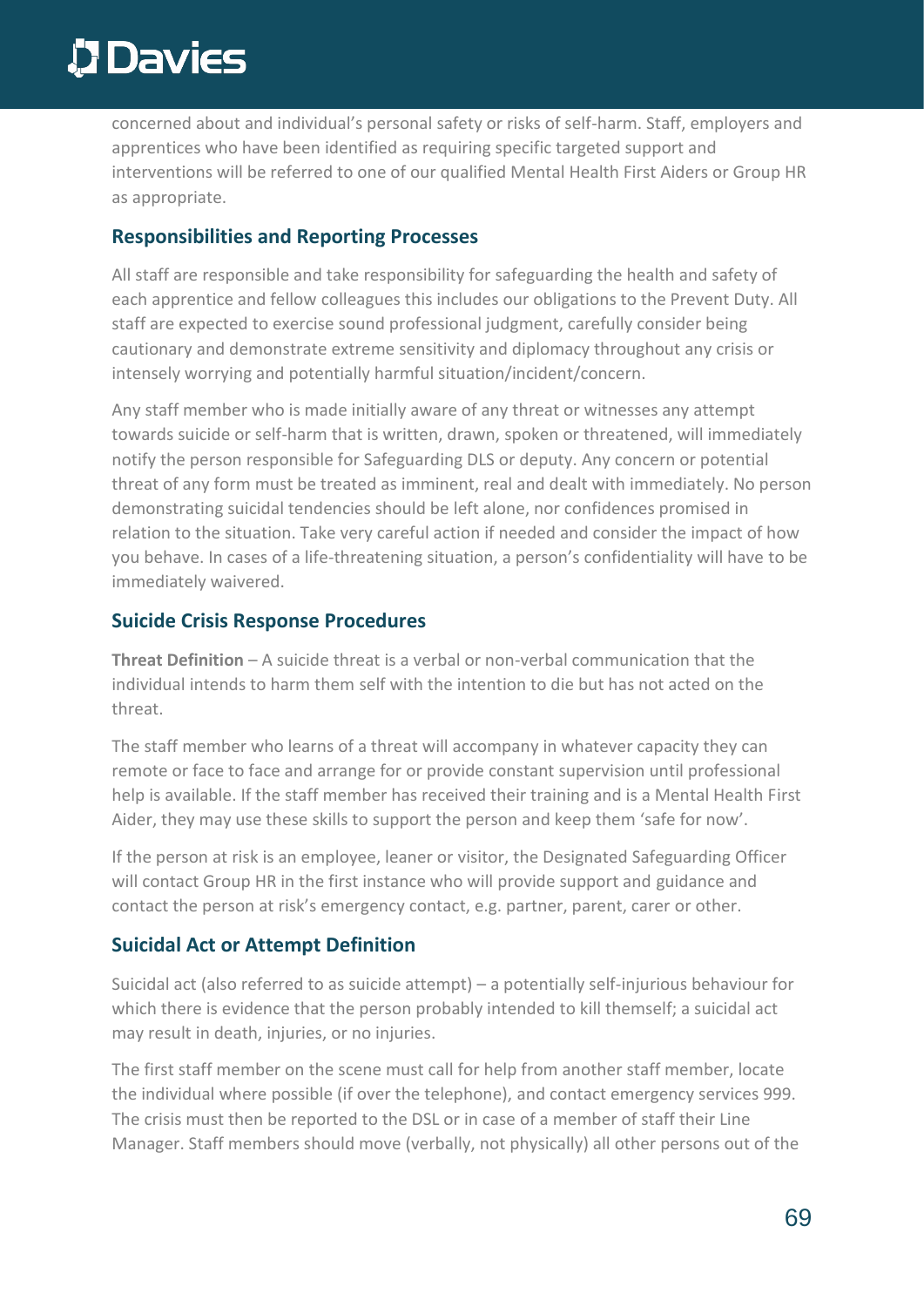immediate area and arrange appropriate supervision if needed. Others should not be allowed to observe the scene.

#### **Postvention**

The DSL will promptly follow up with any staff who may have witnessed the attempted suicide or threat, with appropriate support from Group HR; Professional help will be sought and implemented as necessary. Should the staff member choose to decline immediate support, they will be monitored for signs of post-trauma and re-offered support as and when needed. Support may include but is not exclusive to: HR welfare checks, referral to counselling via the Employee Assist Programme, MHFA, therapy, increased supervision from the line manager or other appropriate and reasonable intervention.

Media representatives should be referred to the COO of Learning Solutions for a public statement should this be needed.

#### **Reporting and Review Channels**

Monthly safeguarding reports will include suicidal disclosure concerns and cases with full underpinning tracking, recording and monitoring for managing each case, interventions and support, where relevant.

These will go to governance and SLT for oversight and review of support and impact on the person concerned. The reports will be held in a confidential section of our Safeguarding folder on SharePoint and only accessed by relevant personnel in the safeguarding team or on request from the board or SLT.

#### **\*\*A review of this policy must also be undertaken following any suicide attempt or completion.\*\***

#### **All correct reporting channels and processes must be followed with no exception.**

**Support, advice and guidance:**

[Samaritans](https://www.samaritans.org/) – for everyone Call 116 123 Email [jo@samaritans.org](mailto:jo@samaritans.org)

[Campaign](https://www.thecalmzone.net/) Against Living Miserably (CALM) Call 0800 58 58 58 – 5pm to midnight every day Visit the [webchat](https://www.thecalmzone.net/help/webchat/) page

[Papyrus](https://www.papyrus-uk.org/help-advice/about-hopelineuk) – for people under 35 Call 0800 068 41 41 – 9am to midnight every day Text 07860 039967 Email [pat@papyrus-uk.org](mailto:pat@papyrus-uk.org)

[Childline](https://www.childline.org.uk/) – for children and young people under 19 Call 0800 1111 – the number will not show up on your phone bill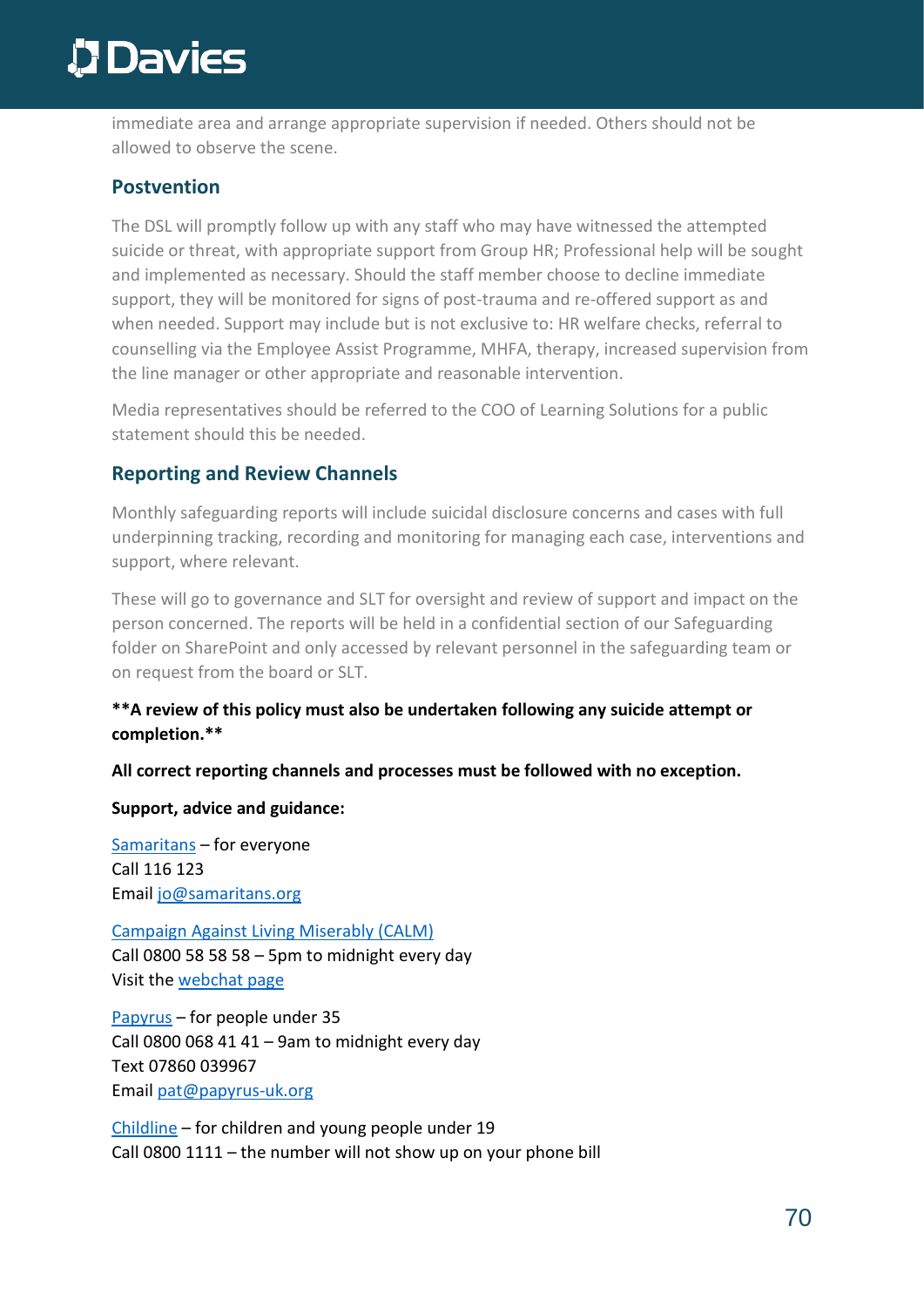SOS Silence of [Suicide](https://sossilenceofsuicide.org/what-where-why/) – for everyone Call 0300 1020 505 – 4pm to midnight every day Email [support@sossilenceofsuicide.org](mailto:support@sossilenceofsuicide.org)

#### **Message a text line**

[Shout](https://giveusashout.org/) Crisis Text Line – for everyone

Text "SHOUT" to 85258

[YoungMinds](https://youngminds.org.uk/find-help/get-urgent-help/youngminds-crisis-messenger) Crisis Messenger – for people under 19

Text "YM" to 85258

#### **Government advice**

<https://www.gov.uk/government/collections/suicide-prevention-resources-and-guidance>

## **Appendix L Social Justice Statement**

Justice is the concept of fairness. *Social justice* is fairness as it manifests in society. That includes fairness in healthcare, employment, housing, and more. Discrimination and social justice are not compatible. Now, social justice applies to all aspects of society, including race and gender, and it is closely tied to human rights. **Social justice** is the view that everyone deserves equal economic, political and **social** rights and opportunities.

Davies Learning Solutions are committed through our delivery, operational and client relationship management teams to ensure that staff are aware of the **five** main **principles of social justice** include access to resources, **equity**, participation, diversity, and human rights and that apprentices treated fairly.

## **Appendix M Gender Reassignment Statement**

#### **Gender reassignment**

The Equality Act 2010 says that you must not be discriminated against because you are transsexual, when your gender identity is different from the sex assigned to you when you were born. For example:

• a person who was born female decides to spend the rest of his life as a man

In the Equality Act it is known as gender reassignment. All transsexual people share the common characteristic of gender reassignment.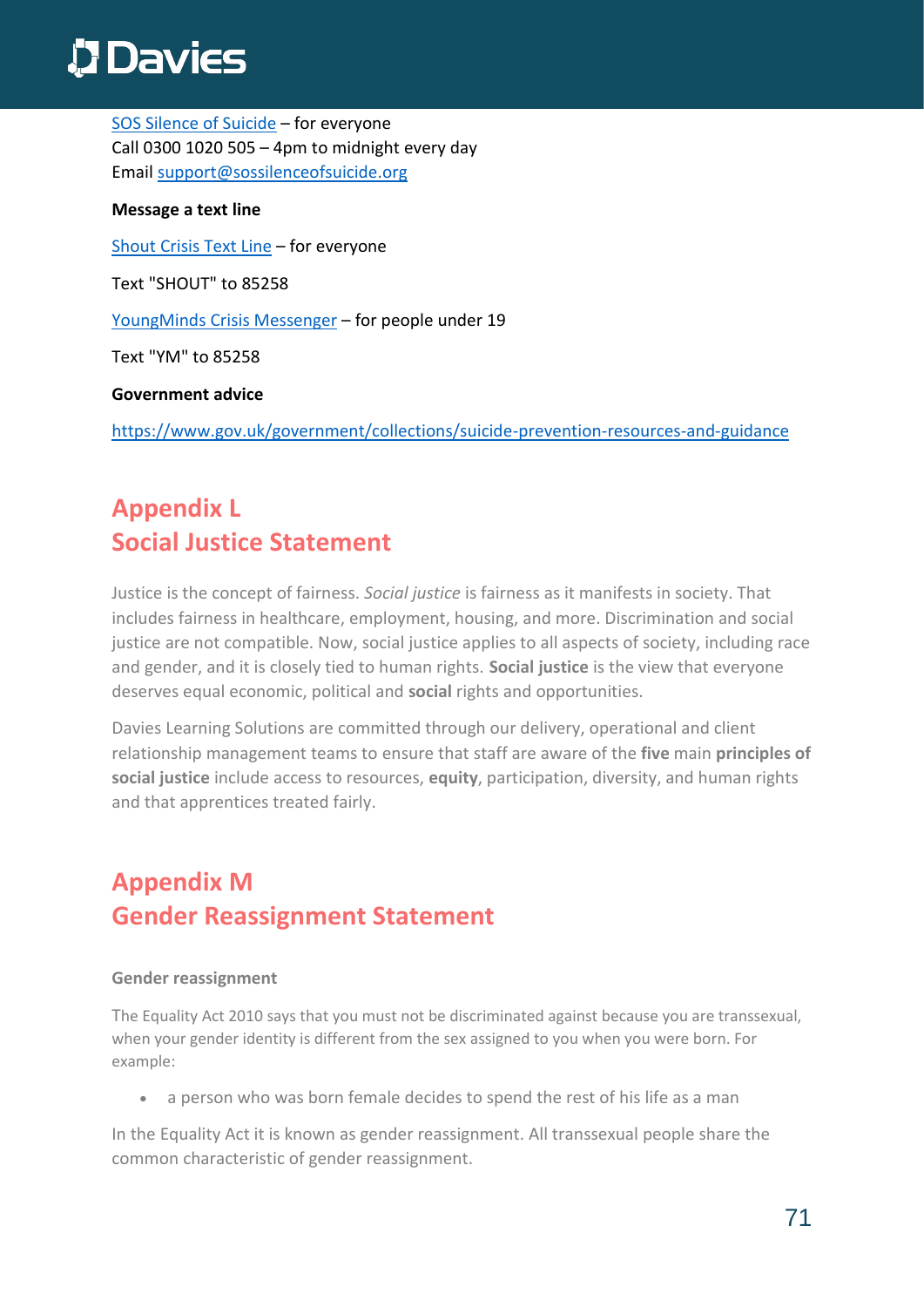To be protected from gender reassignment discrimination, you do not need to have undergone any specific treatment or surgery to change from your birth sex to your preferred gender. This is because changing your physiological or other gender attributes is a personal process rather than a medical one.

You can be at any stage in the transition process – from proposing to reassign your gender, to undergoing a process to reassign your gender, or having completed it.

The Equality Act says that you must not be discriminated against because:

- of your gender reassignment as a transsexual. You may prefer the description transgender person or trans male or female. A wide range of people are included in the terms 'trans' or 'transgender' but you are not protected as transgender unless you propose to change your gender or have done so. For example, a group of men on a stag do who put on fancy dress as women are turned away from a restaurant. They are not transsexual so not protected from discrimination
- someone thinks you are transsexual, for example because you occasionally crossdress or are gender variant (this is known as discrimination by perception)
- you are connected to a transsexual person, or someone wrongly thought to be transsexual (this is known as discrimination by association)

Intersex people (the term used to describe a variety of conditions in which a person is born with a reproductive or sexual anatomy that doesn't fit the typical definitions of female or male) are not explicitly protected from discrimination by the Equality Act, but you must not be discriminated against because of your gender or perceived gender. For example:

• if a woman with an intersex condition is refused entry to a women-only swimming pool because the attendants think her to be a man, this could be [sex discrimination](https://www.equalityhumanrights.com/en/node/1211) or [disability discrimination](https://www.equalityhumanrights.com/en/node/1186)

Different types of gender reassignment discrimination

There are four types of gender reassignment discrimination.

#### [Direct discrimination](https://www.equalityhumanrights.com/en/advice-and-guidance/commonly-used-terms-equal-rights#h2)

This happens when someone treats you worse than another person in a similar situation because you are transsexual. For example:

• you inform employer that you intend to spend the rest of your life living as a different gender. Your employer transfers you off your role against your wishes because they don't want you to have client contact

Absences from work

If you are absent from work because of gender reassignment, your employer cannot treat you worse than you would be treated if you were off: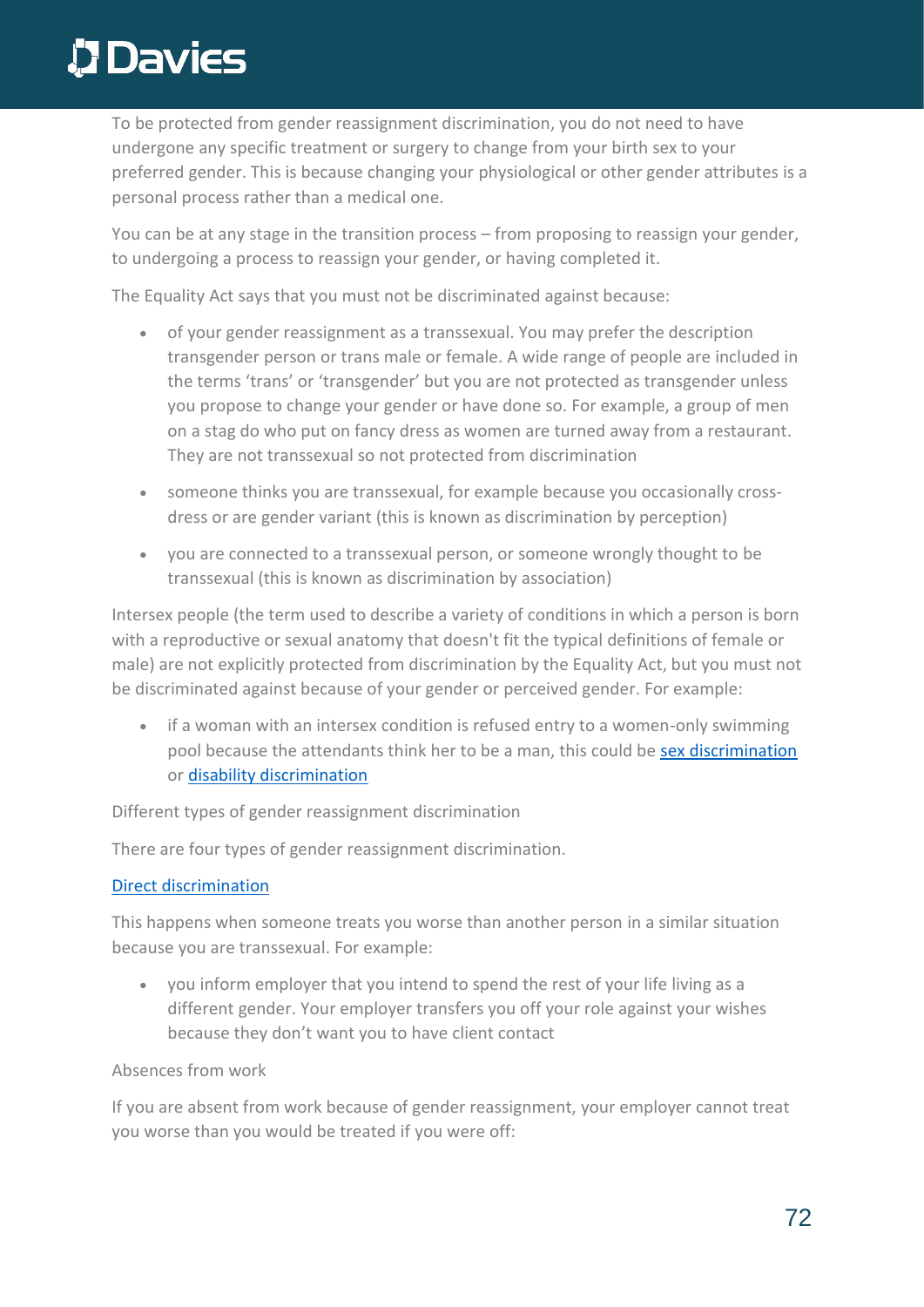# **Davies**

- due to an illness or injury. For example your employer cannot pay you less than you would have received if you were off sick
- due to some other reason. However in this case it is only discrimination if your employer is acting unreasonably. For example, if your employer would agree to a request for time off for someone to attend their child's graduation ceremony, then it may be unreasonable to refuse you time off for part of a gender reassignment process. This would include, for example, time off for counselling.

#### [Indirect discrimination](https://www.equalityhumanrights.com/en/advice-and-guidance/commonly-used-terms-equal-rights#h5)

Indirect discrimination happens when an organisation has a particular policy or way of working that puts transsexual people at a disadvantage.

Sometimes indirect gender assignment discrimination can be permitted if the organisation or employer is able to show that there is a good reason for the discrimination. This is known as [objective justification.](https://www.equalityhumanrights.com/en/advice-and-guidance/commonly-used-terms-equal-rights#h6) For example:

• a local health authority decides that it will not fund breast implants. As a result the health authority refuses to provide this treatment for a woman undergoing gender reassignment even though she considers it essential to make her look more feminine. The same policy is applied to all women but puts transsexuals at a greater disadvantage. The health authority may be able to justify its policy if it can prove that it has legitimate reasons

#### **[Harassment](https://www.equalityhumanrights.com/en/advice-and-guidance/commonly-used-terms-equal-rights#h4)**

Harassment is when someone makes you feel humiliated, offended or degraded because you are transsexual. For example:

• a transsexual woman is having a drink in a pub with friends, the landlord keeps calling her 'Sir' and 'he' when serving drinks, despite her complaining about it

Harassment can never be justified. However, if an organisation or employer can show it did everything it could to prevent people who work for it from behaving like that, you will not be able to make a claim for harassment against it, although you could make a claim against the harasser.

#### [Victimisation](https://www.equalityhumanrights.com/en/advice-and-guidance/commonly-used-terms-equal-rights#h10)

This is when you are treated badly because you have made a complaint of gender reassignment related discrimination under the Equality Act. It can also occur if you are supporting someone who has made a complaint of gender reassignment related discrimination. For example:

• a transsexual is being harassed by a colleague at work, he makes a complaint about the way his colleague is treating him and is sacked

Circumstances when being treated differently due to gender reassignment is lawful

A difference in treatment may be lawful if: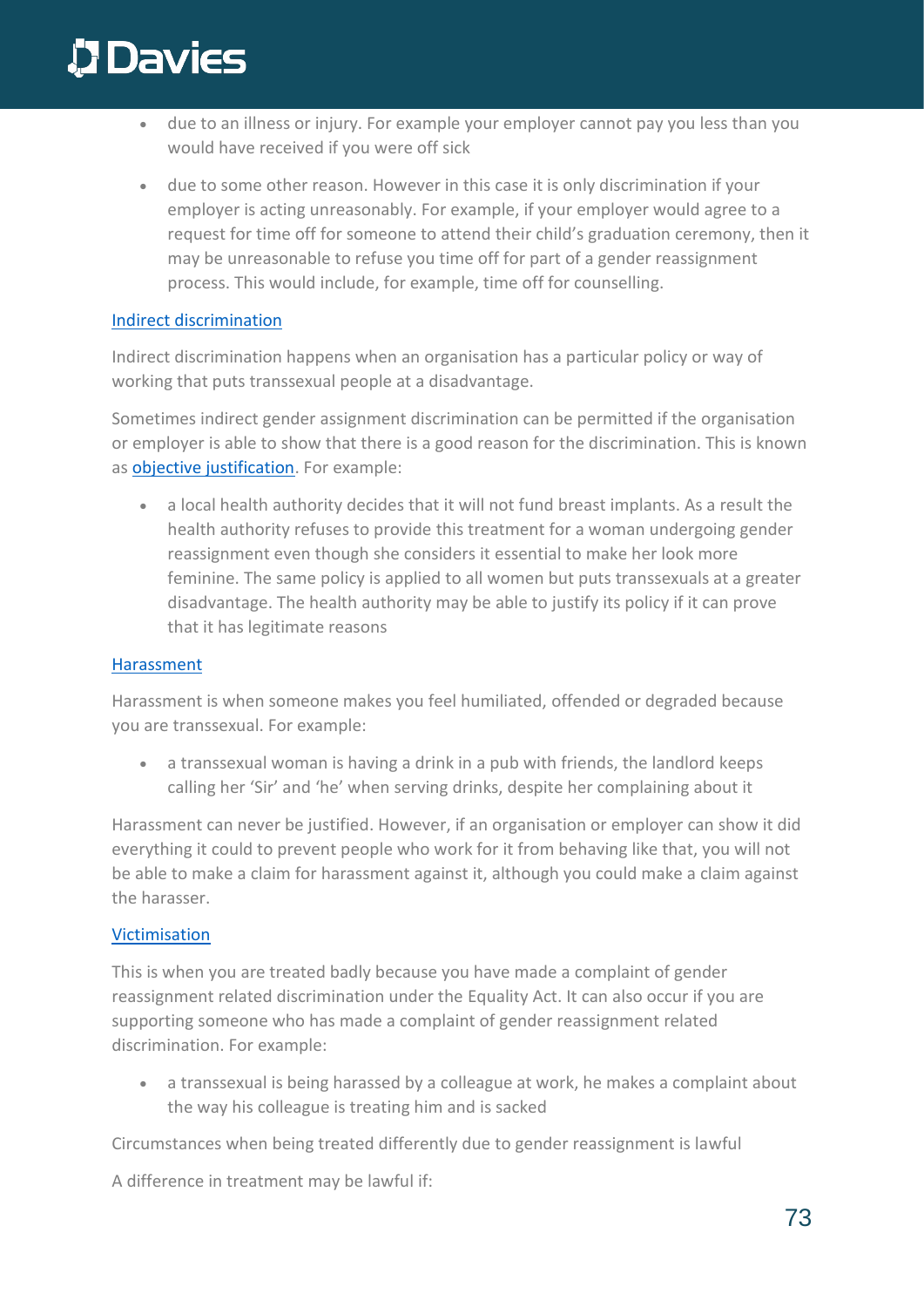# **Davies**

- an organisation is taking [positive action](https://www.equalityhumanrights.com/en/advice-and-guidance/commonly-used-terms-equal-rights#h8) to encourage or develop transsexuals to participate in a role or activity in which they are under-represented or disadvantaged
- the circumstances fall under one of the exceptions to the Equality Act that allow organisations to provide different treatment or services
- competitive sports: a sports organisation restricts participation because of gender reassignment. For example, the organisers of a women's triathlon event decide to exclude a trans woman. They think her strength gives her an unfair advantage. However, the organisers would need to be able to show this was the only way it could make the event fair for everyone
- a service provider provides single-sex services. If you are accessing a service provided for men-only or women-only, the organisation providing it should treat you according to your gender identity. In very restricted circumstances it is lawful for an organisation to provide a different service or to refuse the service to someone who is undergoing, intends to undergo or has undergone gender reassignment

### **Appendix N Healthy Sexual Relationships**

**Advice and guidance and how to support young people and venerable adults if you are worried they are in an unhealthy sexual relationship** 

Realising that a young person or vulnerable adult may be involved in an unhealthy relationship can be upsetting and worrying. It can also be difficult to know if something's wrong or how to help them. This may help you to spot the signs of an unhealthy relationship and know what to do if you're worried.

Signs that a young person or vulnerable adult might be in an unhealthy relationship could be:

- o Becoming isolated and spending little time with family or friends.
- $\circ$  Controlling behaviour, such as being told what to wear, always needing to let the person know where they are or what they're doing or having their social media accounts monitored.
- o Feeling pressured or like they have to do things they're uncomfortable with. This could include being pressured into sex or to [send nudes or sexual images.](https://www.nspcc.org.uk/keeping-children-safe/online-safety/sexting-sending-nudes/)
- o Having their money, access to food or day-to-day items controlled.
- $\circ$  Being prevented from working or going to school or college or feeling reluctant to go to school.
- $\circ$  Persistent changes to their mood or behaviour can also be a sign that something's wrong.